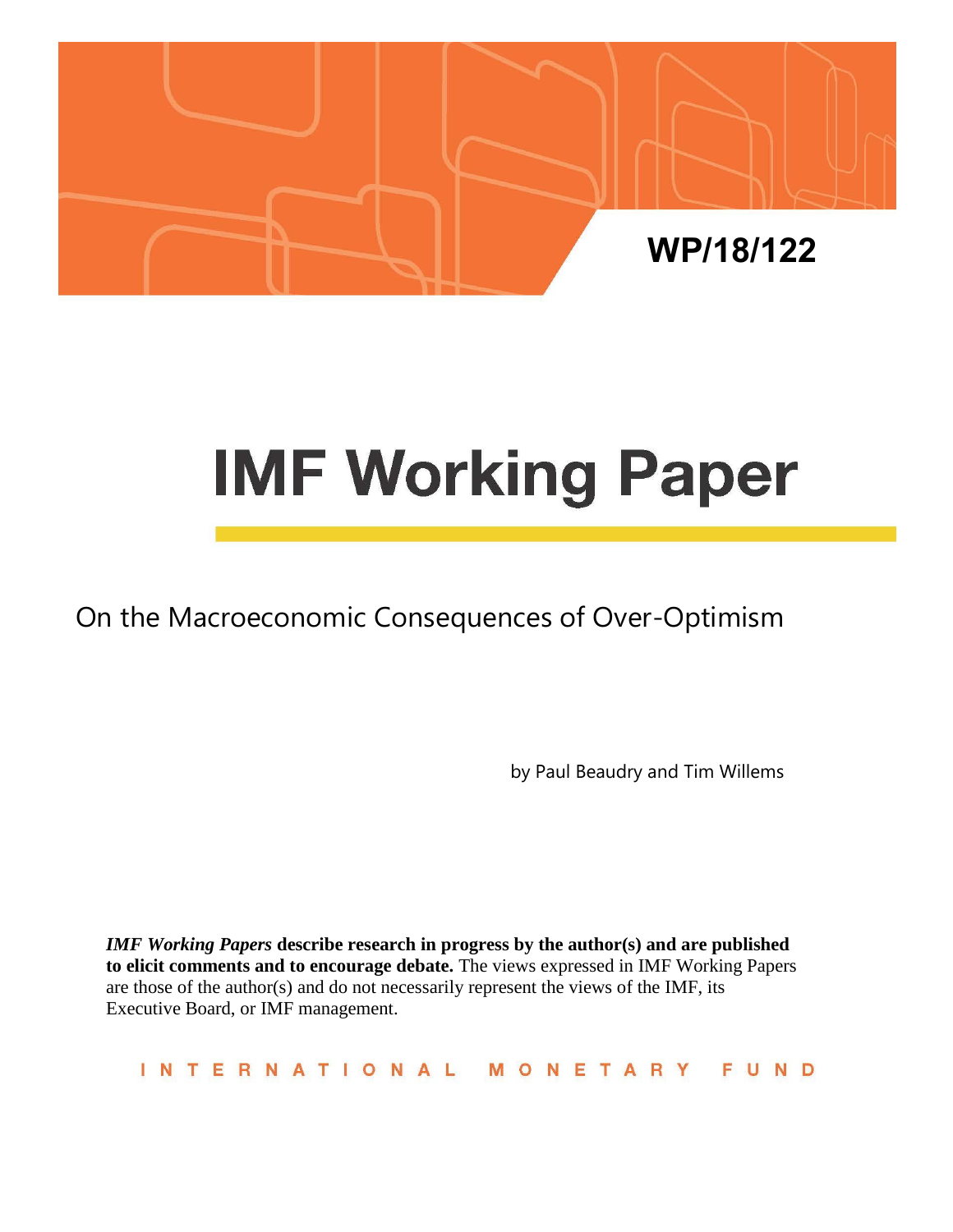#### **IMF Working Paper**

Strategy, Policy, and Review Department

#### **On the Macroeconomic Consequences of Over-Optimism**

#### **Prepared by Paul Beaudry and Tim Willems**

Authorized for distribution by Mark Flanagan

May 2018

*IMF Working Papers* **describe research in progress by the author(s) and are published to elicit comments and to encourage debate.** The views expressed in IMF Working Papers are those of the author(s) and do not necessarily represent the views of the IMF, its Executive Board, or IMF management.

#### **Abstract**

Is over-optimism about a country's future growth perspective good for an economy, or does over-optimism also come with costs? In this paper we provide evidence that recessions, fiscal problems, as well as Balance of Payment-difficulties are more likely to arise in countries where past growth expectations have been overly optimistic. To examine this question, we look at the medium-run effects of instances of over-optimism or caution in IMF forecasts. To isolate the causal effect of over-optimism we take an instrumental variables approach, where we exploit variation provided by the allocation of IMF Mission Chiefs across countries. As a necessary first step, we document that IMF Mission Chiefs tend to systematically differ in their individual degrees of forecast-optimism or caution. The mechanism that transforms over-optimism into a later recession seems to run through higher debt accumulation, both public and private. Our findings illustrate the potency of unjustified optimism and underline the importance of basing economic forecasts upon realistic medium-term prospects.

JEL-Classification Numbers: E22, E32.

Keywords: noise shocks, sentiment, forecasts, recessions

Author's E-Mail Address: [paul.beaudry@ubc.ca](mailto:paul.beaudry@ubc.ca) and [twillems@imf.org.](mailto:twillems@imf.org)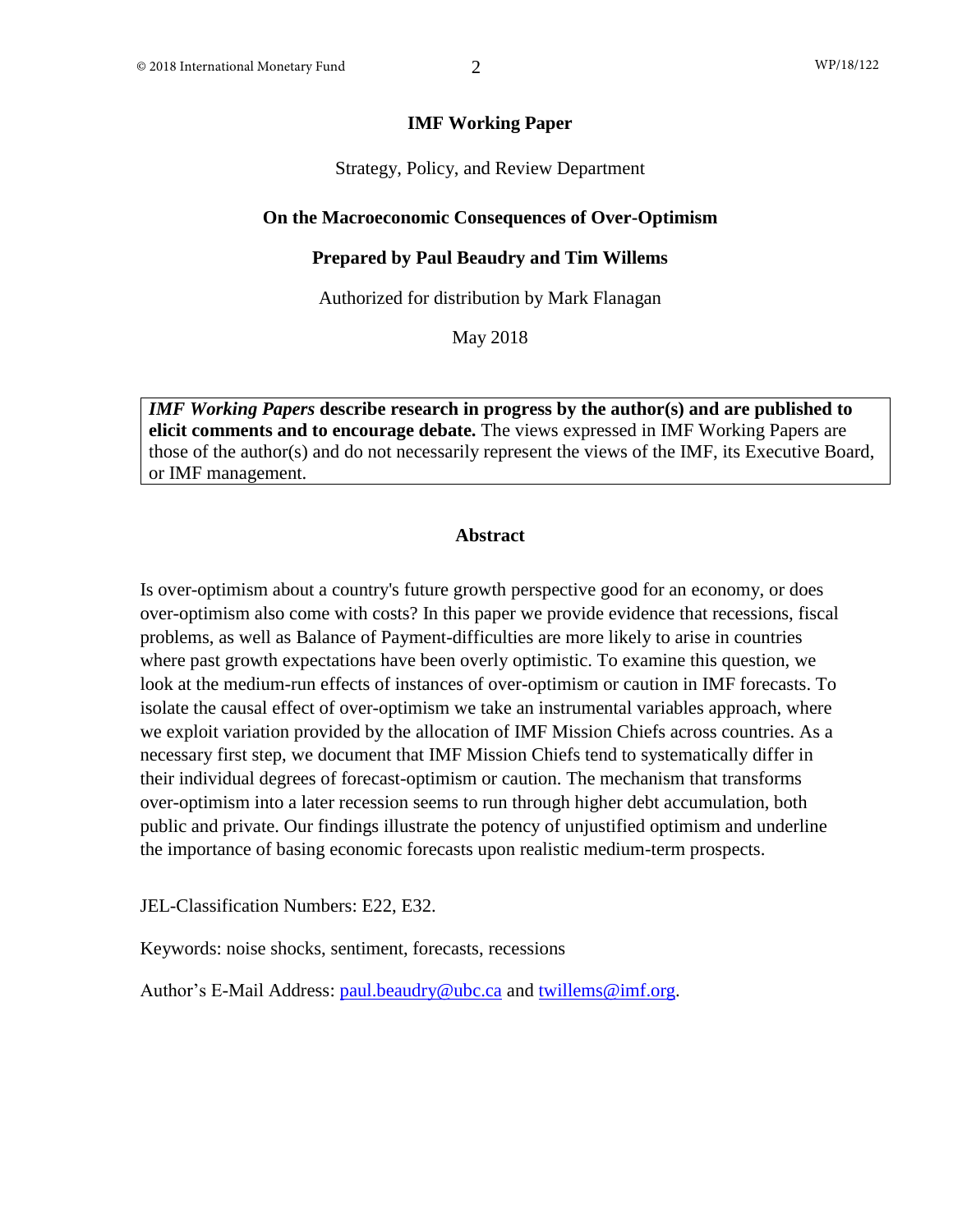# On the Macroeconomic Consequences of Over-Optimism<sup>∗</sup>

Paul Beaudry† and Tim Willems‡

May 2018

#### Abstract

Is over-optimism about a country's future growth perspective good for an economy, or does over-optimism also come with costs? In this paper we provide evidence that recessions, fiscal problems, as well as Balance of Payment-difficulties are more likely to arise in countries where past growth expectations have been overly optimistic. To examine this question, we look at the medium-run effects of instances of over-optimism or caution in IMF forecasts. To isolate the causal effect of overoptimism we take an instrumental variables approach, where we exploit variation provided by the allocation of IMF Mission Chiefs across countries. As a necessary first step, we document that IMF Mission Chiefs tend to systematically differ in their individual degrees of forecast-optimism or caution. The mechanism that transforms over-optimism into a later recession seems to run through higher debt accumulation, both public and private. Our findings illustrate the potency of unjustified optimism and underline the importance of basing economic forecasts upon realistic medium-term prospects.

JEL-classification: E22, E32.

Key words: noise shocks, sentiment, forecasts, recessions.

<sup>∗</sup>We thank Matthieu Bellon, Paolo Cavallino, Mark Flanagan, Klaus Hellwig, Jean-Paul L'Huillier, Galen Sher, as well as seminar participants at the IMF and the University of Toronto for useful comments. Jelle Barkema, Chengyu Huang, and Roxana Pedraglio provided excellent research assistance. The views expressed in this paper are those of the authors and should not be attributed to the International Monetary Fund, its Executive Board, or its management.

<sup>†</sup>University of British Columbia, paul.beaudry@ubc.ca.

<sup>‡</sup> International Monetary Fund, twillems@imf.org.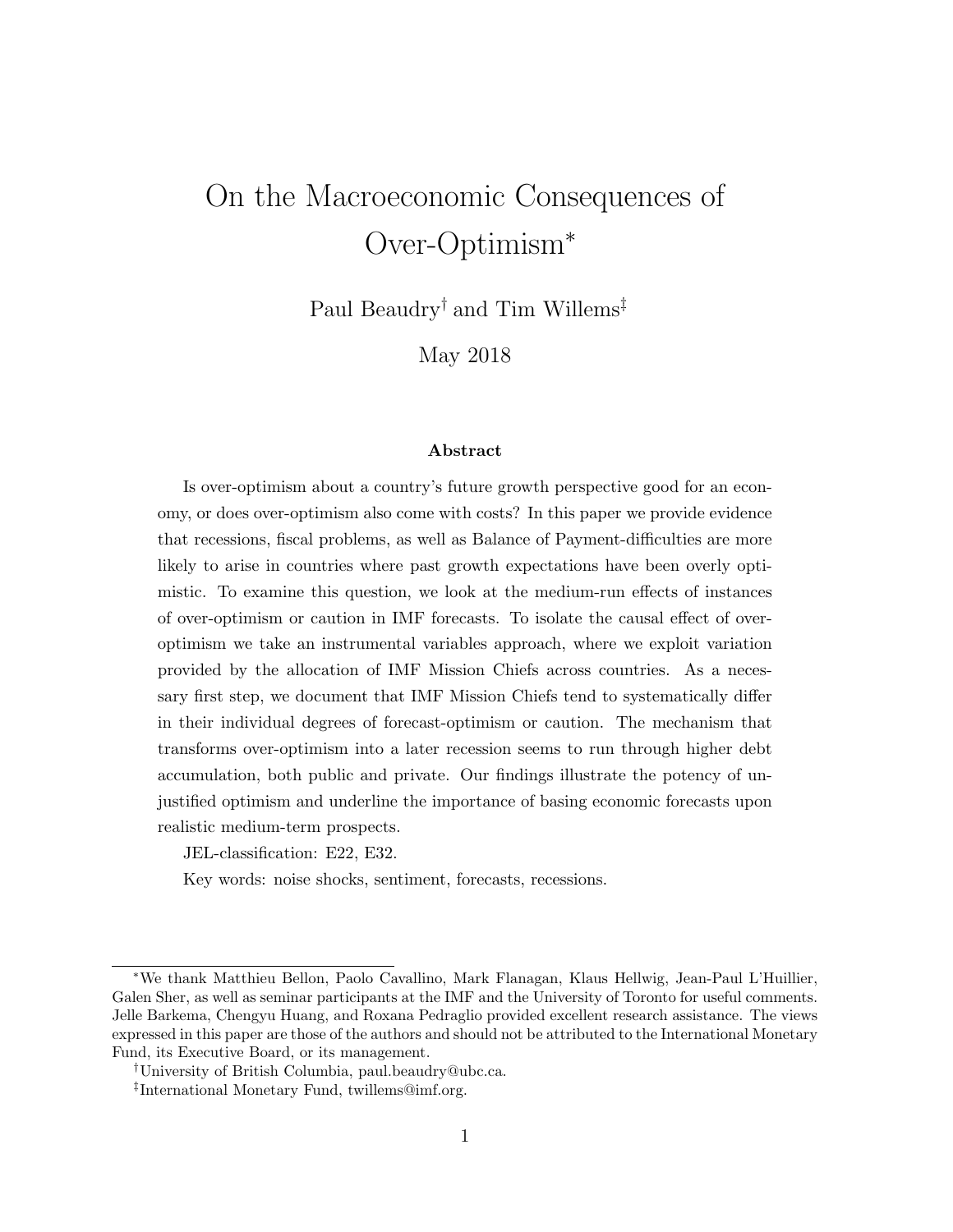## 1 Introduction

Recent years have brought a revival of an old idea by Arthur Pigou (1927), that macroeconomic fluctuations can arise due to difficulties that economic agents encounter in forecasting future economic developments. According to this view, over-optimism about the future may favor a short-term boom, but at the cost of a later reckoning period which often takes the form of a recession.<sup>1</sup> At the other end of the spectrum is the possibility that optimism – even if unfounded – can be good for an economy as it may induce a switch to a higher equilibrium output path in environments with strong complementarities (see e.g. Cooper and John (1988)).

In this paper, we examine these ideas by analyzing the impact of past forecast errors on future macroeconomic outcomes. We base our empirical analysis on forecasts produced by the International Monetary Fund (IMF). These data have broad coverage as they are available for all IMF member countries, enabling a panel data analysis. In addition, many member countries and private agents use IMF forecasts for spending decisions which implies that they can affect macroeconomic outcomes. We however believe that our empirical results are not specific to the IMF, but may apply to any forecast that affects aggregate economic decisions.

Our main finding is that past over-optimism with respect to growth makes recessions, fiscal problems, and Balance of Payment-difficulties more likely. The mechanism seems to run through higher debt accumulation (both public and private), which leads to a build-up of fragilities in the system and harms future growth.

By focusing on the effects of past growth forecast errors on future growth outcomes, our analysis is subject to an endogeneity problem as the dependent and independent variable of our regression specification are mechanically related. To address this issue, an instrumental variables approach is needed. To operationalize this in the IMF context, we first document the existence of IMF Mission Chief fixed effects which we use to identify instances of forecast-optimism/caution. In particular, we show that IMF forecasts for a country tend to become more optimistic (cautious) if that country is assigned a Mission Chief who, on average, produced more optimistic (cautious) forecasts when assigned to other countries. A subsequent instrumental variable regression suggests that there is a causal link from growth over-estimations, to future recessions. Results are robust to the inclusion of an additional instrument (capturing the degree of optimism in the wider IMF

<sup>1</sup>Beaudry and Portier (2004) and Blanchard, L'Huillier, and Lorenzoni (2013) provide a formalization of this idea, showing how noisy news about the future can give rise to business-cycle type fluctuations with over-optimistic news giving rise to a delayed recession.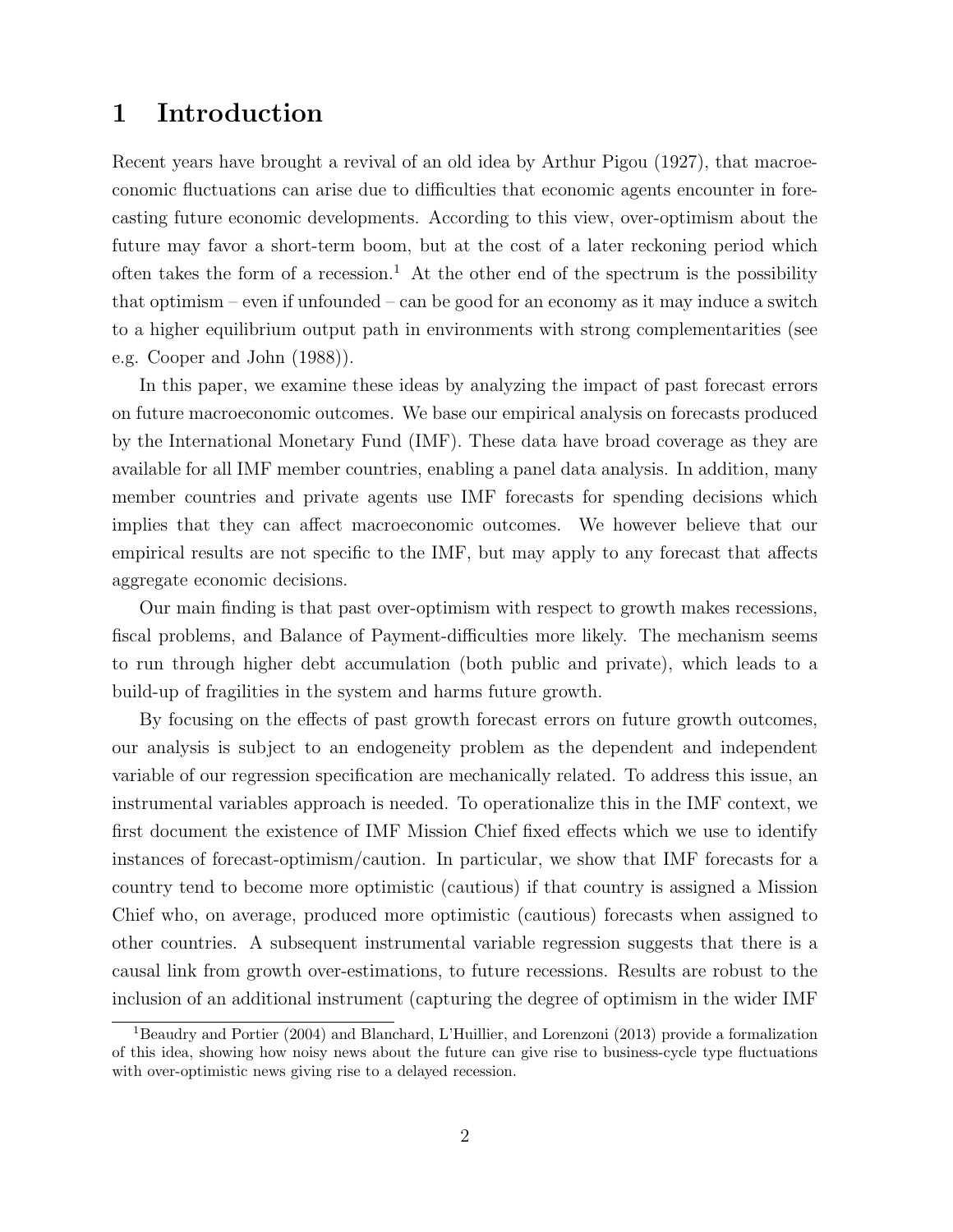team responsible for the forecast), as well as to the addition of various covariates.

To the best of our knowledge, our empirical analysis on the medium-term macroeconomic consequences of forecast errors is a new contribution to the literature. The spirit of our paper is related to that of Baqir, Ramcharan, and Sahay (2005), who analyze whether the level of ambition embodied in IMF programs affects growth. For a large sample of IMF program cases, they compare outcomes with monetary and fiscal targets set in IMF programs and document that more ambitious fiscal targets tend to improve growth performance, while more ambitious monetary targets typically reduce growth.

Other related contributions include Bachmann and Elstner (2015, who analyze welfare losses stemming from misallocation due to over-optimism/pessimism at the firm-level), Arezki, Ramey, and Sheng (2017, who study the effects of news shocks in open economies using information from oil discoveries), and Oh and Waldman (1990). The latter paper started a literature with a shorter-run focus which analyzes the impact of expectational shocks (as measured by data revisions), with the work by Rodríguez Mora and Schulstad (2007) being a key contribution. The main take-away from this literature is that "false announcements" regarding the U.S. economy (of the type where date- $t$  GDP is announced to equal 100 at date t, but this number being revised down to 99 at  $t + 1$ ) have a positive effect on subsequent U.S. economic activity. Blanchard, Lorenzoni, and L'Huillier (2017) and Enders, Kleemann, and Müller (2017) report similar findings using different methods on a more recent vintage of U.S. data, while Di Bella and Grigoli (2018) confirm this result for a panel of countries.

Putting results of this existing literature and our contribution together points to a narrative where an over-estimation of the future rate of economic growth could provide a short-run boost to the economy, but it also increases the subsequent probability of a recession and other economic difficulties. In this sense, we find that adopting a sufficiently long time horizon when analyzing the effects of optimism and pessimism is key for understanding its overall impact.

## 2 Data

Our empirical analysis is based upon forecasts made by the IMF's World Economic Outlook (WEO) publication. Those forecasts are published twice a year (in April and in October) and combine judgement by IMF staff with information from country authorities, economic and statistical models, as well as from other forecasters (see IEO (2014) for a more detailed discussion).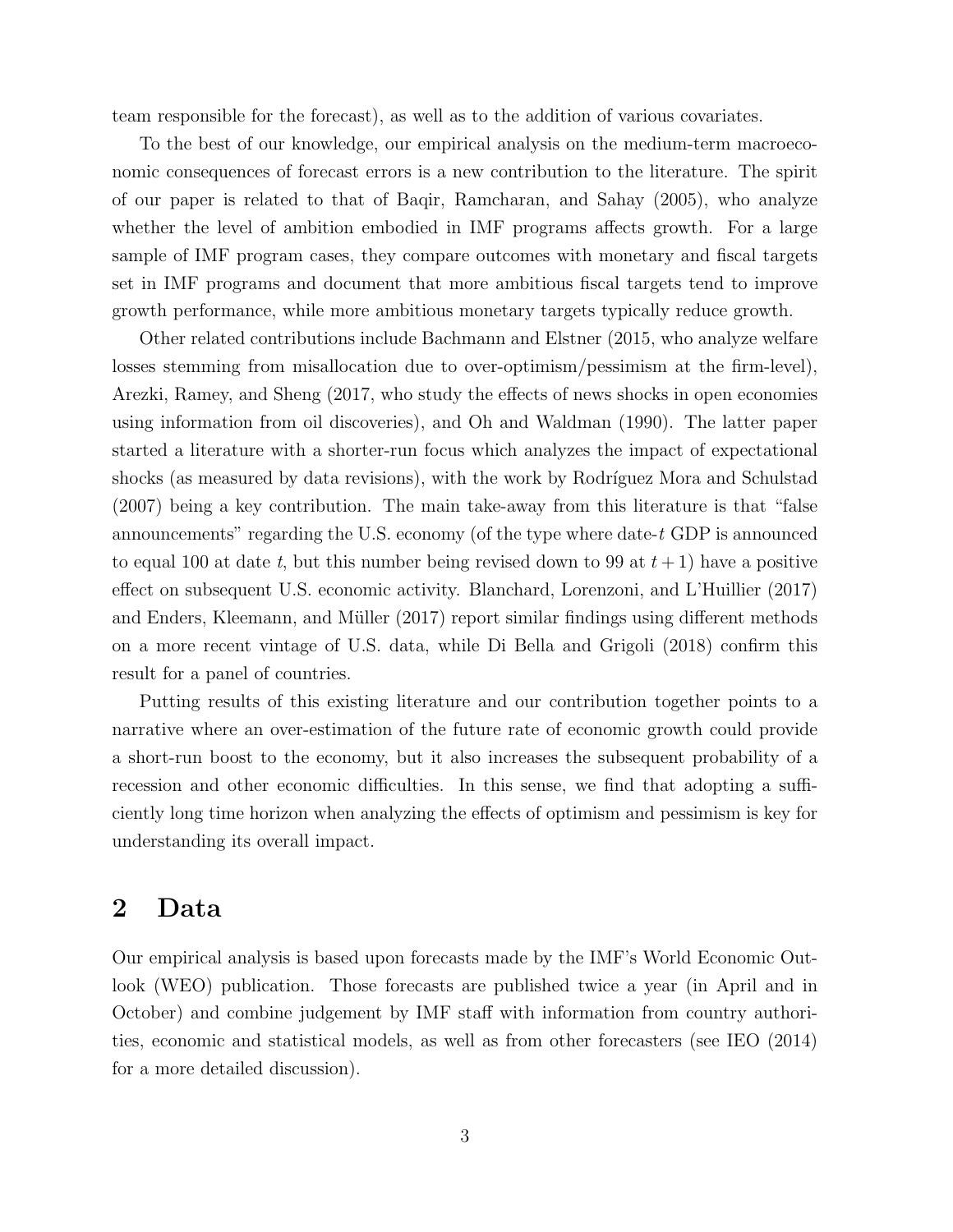The IMF WEO publication yields one of the few comprehensive forecasting databases, covering all 189 IMF member states. WEO forecasts furthermore play a central role in policy circles, with 88 percent of country authorities (strongly) agreeing with the statement that they "consider the WEO's projections to be the benchmark for assessing economic prospects" (IEO, 2006). Genberg and Martinez (2014b) moreover report that 64 percent of country authorities (strongly) agreed with the statement that they "use WEO forecasts to check the accuracy of [their] own forecasts", while 75 percent (strongly) agreed that "WEO forecasts are valuable inputs to the economic policy process in [their] country". As for example documented in the Annex to Genberg, Martinez, and Salemi (2014), WEO forecasts are also taken into account in projections made by private sector forecasters.

This paper uses the October-vintage of each WEO round (available annually since 1990). Calculating one-year ahead forecast errors (by taking the October WEO vintage of year T and comparing its prediction for real GDP growth in year  $T+1$  with the subsequent year  $T+1$  realization<sup>2</sup>), enables us to uncover several stylized facts that apply to the 1990-2016 sample period:<sup>3</sup>

- 1. On average, forecasts for real GDP growth have been overly optimistic.
- 2. The IMF's WEO has forecasted less recessions<sup>4</sup> than actually occurred:  $456$  forecasted recessions, compared with 1,094 actual ones.
- 3. Of the 1,094 actual recessions that did occur over the sample period, the IMF's WEO forecasted 258 (24 percent) one year ahead.
- 4. Of the 456 recessions forecasted one year ahead, 198 (43 percent) never materialized.

Over our sample period, WEO forecasts for real GDP growth have shown a tendency towards over-optimism: on average, the prediction for next year's growth rate has been 0.58 percentage points higher than the subsequent realization. Such an upward bias is also documented in IEO (2014), while Loungani (2001) shows that it is present in private sector forecasts as well. This observation rhymes with Stylized Facts  $\#2$  and  $\#3$ , which suggest that there is a reluctance to predict recessions.<sup>5</sup> The ratio of the number of actual recessions to one-year ahead predicted ones, stands at 2.4 and nearly 4 in every

<sup>2</sup>Taken to be the value that is present in the WEO database-vintage three years later. Comparing with more recent vintages makes growth numbers incomparable over time due to definitional changes, statistical revisions, and so forth.

<sup>3</sup>Similar statements also apply to different forecast horizons, such as three- and five-year ahead ones. <sup>4</sup>Here defined as any year in which real GDP per capita falls.

<sup>&</sup>lt;sup>5</sup>For an institution like the IMF, this might stem from a hesitation to "rock the boat"; see IEO (2014).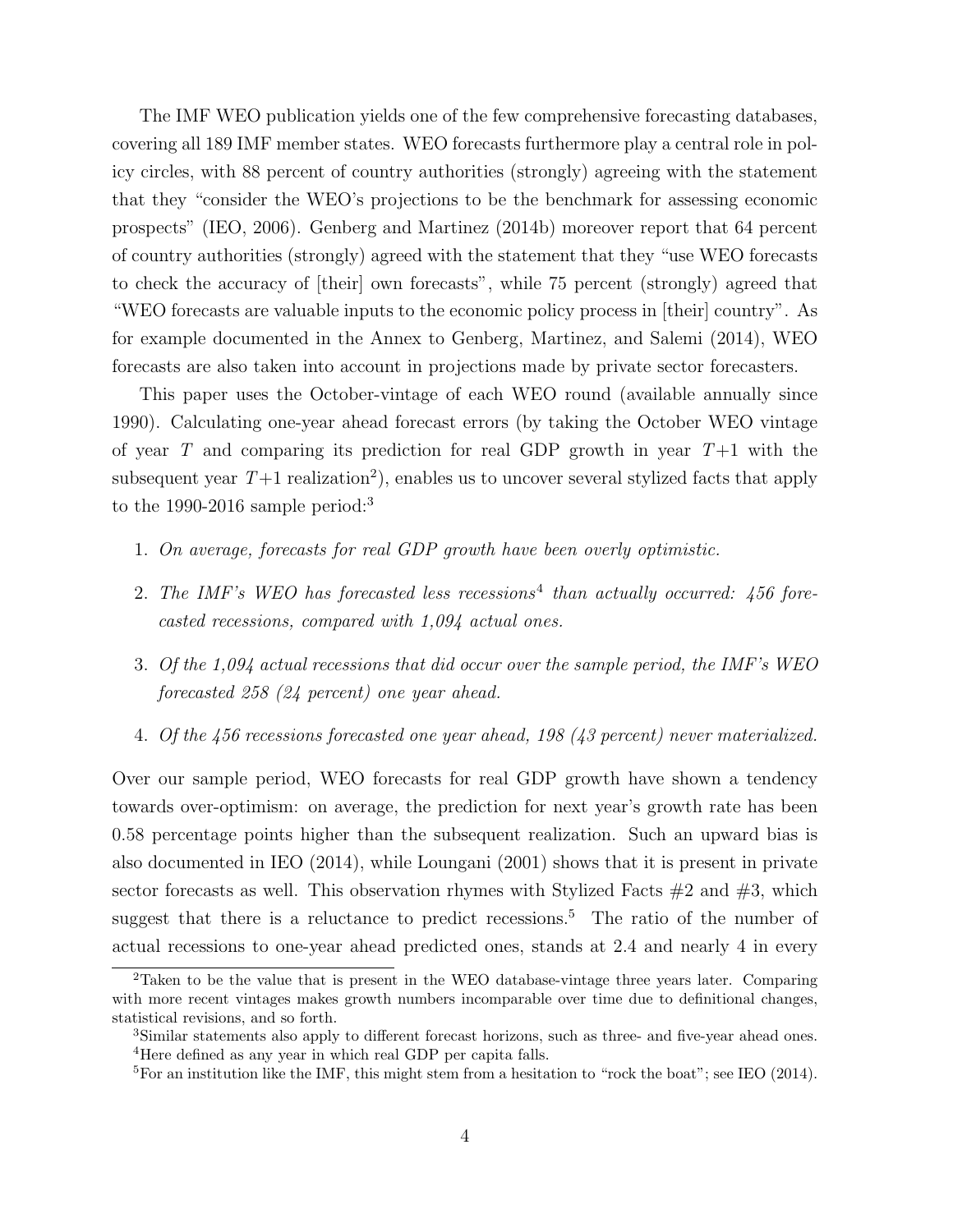5 recessions arrived without being forecasted. At the same time, however, the IMF did sometimes predict recessions that subsequently didn't materialize (Stylized Fact  $\#4$ ).

The next section of this paper examines the effects of such forecast errors.

## 3 Forecast Errors and Recessions

This section contains our main empirical analysis: investigating whether elevated growth expectations affect the probability of a recession occurring (where recessions are defined as episodes of negative real GDP per capita growth).<sup>6</sup>

The most important input to our regressions is the IMF's WEO-implied forecast error for real GDP growth. We construct this forecast error variable as follows. Since many macro-relevant economic decisions (such as those related to investment and debt accumulation) are taken with a multi-year horizon in mind, we look beyond one-year ahead forecasts. In particular, for each year T, we start by averaging the forecasted real GDP growth rate over the years  $T+1$ ,  $T+2$ , and  $T+3$  (thereby thus simultaneously incorporating the one-, two-, and three-year forecast horizon). Next, we calculate the average realized growth rate over those years. The forecast error then follows by subtracting the latter from the former. Hence, for any arbitrary horizon  $h > 0$ , we can define:

$$
F_{h,t} \equiv \frac{1}{h} \sum_{j=1}^{h} g_{t+j|t}^f - \frac{1}{h} \sum_{j=1}^{h} g_{t+j},
$$
\n(1)

where  $g_t^f$  $t_{t+j|t}$  is the year t forecast for real GDP growth in year  $t+j$ , while  $g_{t+j}$  is the realized growth rate for year  $t + j$ . We focus on the case where  $h = 3$ , which strikes a balance between taking a medium-run perspective (reflecting that many macroeconomic decisions are based upon expectations for multi-year horizons) and not losing too many observations at the beginning of our sample (since we don't have pre-1990 forecasts, we can only start calculating forecast errors from the year  $1990+h$  onwards). Our findings are however robust to using other horizons (noting that we cannot go higher than  $h = 5$  since the IMF WEO does not contain forecasts beyond the five-year horizon). Figure 1 depicts the distribution of our main forecast error variable  $F_{3,t}$ , confirming the aforementioned bias towards growth over-estimation (the median forecast error equals 0.47).<sup>7</sup>

 ${}^{6}$ Results are robust to using a different cut-off – such as real per capita growth below 1 or 2 percent. <sup>7</sup>We drop observations that are more than two standard deviations (8.7 percentage points) from the mean since analysis of such large forecast errors shows that they often have reasons beyond economics (statistical revisions, natural disasters, wars, etc.). This shrinks our sample by about 3 percent.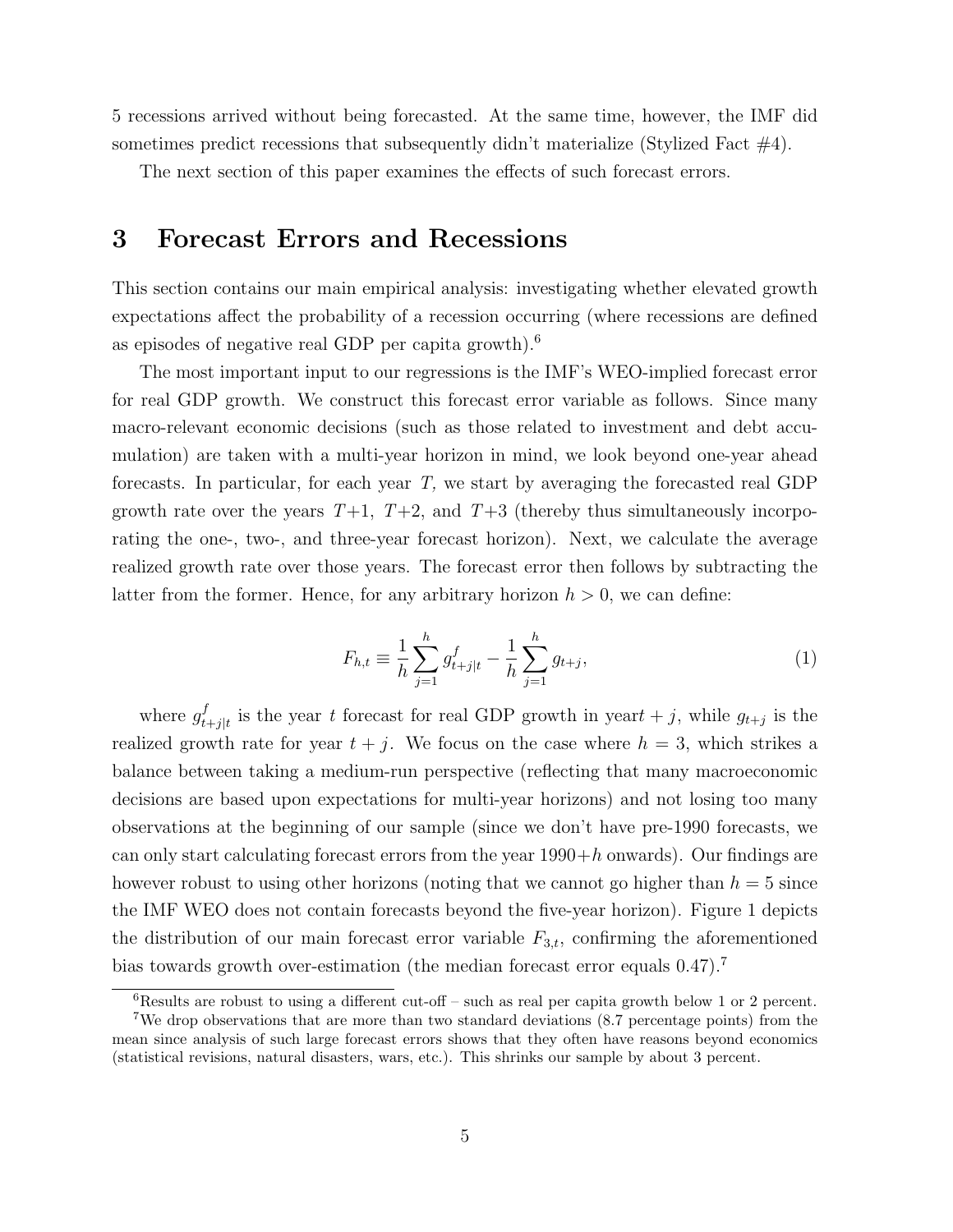#### $[Insert \, Figure\, 1]$

We begin by examining what impact a forecast error stemming from year  $T$  (for years  $T+1, T+2, ..., T+h$  has on the prevalence of recessions in year  $T+h$ . In this case, part of the forecast error is determined contemporaneously with the actual growth outcome.<sup>8</sup> This mechanical link between the dependent and independent variable of our regression gives rise to a simultaneity problem. To enable causal inference regarding the effect of overoptimism on later recessions, we adopt an instrumental variable ("IV") procedure. With this objective in mind, we start by building an instrument which exploits the possibility that certain IMF Mission Chiefs consistently display too much optimism or caution in their forecasts.<sup>9</sup>

Our sample includes all 189 nations that are a member of the IMF and the origin of included covariates is described in Appendix A. Since IMF forecasts carry a lower weight in advanced economies, we often report results for both our global sample as well as for a restricted sample, which features only emerging and developing economies.

## 3.1 Results When Exploiting Mission Chief Fixed Effects

As discussed above, endogeneity is a challenge in regressions where the dependent variable is the recession dummy and the explanatory variable is a forecast error (especially since forecasters often fail to predict recessions – introducing a mechanical tendency for positive forecast errors and recessions to coincide). To address this concern, we take an instrumental variables approach.

IMF country teams are led by a Mission Chief (henceforth "MC"). Together with other members of the team, the MC determines the growth forecast that is submitted to the IMF's WEO exercise. Forecasting styles differ across individuals, both in terms of methods applied (ranging from econometric techniques to the use of judgement; IEO (2014)) as well as underlying philosophy: some individuals tend to have a more pessimistic outlook, while others will have a more optimistic outlook. Yet others might see strategic reasons to be overly rosy or cautious in their forecasts.

As part of the IMF's policies, MCs are frequently rotated to different country assignments. While this re-allocation process has exogenous, random elements – such as MCs

<sup>&</sup>lt;sup>8</sup>For example: when  $h = 3$ , the analysis looks at the impact of 1997 forecast errors (for the years 1998, 1999, and 2000) on the probability of a recession occurring in the year 2000. In this case, both the forecast error variable and the dependent variable use outcomes from the year 2000.

<sup>&</sup>lt;sup>9</sup>In Appendix B we outline the type of setup in which our instrumental variable strategy is able to identify whether over-optimism causes eventual downturns in economic activity.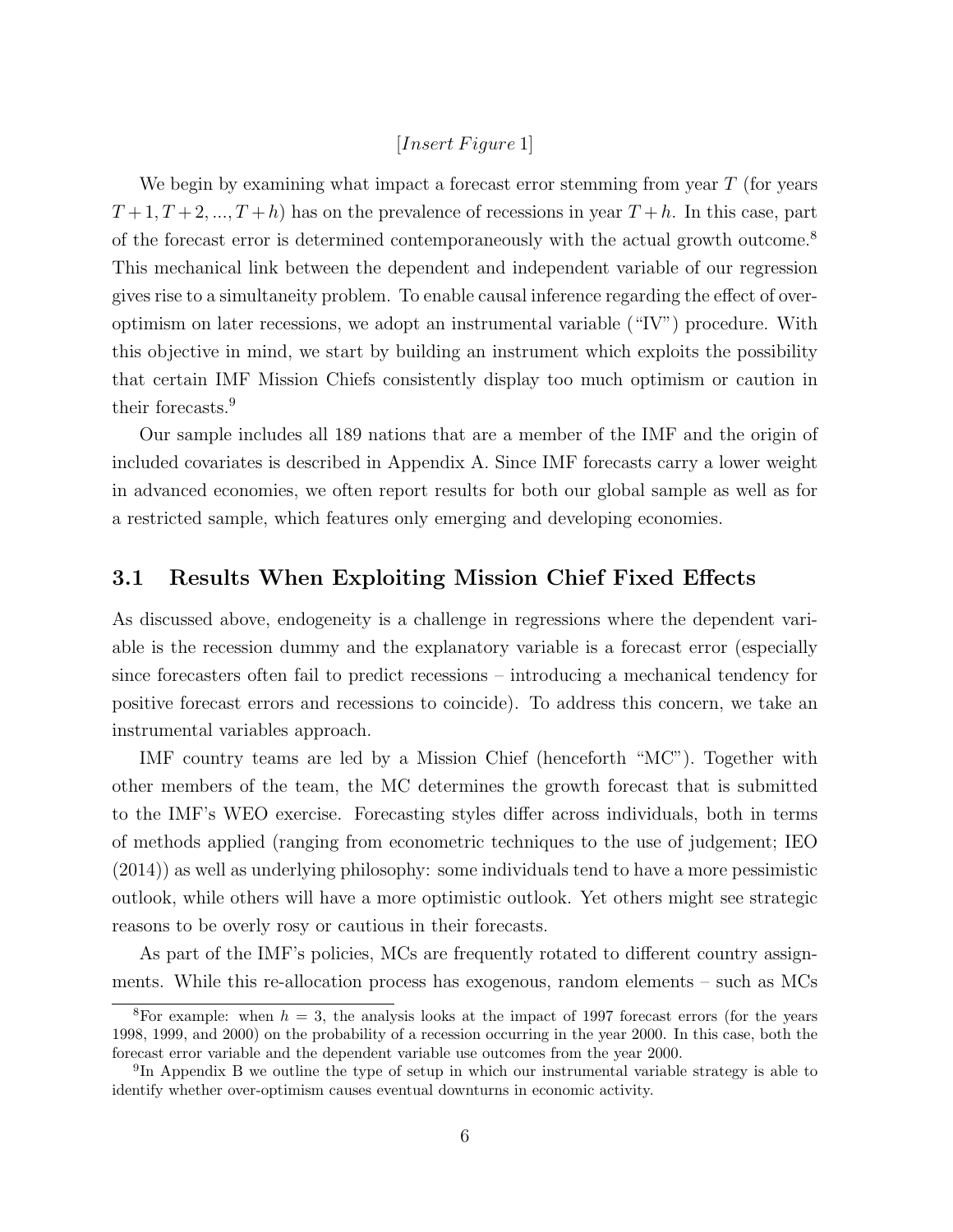asking for re-assignment due to personal reasons – it is not completely arbitrary.<sup>10</sup> To serve as a valid instrument in our paper, it is important that the MC allocation process does not assign more optimistic MCs to countries that are more likely to end up in difficulties. Apart from the fact that we are not aware of instances where optimism-considerations have affected MC allocations, it seems that we can rule out this scenario on informational grounds: it not only requires IMF decision makers to have detailed knowledge about MCspecific degrees of optimism/caution, but also about the recession-proneness of countries (while reality is that recessions are difficult to predict, as for example documented in Section 2 and the references therein). Consequently, we proceed by assuming:

ASSUMPTION 1. There is no systematic relationship in the IMF's MC allocation process between a MC's degree of forecast optimism/caution and economic prospects for a country.

In addition, we require that the MC's degree of over-optimism does not have a direct effect on economic outcomes (beyond the forecast-channel). This exclusion restriction seems plausible, as it is hard to imagine that the personality of a MC has a direct effect on macroeconomic developments in a country.

In this section, we use MC re-allocations to estimate the degree of optimism for each and every MC in our sample. In order to implement this idea, we have constructed a new, comprehensive dataset on country assignments for IMF MCs since 1990. We managed to create our dataset using IMF staff reports (mainly Article IV documents): they indicate the name of the MC, typically on the first page of the Introduction. Given the large data volume, this information was extracted using text mining (exploiting the fact that the MC is always introduced by a standard sentence like "The mission was led by...").

Hereby, we have been able to compile a dataset which identifies the IMF MC for about 80% of the country-year pairs since 1990. Our database contains 705 unique MCs, who have led IMF teams for 2.7 different countries on average; 475 MCs have led teams for multiple countries (which is necessary in order to identify MC fixed effects, as we will see later on). On average, the latter have led IMF teams for 3.5 different countries.

We estimate MC fixed effects using the approach of Bertrand and Schoar (2003, where they identify manager fixed effects in a corporate context) and start by estimating:

$$
F_{1,it} = \alpha_t + \gamma_i + \lambda W_{it} + \mu^{(k)} + \epsilon_{it}.
$$
\n<sup>(2)</sup>

Here,  $F_{1,it}$  denotes the one-year ahead forecast error on real GDP growth (forecast

 $10$ For example, high-profile program countries tend to be covered by more experienced MCs.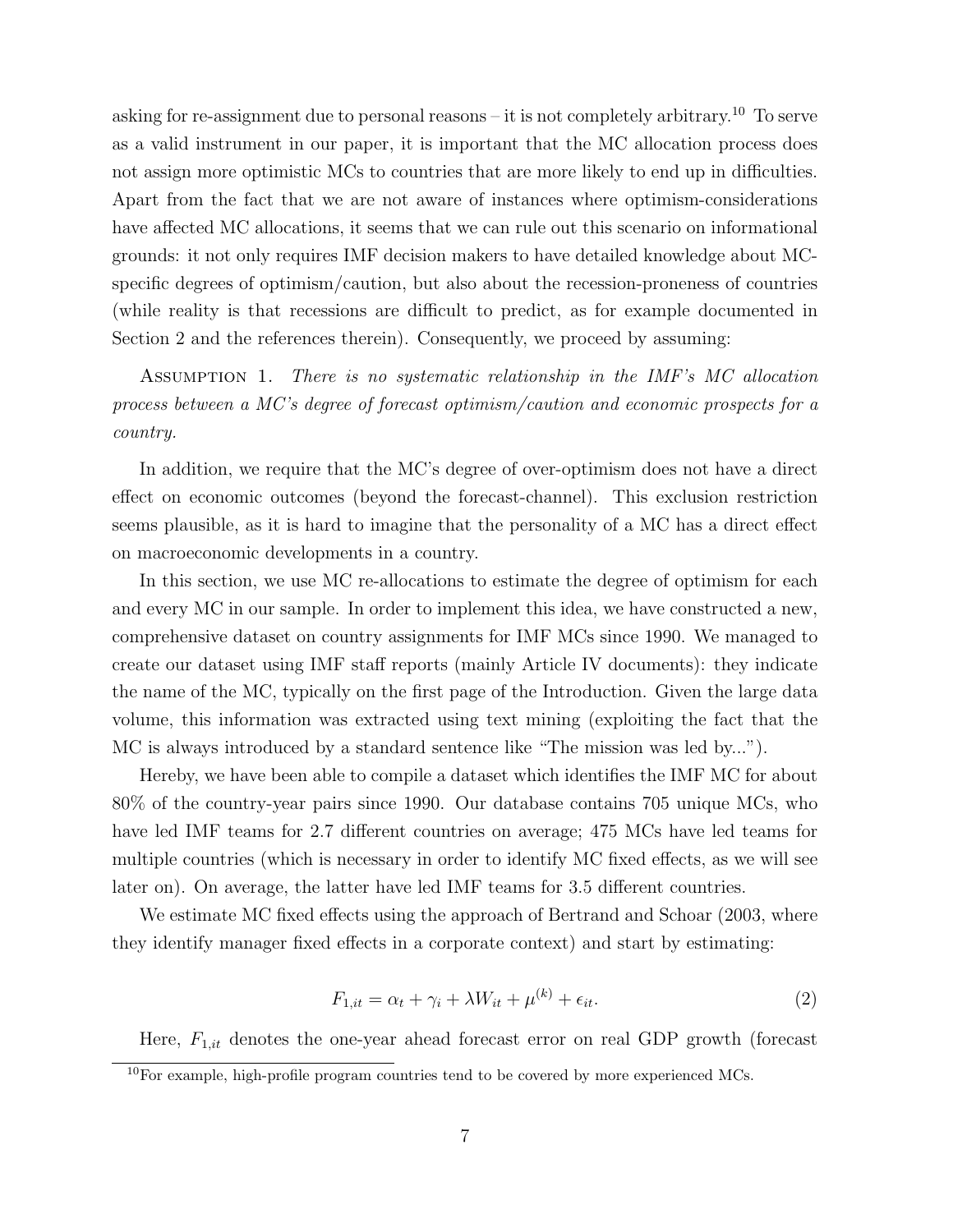minus realization), made for country i in year t,  $\alpha_t$  are the year fixed effects,  $\gamma_i$  are country fixed effects,  $W_{it}$  is a vector of time-varying country level covariates, and  $\epsilon_{it}$  is the error term. The main object of interest in (2) is  $\mu^{(k)}$ , MC k's fixed effect (where MCs of an overly-optimistic nature will have  $\mu > 0$ , while MCs who tend to produce cautious forecasts will have  $\mu < 0$ . Observe from equation (2) that we are only able to estimate MC fixed effects for MCs that have led teams for multiple countries.

We subsequently use the MC fixed effects  $\mu$  as an instrument for forecast errors in a regression where the LHS variable  $y_{it}$  is a dummy which takes the value 1 if country i is in recession in year  $t^{11}$  Using  $X_{it}$  to denote a vector of time-varying country level covariates, we thus estimate first-stage regression (3) and second-stage regression (4):

$$
F_{3,it-3}^{(k)} = a_t + g_i + b\mu^{(k)} + cX_{it} + u_{it},\tag{3}
$$

$$
y_{it} = \alpha_t + \gamma_i + \beta \hat{F}_{3,it-3}^{(k)} + \zeta X_{it} + \varepsilon_{it}.
$$
\n
$$
\tag{4}
$$

To further mitigate any mechanical relation that could generate problems, we follow a "jackknife"-approach (Angrist, Imbens, and Krueger, 1999) by inferring MC fixed effects from the MC's forecasts for countries other than the country to which the fixed effect will be applied in regression  $(3)$ . So if we consider a MC who has headed IMF teams for Albania, Rwanda, and Thailand, the fixed effect that is used as an instrument in regression (3) for Rwandan forecast errors, is only based upon the MC's forecasts for Albania and Thailand. Similarly, the fixed effect used in (3) to instrument for Albanian forecast errors, is only based upon the MC's forecasts for Rwanda and Thailand. In this way, no information from a country's own history (or future) is applied back to that very same country – minimizing endogeneity of the instrument with respect to country outcomes.

When estimating MC fixed effects through equation (2), we include two covariates in the vector  $W:$  (i) a dummy variable equaling 1 if country i was under an IMF program in year  $t$  (as it has been argued that IMF forecasts are particularly optimistic in IMF programs; GAO (2003)) and (ii) PPP-adjusted real GDP per capita (as the level of development might play a role; Genberg and Martinez (2014a)).

Table 1 shows results for the regression used to estimate MC fixed effects. The average estimated MC fixed effect amounts to 0.34, while its standard deviation equals 2.6 (Figure 2 shows  $\mu$ 's distribution<sup>12</sup>).

<sup>&</sup>lt;sup>11</sup>Appendix C shows that our results continue to hold if one takes  $y_{it}$  to be the growth rate of real GDP (suggesting the existence of a more general negative impact of over-optimism on future growth).

 $12$ In line with footnote 7, we drop estimates that are more than two standard deviations apart from the mean.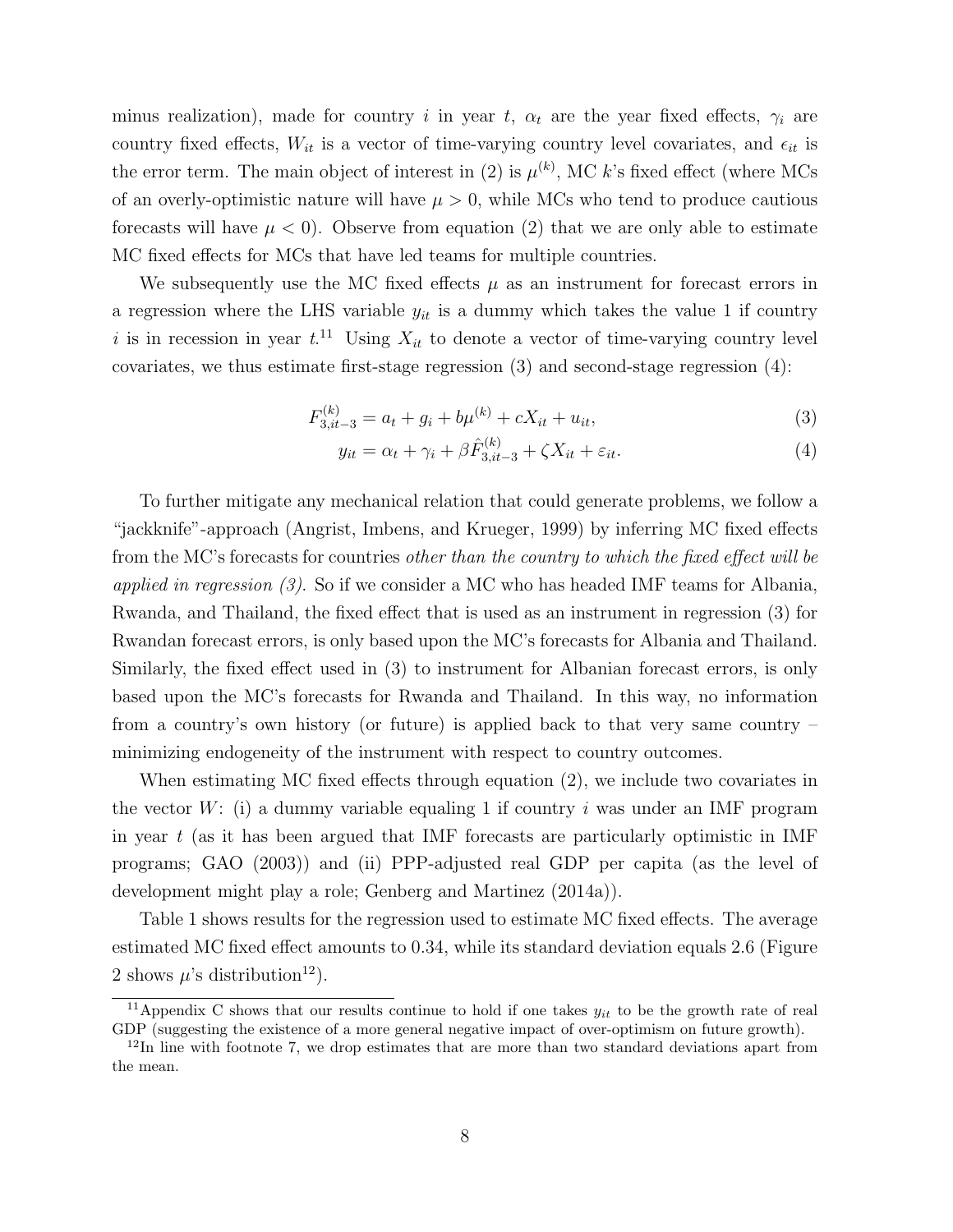### $[Insert \, Figure \, 2]$

A joint F-test that all MC fixed effects are equal to 0, is rejected at the 1% significance level (and inclusion of the MC fixed effects increases the adjusted  $R^2$  from 0.06 to 0.13). Results furthermore suggest that, once country and time fixed effects are accounted for, there is no strong evidence for excessive optimism during IMF programs – a result that is in line with the recent study of Luna (2014). The level of real GDP per capita does not seem to play a major role either.<sup>13</sup>

| Dependent variable: one-year ahead forecast error $F_{1,it}$ |                               |                            |  |  |  |
|--------------------------------------------------------------|-------------------------------|----------------------------|--|--|--|
|                                                              | (1: without MC fixed effects) | (2: with MC fixed effects) |  |  |  |
| IMF program dummy                                            | 0.148049<br>(0.46)            | 0.3606151<br>(1.26)        |  |  |  |
| real GDP per capita                                          | 0.00000454<br>(0.15)          | $-0.0000414$<br>$(-1.17)$  |  |  |  |
| Mission Chief fixed effects                                  | no                            | yes                        |  |  |  |
| time and country fixed effects                               | yes                           | yes                        |  |  |  |
| countries                                                    | 171                           | 170                        |  |  |  |
| obs                                                          | 4.251                         | 3.318                      |  |  |  |

Table 1: OLS regression (2), used to estimate Mission Chief fixed effects

Note: t-statistics in parentheses, calculated using robust standard errors. \* denotes significance at the  $10\%$  level, \*\* implies significance at the 5% level, \*\*\* indicates significance at the 1% level.

Table 2b contains results when the MC fixed effects from (2) are used to instrument forecast errors. The underlying first-stage regressions are displayed in Table 2a. They suggest that our instrument is relevant.<sup>14</sup> In particular, the significantly positive estimates for the coefficients on  $\mu$  are a strong finding since these fixed effects were obtained through a jackknife-procedure, solely relying upon forecasts for "other countries" (recall the discussion under equation (4)). So in a sense, this is an out-of-sample forecasting

<sup>&</sup>lt;sup>13</sup>When country fixed effects are dropped the coefficient on the IMF program dummy turns significantly positive (0.43, p-value of 0.03), while that for real GDP per capita takes on a significantly negative value (-0.000015, p-value of 0.003) – pointing to larger forecast errors in less-developed countries.

<sup>14</sup>The Stock-Yogo (2005) 20% (15%) maximal bias critical value for the Cragg-Donald statistic equals 6.66 (8.96). These hurdles are consistently passed in our full sample (as is the rule-of-thumb of 10), even when using heteroskedasticity-robust Kleibergen-Paap statistics (which are slightly lower than Cragg-Donald statistics). The critical values are not always passed in the smaller sample of emerging and developing countries – pointing to a weaker instrument for these cases. Findings are however similar for both samples, so our conclusions continue to apply when basing inference solely upon the full sample.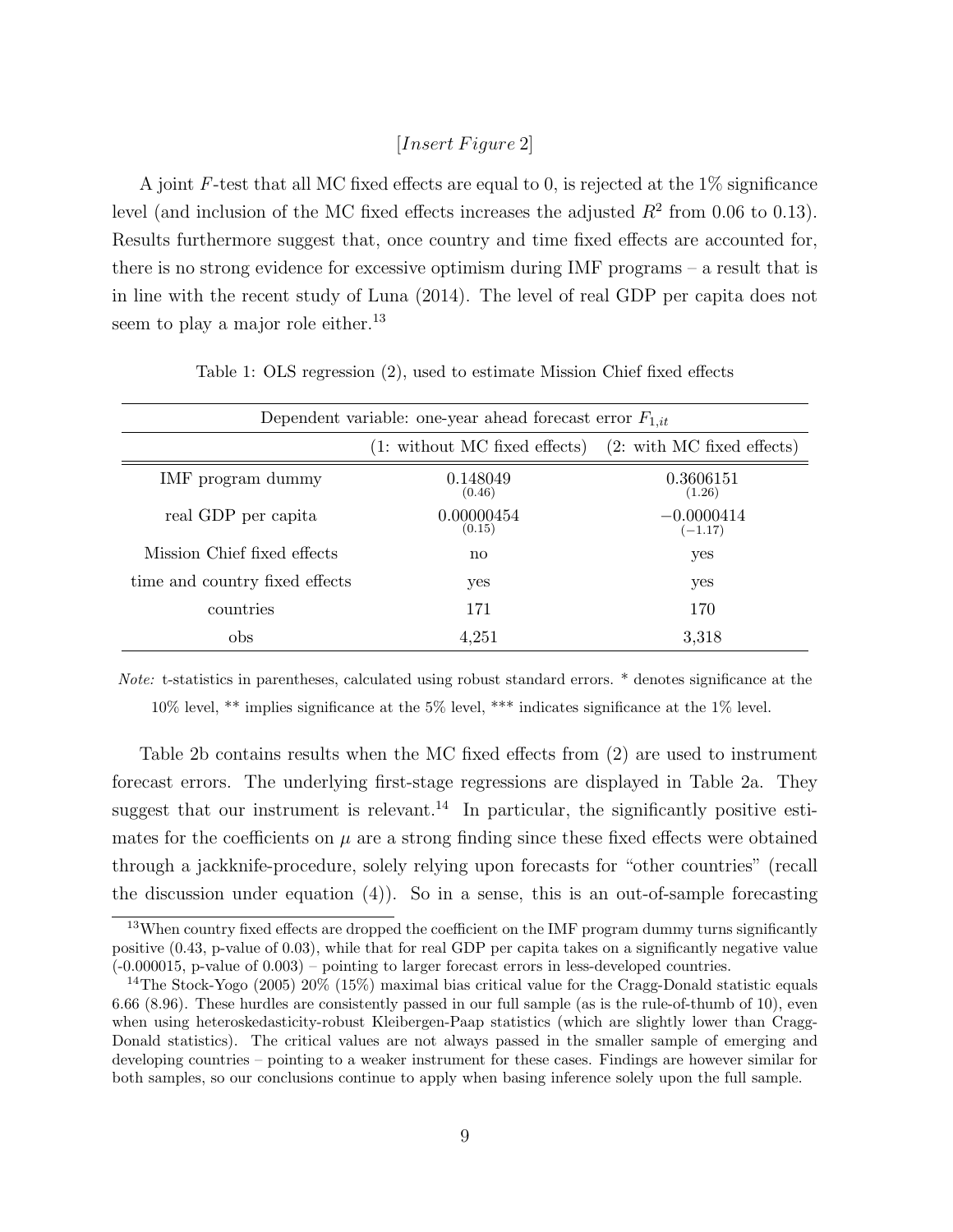exercise – showing that MCs who have been overly optimistic when assigned to countries other than A, also tend to produce overly-optimistic forecasts when assigned to country A. This is evidence in favor of the existence of "systematically optimistic/cautious" MCs.

Turning back to the question central to our paper, the second-stage results in Table 2b suggest that over-optimism increases the probability of a recession occurring 3 years later. This finding is robust to the inclusion of various covariates that are believed to affect the incidence of recessions (with endogenous variables being lagged by one period, see Columns (2) and (4)). It furthermore shows up in both our global sample (Columns (1) and (2)), as well as in the restricted sample featuring only emerging and developing economies (Columns (3) and (4)). Although not reported in Table 2, we find that the result no longer holds when only focusing on the subsample of advanced countries (in that case we obtain a z-statistic of  $(0.78)$ .<sup>15</sup> This is consistent with IMF forecasts (and any variation resulting from IMF MC rotations) playing a less important role in economies for which alternative forecasts are readily available.

## 3.2 Incorporating Team Sentiment

In addition to the MC fixed effects, we can rely on another instrument – exploiting the notion that bullish forecasts typically tend to be overly optimistic across all forecast horizons. This observation may be related to team dynamics: although the MC is a powerful force when it comes to determining the growth forecast, he or she by no means acts in isolation. A MC heads a wider IMF team which covers the country on a dayto-day basis for the institution and all team members are in principle able to affect the growth forecast through analytical input and team discussions. Within team settings in general, certain group dynamics may arise: being exposed to similar information and ideas, teams can become overly "bullish" about a country's economic prospects, while an overly "bearish" dynamic is possible as well.

This enables us to build another instrument through which we can sever the mechanical link between our dependent and independent variable: we can take the one-year ahead forecast error and use it as an additional instrument for the average forecast error at the two- and three-year horizon.

<sup>&</sup>lt;sup>15</sup>The same goes for reduced form estimations (which regress y directly on  $\mu$ ): they detect a significant impact in the full and eme/dev sample, but not in the advanced economy sample. As explained in Nunn and Wantchekon (2011), this type of falsification test supports the exclusion restriction (as it detects no direct impact from MC fixed effects on outcomes in countries where the forecast-channel matters less).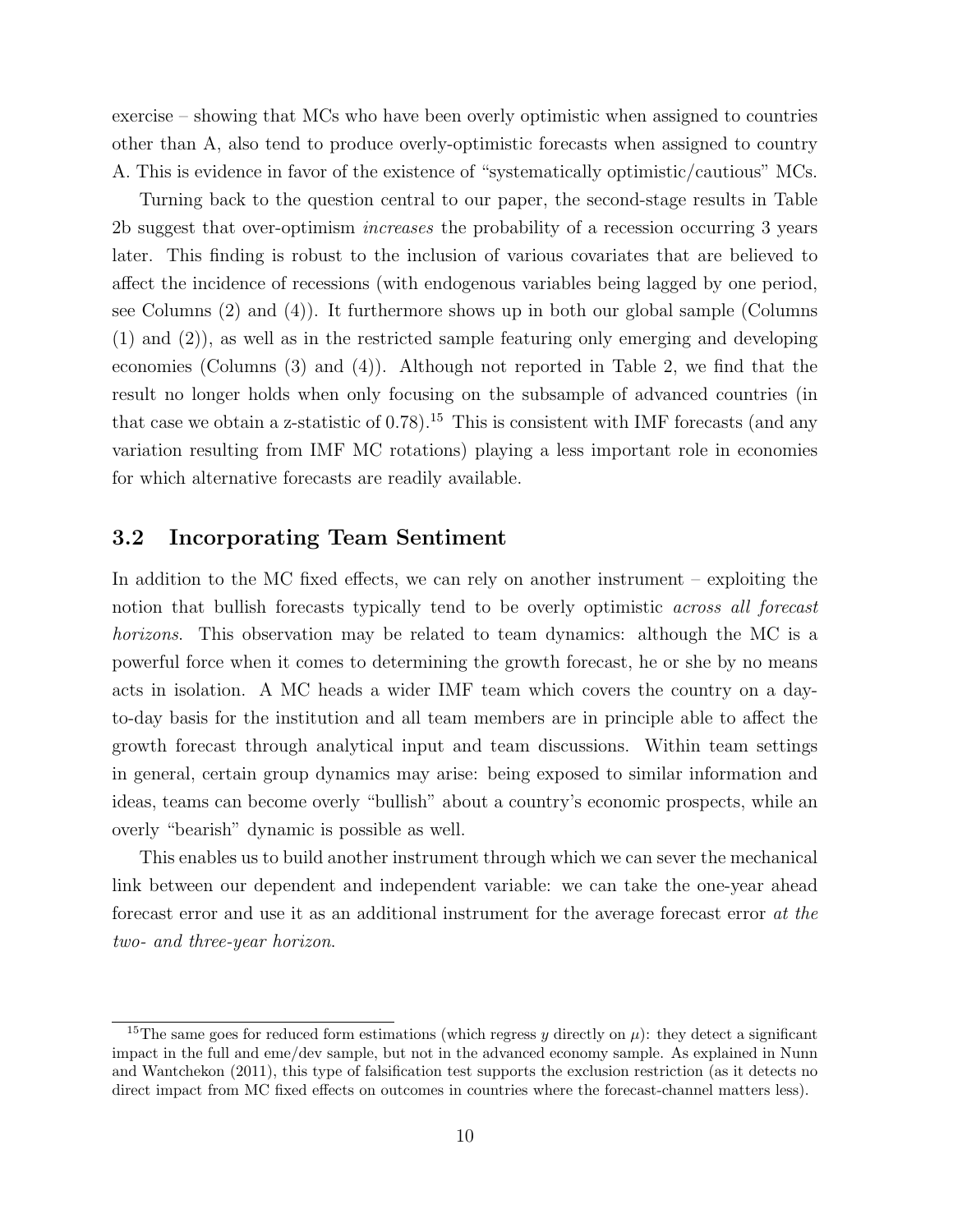| Dependent variable: forecast error on growth " $F_{3,t-3}$ " |                          |                              |                         |                              |  |
|--------------------------------------------------------------|--------------------------|------------------------------|-------------------------|------------------------------|--|
|                                                              | (1: full)                | (2: full)                    | (3:eme/dev)             | (4:eme/dev)                  |  |
| Mission Chief fixed effect " $\mu$ "                         | $0.1000104***$<br>(3.57) | $0.1067803***$<br>(3.30)     | $0.0802024**$<br>(2.56) | $0.092637**$<br>(2.52)       |  |
| public $\text{debt}/\text{GDP (t-1)}$                        |                          | $-0.0011443$<br>$(-0.63)$    |                         | $-0.002104$<br>$(-1.10)$     |  |
| inflation $(t-1)$                                            |                          | $0.0058827***$<br>(3.69)     |                         | $0.0053907***$<br>(3.12)     |  |
| avg growth in trading partners                               |                          | $-0.1779058***$<br>$(-3.26)$ |                         | $-0.1506727***$<br>$(-3.00)$ |  |
| pct change in terms-of-trade                                 |                          | $-0.0025733$<br>$(-0.60)$    |                         | $-0.0017607$<br>$(-0.40)$    |  |
| time and country fixed effects                               | yes                      | yes                          | yes                     | yes                          |  |
| Cragg-Donald statistic                                       | 13.62                    | 12.77                        | 6.65                    | 7.04                         |  |
| countries                                                    | 182                      | 165                          | 147                     | 131                          |  |
| obs                                                          | 2,694                    | 2,237                        | 2,095                   | 1,704                        |  |

Table 2a: first-stage regressions

Table 2b: instrumental variable regressions

| Dependent variable: recession dummy $(1 =$ presence of recession) |                          |                              |                         |                            |
|-------------------------------------------------------------------|--------------------------|------------------------------|-------------------------|----------------------------|
|                                                                   | (1: full)                | (2: full)                    | (3:eme/dev)             | (4:eme/dev)                |
| forecast error on growth " $F_{3,t-3}$ "                          | $0.1712131***$<br>(3.03) | $0.1389873**$<br>(2.51)      | $0.1754304**$<br>(2.24) | $0.131479*$<br>(1.91)      |
| public $\text{debt}/\text{GDP (t-1)}$                             |                          | 0.003652<br>(1.39)           |                         | 0.0003613<br>(1.21)        |
| inflation $(t-1)$                                                 |                          | $-0.0012023***$<br>$(-2.82)$ |                         | $-0.001184**$<br>$(-2.57)$ |
| avg growth in trading partners                                    |                          | 0.0089896<br>(0.76)          |                         | 0.0122687<br>(1.02)        |
| pct change in terms-of-trade                                      |                          | $-0.0002605$<br>$(-0.32)$    |                         | $-0.0004421$<br>$(-0.53)$  |
| time and country fixed effects                                    | yes                      | yes                          | yes                     | yes                        |
| countries                                                         | 182                      | 149                          | 147                     | 131                        |
| obs                                                               | 2,694                    | 2,282                        | 2,095                   | 1,704                      |

Note: t (z)-statistics in parentheses, calculated using robust standard errors. \* denotes significance at the 10% level, \*\* implies significance at the 5% level, \*\*\* indicates significance at the 1% level.

The idea is that a rosy one-year ahead forecast indicates an optimistic IMF team and that this translates into optimistic forecasts at longer horizons too. Importantly, we exclude the one-year horizon from the forecast error variable that is instrumented – ensuring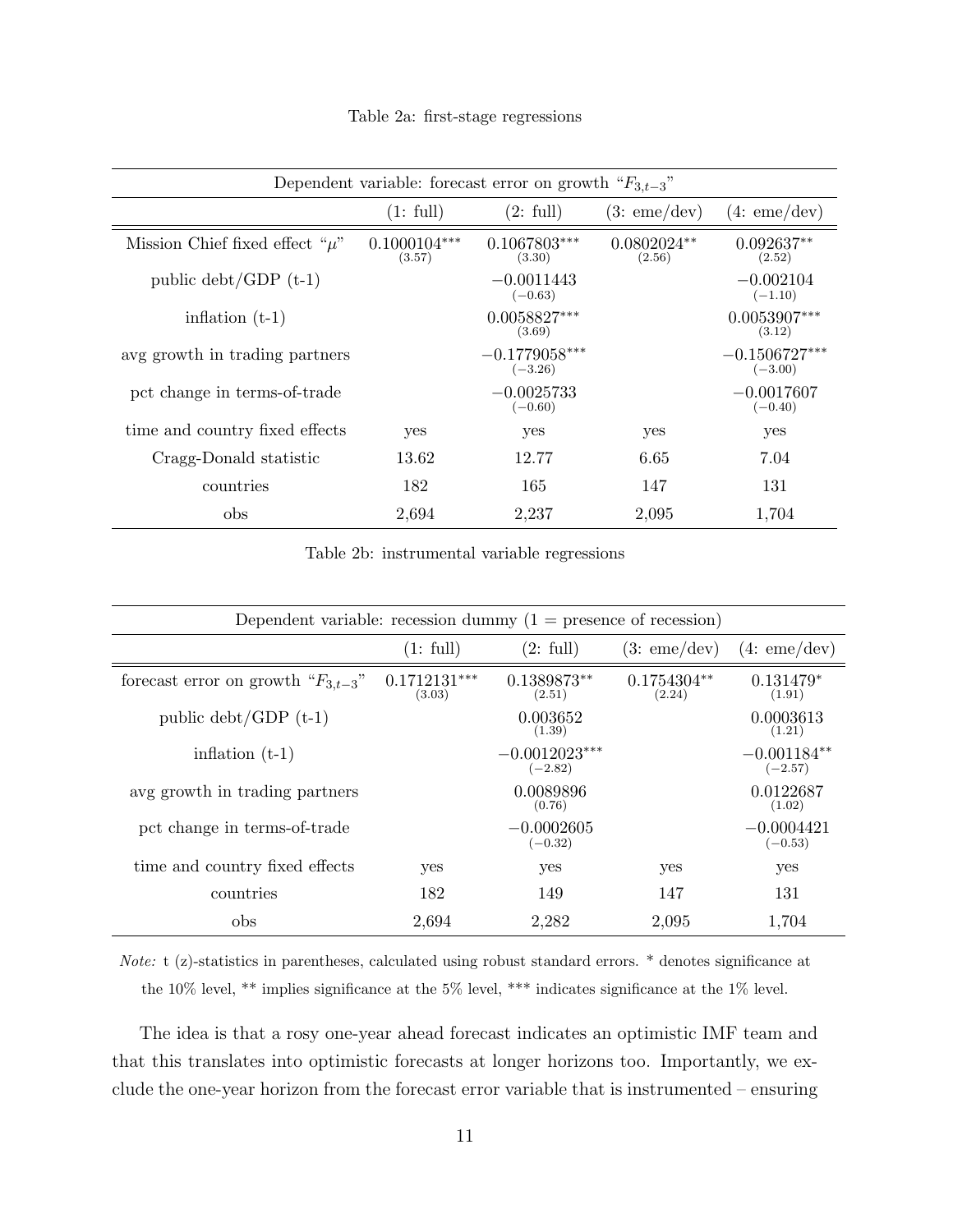that there is a separation between instrumental and instrumented variable (otherwise the mechanical link between our regression's LHS and RHS would remain intact).<sup>16</sup> The forecast error is now being calculated as  $F(2)_{3,t} \equiv \frac{1}{2}$  $\frac{1}{2}\sum_{j=2}^{3}g_{t+j|t}^{f}-\frac{1}{2}$  $\frac{1}{2} \sum_{j=2}^{3} g_{t+j}$ , the difference with equation (1) being that the summation here only starts at  $j = 2$  (instead of  $j = 1$ ).

At this stage, one might worry about the exclusion restriction. Along these lines, the earlier literature started by Oh and Waldman (1990) has shown that the isolated effect of short-term growth over-optimism is to stimulate the economy somewhat. Consequently, a possible violation of the exclusion restriction is of secondary concern, as it would only bias estimates against our finding that over-optimism increases the risk of a later recession.

Table 3 contains results when including this instrument next to the MC fixed effects. We continue to find that over-optimism increases the odds of a future recession occurring. As before, this result emerges in both samples and is robust to the inclusion of covariates. In this case, our estimation is overidentified and we can test whether our instruments are valid. As shown in Table 3b, Hansen's J-statistic suggests that our instruments are uncorrelated with the error term – building further trust in the validity of our instruments.

Resulting estimates suggest sizeable effects from forecast errors: over-estimating average growth over the two/three-year horizon by 1 percentage point (with the overestimation of growth being larger than this in 40 percent of all country-year pairs in our sample), increases the probability with which a recession arrives 3 years later by about 8 percentage points. Given that the unconditional recession probability in our sample is 25.2 percent, this reflects a 30 percent increase from the mean.

At the same time, our results suggest that cautious forecasts can help to prevent recessions. Frankel (2011) highlights the example of Chile in the late 2000s: he argues that Chile was able to moderate the Global Financial Crisis-induced downturn because they had been basing their budget decisions upon a conservative estimate for the copper price (an important Chilean export product). This enabled the Chilean government to implement countercyclical fiscal policy when external conditions deteriorated.

In Appendix D we show that our findings are robust to several perturbations. In particular, we report results based upon logit and OLS specifications, where the endogeneity problem is mitigated by lagging the forecast error variable (as to break the mechanical link between the dependent and independent variable in our regression).

<sup>&</sup>lt;sup>16</sup>The mechanical link would still not be severed if economies systematically started losing momentum in years prior to a recession. However, as detailed in Appendix D, this does not seem to be the case: most recessions arrive rather suddenly  $-$  a point also made by Acemoglu and Scott (1997).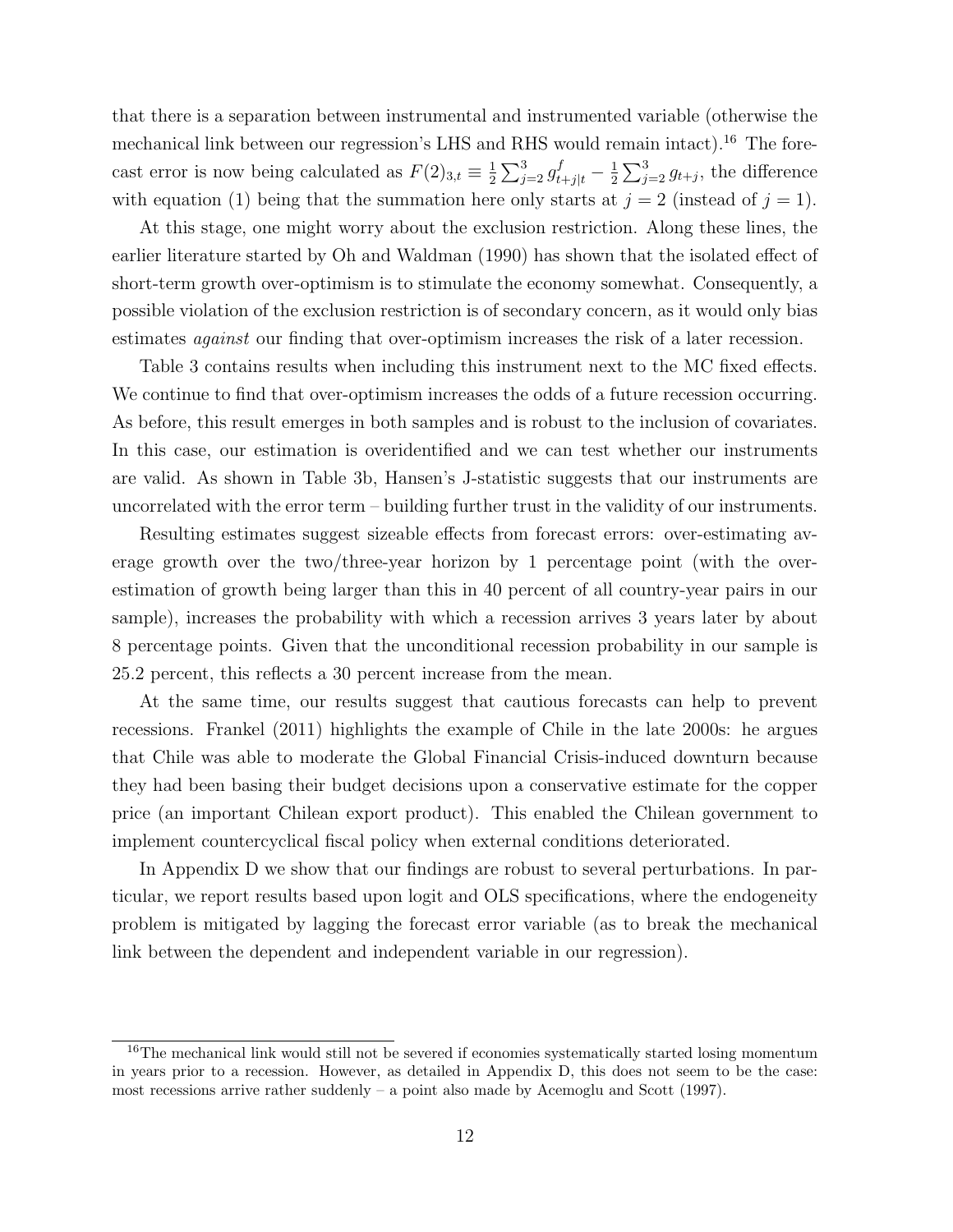| Dependent variable: forecast error on growth " $F(2)_{3,t=3}$ " |                          |                             |                          |                            |
|-----------------------------------------------------------------|--------------------------|-----------------------------|--------------------------|----------------------------|
|                                                                 | (1: full)                | (2: full)                   | (3:eme/dev)              | (4:eme/dev)                |
| Mission Chief fixed effect " $\mu$ "                            | $0.0766581**$<br>(2.31)  | $0.0795566**$<br>(2.11)     | 0.0482091<br>(1.31)      | 0.0553565<br>(1.30)        |
| One-year ahead forecast error $F_{1,t-3}$                       | $0.0851782***$<br>(3.41) | $0.0965994***$<br>(3.66)    | $0.0864669***$<br>(3.16) | $0.0970479***$<br>(3.33)   |
| public $\text{debt}/\text{GDP (t-1)}$                           |                          | $-0.0008716$<br>$(-0.44)$   |                          | $-0.0013472$<br>$(-0.64)$  |
| inflation $(t-1)$                                               |                          | 0.0058296<br>(0.94)         |                          | 0.0037463<br>(0.59)        |
| avg growth in trading partners                                  |                          | $-0.211631***$<br>$(-3.11)$ |                          | $-0.16392***$<br>$(-2.85)$ |
| pct change in terms-of-trade                                    |                          | $-0.0086653$<br>$(-1.57)$   |                          | $-0.0086058$<br>$(-1.51)$  |
| time and country fixed effects                                  | yes                      | yes                         | yes                      | yes                        |
| Cragg-Donald statistic                                          | 13.42                    | 13.86                       | 9.46                     | 9.67                       |
| countries                                                       | 181                      | 165                         | 146                      | 131                        |
| obs                                                             | 2,555                    | 2,132                       | 1,978                    | 1,617                      |

Table 3a: first-stage regressions

Table 3b: instrumental variable regressions

| Dependent variable: recession dummy $(1 =$ presence of recession) |                          |                          |                         |                            |
|-------------------------------------------------------------------|--------------------------|--------------------------|-------------------------|----------------------------|
|                                                                   | (1: full)                | (2: full)                | (3:eme/dev)             | (4:eme/dev)                |
| forecast error on growth " $F(2)_{3,t-3}$ "                       | $0.0989018***$<br>(3.20) | $0.0872071***$<br>(2.86) | $0.0823811**$<br>(2.44) | $0.0734848**$<br>(2.20)    |
| public $\text{debt}/\text{GDP}$ (t-1)                             |                          | $0.0004917**$<br>(2.27)  |                         | $0.0003918*$<br>(1.71)     |
| inflation $(t-1)$                                                 |                          | $-0.001161$<br>$(-1.59)$ |                         | $-0.0012383*$<br>$(-1.87)$ |
| avg growth in trading partners                                    |                          | 0.0027508<br>(0.28)      |                         | 0.004145<br>(0.45)         |
| pct change in terms-of-trade                                      |                          | 0.0003208<br>(0.39)      |                         | 0.0001141<br>(0.14)        |
| time and country fixed effects                                    | yes                      | yes                      | yes                     | yes                        |
| Hansen J-statistic (p-value)                                      | 4.349(0.0370)            | 1.846(0.1742)            | 3.424(0.0643)           | 1.509(0.2194)              |
| countries                                                         | 181                      | 165                      | 146                     | 148                        |
| obs                                                               | 2,555                    | 2,132                    | 1,978                   | 2,220                      |

Note: t (z)-statistics in parentheses, calculated using robust standard errors. \* denotes significance at the 10% level, \*\* implies significance at the 5% level, \*\*\* indicates significance at the 1% level. The instrument set includes both MC fixed effects and one-year ahead forecast errors.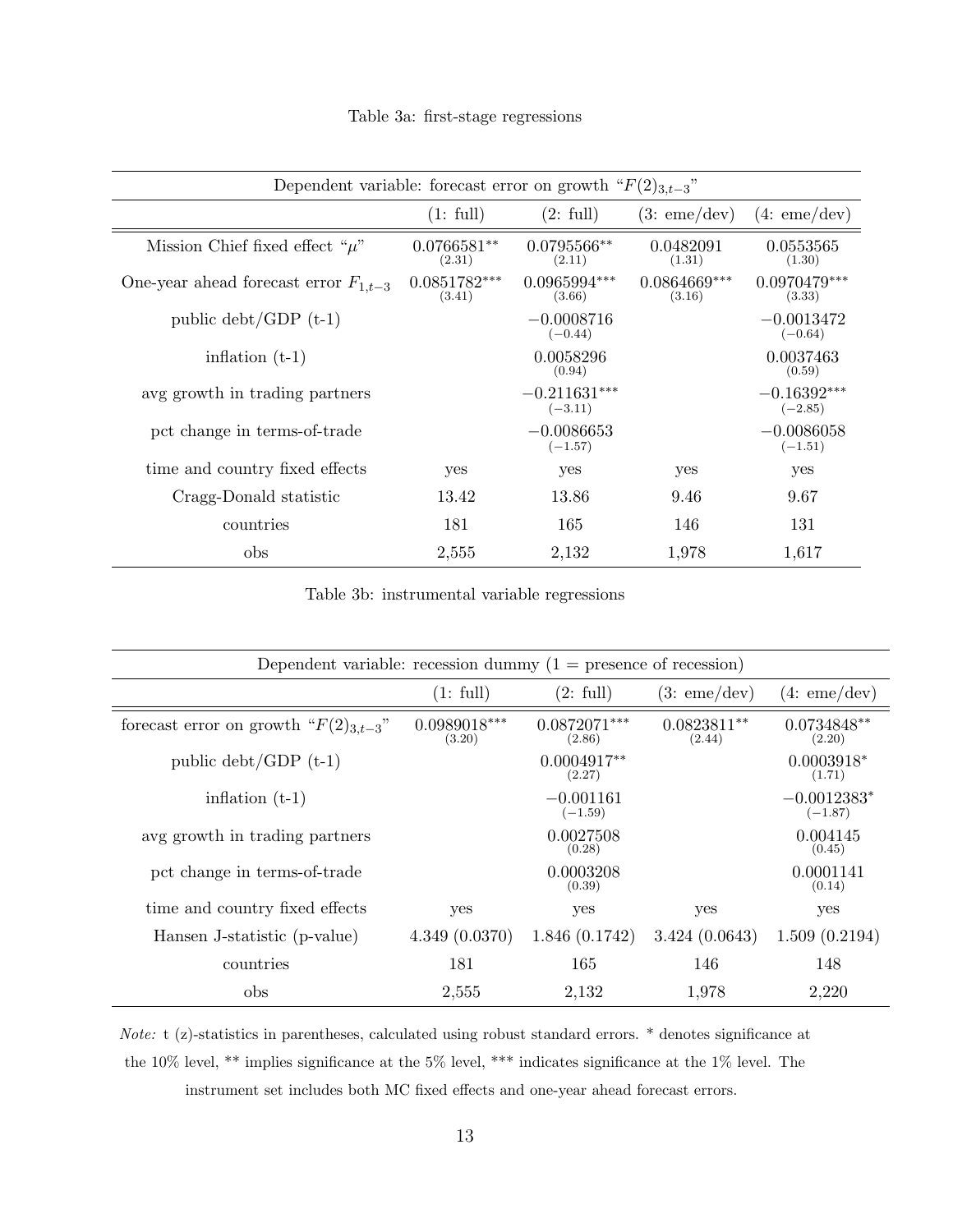Finally, one might wonder just how costly the recession actually is. A future recession does not necessarily harm GDP in the longer run if growth during the interim years was very high. To analyze this, we construct a "depression dummy" which we define as a variable that equals 1 if real GDP per capita in year  $T$ , is lower than real GDP per capita in year  $(T - 4)$ . As Table 4 shows, our IV estimates suggest that positive forecast errors make sustained drops in real income more likely – both in our global sample as well as in the restricted sample consisting of emerging and developing countries only.

Table 4: instrumental variable regressions

|                                             | Dependent variable: depression dummy $(1 =$ presence of depression) |                           |                          |                          |
|---------------------------------------------|---------------------------------------------------------------------|---------------------------|--------------------------|--------------------------|
|                                             | (1: full)                                                           | (2: full)                 | (3:eme/dev)              | (4:eme/dev)              |
| forecast error on growth " $F(2)_{3,t-3}$ " | $0.2693736***$<br>(4.29)                                            | $0.2335627***$<br>(4.39)  | $0.2733438***$<br>(3.66) | $0.230579***$<br>(3.81)  |
| public $\text{debt}/\text{GDP}$ (t-1)       |                                                                     | $0.0017053***$<br>(4.64)  |                          | $0.0012623***$<br>(3.04) |
| inflation $(t-1)$                           |                                                                     | $-0.0004395$<br>$(-0.27)$ |                          | 0.000063<br>(0.04)       |
| avg growth in trading partners              |                                                                     | $0.0450846***$<br>(2.71)  |                          | $0.0351513**$<br>(2.47)  |
| pct change in terms-of-trade                |                                                                     | $0.0026219**$<br>(1.96)   |                          | $0.0024401*$<br>(1.75)   |
| time and country fixed effects              | yes                                                                 | yes                       | yes                      | yes                      |
| Hansen J-statistic (p-value)                | 2.164(0.1413)                                                       | 3.469(0.0625)             | 1.157(0.2822)            | 2.283(0.1308)            |
| countries                                   | 181                                                                 | 165                       | 146                      | 131                      |
| obs                                         | 2,548                                                               | 2,126                     | 1,972                    | 1,612                    |

Note: z-statistics in parentheses, calculated using robust standard errors. \* denotes significance at the 10% level, \*\* implies significance at the 5% level, \*\*\* indicates significance at the 1% level. The instrument set includes both MC fixed effects and one-year ahead forecast errors.

## 4 Forecast Errors and Crises

In addition to analyzing the impact of past forecast errors on recessions, it is also interesting to see whether they have had an effect on the occurrence of crises of various sorts. Besides the fact that these regressions are informative in their own right, they also serve as a further robustness check given that the LHS variable in these regressions is no longer mechanically related to the growth-forecast error variable on the RHS (reducing the challenge faced by our IV-strategy).<sup>17</sup>

 $17$ In Appendix D we show that these results are robust to OLS and logit estimations.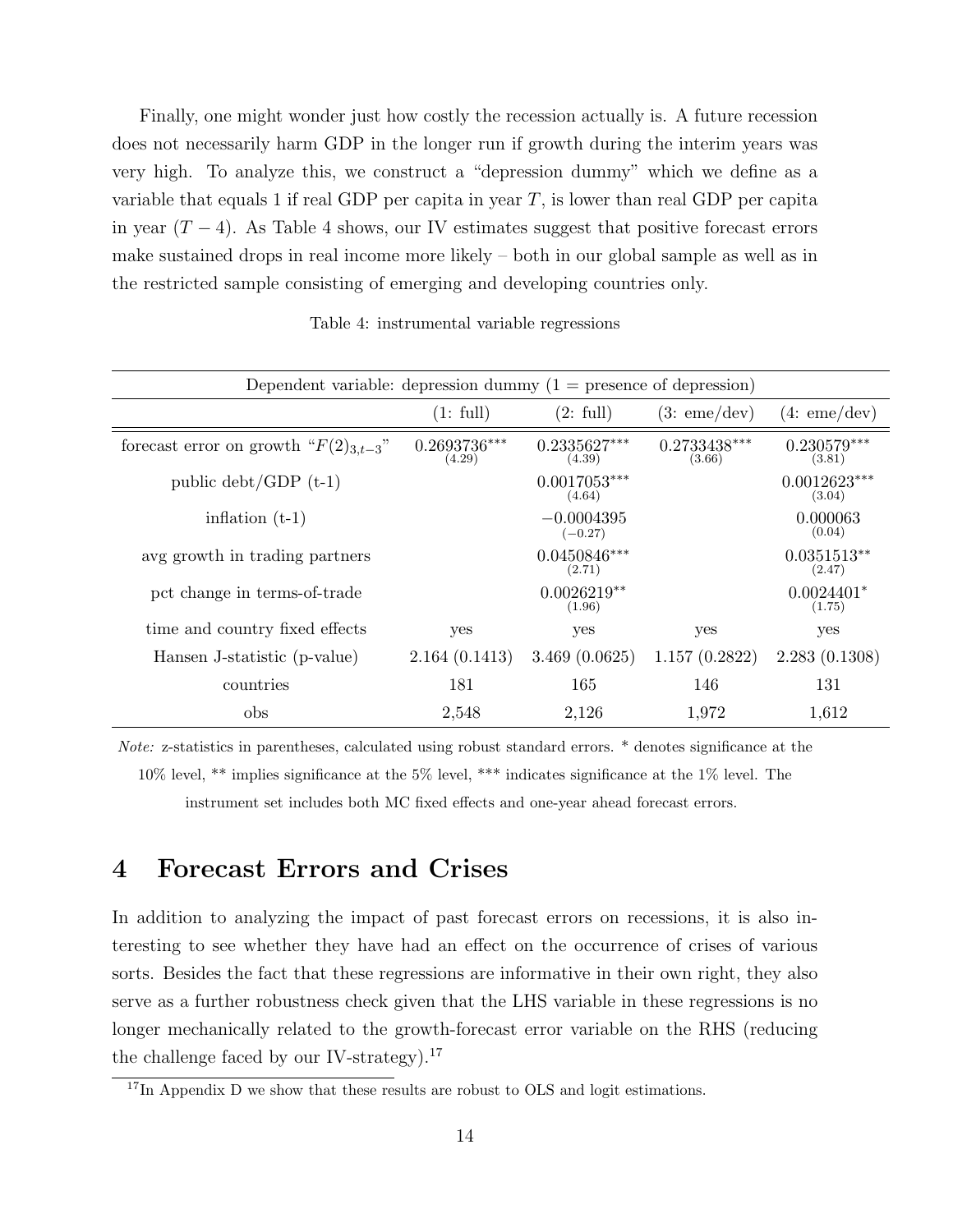Along these lines, Table 5 shows that past over-optimism makes the arrival of fiscal crises more likely.<sup>18</sup> Column (1) illustrates this for the baseline regressions (featuring only time and country fixed effects), while Column (2) shows that this finding is robust to the inclusion of our standard covariates. Columns (3) and (4) suggest that past over-optimism also increases the incidence of IMF programs. As the presence of the latter indicates a Balance of Payments ("BoP") need, this suggests that elevated expectations also increase the likelihood of a BoP crisis occurring in the future.

| Dependent variable: crisis dummy $(1 =$ presence of crisis) |                         |                          |                          |                           |
|-------------------------------------------------------------|-------------------------|--------------------------|--------------------------|---------------------------|
|                                                             | $(1:$ fiscal crisis)    | $(2:$ fiscal crisis)     | (3: BoP crisis)          | $(4.~BoP \text{ crisis})$ |
| forecast error on growth " $F(2)_{3,t-3}$ "                 | $0.0890415**$<br>(2.36) | $0.0806261**$<br>(2.36)  | $0.0904298***$<br>(2.69) | $0.0852909**$<br>(2.53)   |
| public $\text{debt}/\text{GDP (t-1)}$                       |                         | $0.0013382***$<br>(4.62) |                          |                           |
| inflation $(t-1)$                                           |                         | $0.0016078*$<br>(1.87)   |                          | $-0.0004021$<br>$(-0.49)$ |
| avg growth in trading partners                              |                         | 0.0147679<br>(1.43)      |                          | 0.0153645<br>(1.47)       |
| pct change in terms-of-trade                                |                         | 0.0008022<br>(0.85)      |                          | $0.0019667**$<br>(2.33)   |
| time and country fixed effects                              | yes                     | yes                      | yes                      | yes                       |
| Hansen J-statistic (p-value)                                | 0.947(0.3305)           | 5.252(0.0219)            | 0.666(0.4144)            | 0.660(0.4166)             |
| countries                                                   | 181                     | 165                      | 182                      | 166                       |
| obs                                                         | 2,411                   | 2,134                    | 2,566                    | 2,137                     |

Table 5: instrumental variable regressions

Note: z-statistics in parentheses, calculated using robust standard errors. \* denotes significance at the 10% level, \*\* implies significance at the 5% level, \*\*\* indicates significance at the 1% level. The instrument set includes both MC fixed effects and one-year ahead forecast errors.

## 5 Mechanism

The previous sections provided evidence that overly-optimistic growth expectations make countries more prone to ending up in a recession, a fiscal crisis, as well as a BoP crisis. This begs the question what drives this result.

To obtain a better understanding, it is insightful to analyze the dynamics of certain variables of interest in response to "forecast shocks". We do this by following Jorda (2005) in generating Impulse-Response Functions ("IRFs") through Local Projections

<sup>18</sup>The fiscal crisis dummies (capturing sovereign defaults, episodes of public arrears accumulation, etc.) are taken from Gerling et al. (2017).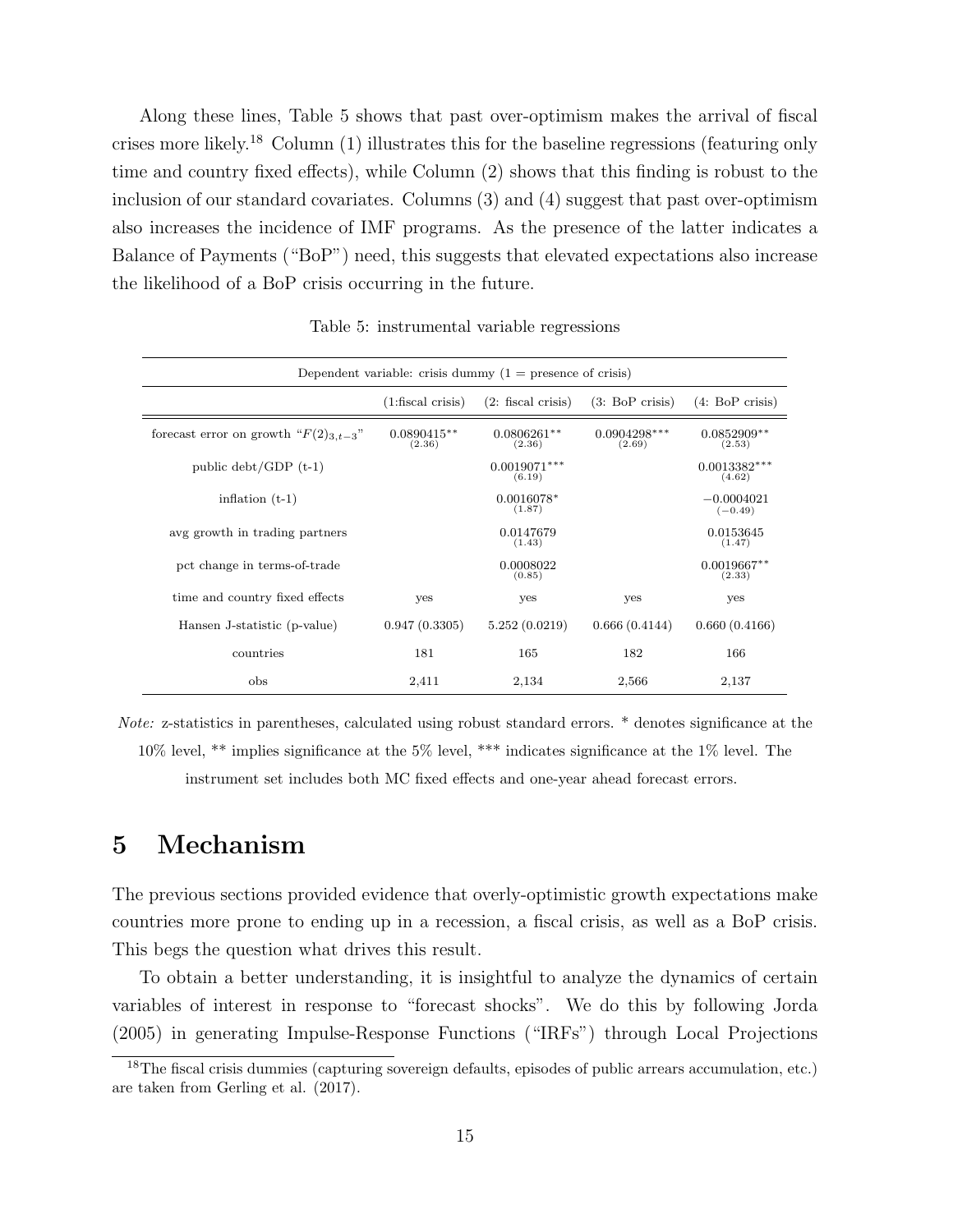("LPs"). Relative to VAR-methods, LPs have the advantage that they are more robust to misspecification of the data-generating process. Whereas VAR-based IRFs are generated iteratively (thereby compounding misspecification error as the time-horizon increases), LPs proceed by directly making multi-step forecasts.

We follow Jorda, Schularick, and Taylor (2013: 17-18) in extending the LP-IRF method to a panel data specification and in first-differencing our LHS variables (as all variables that are to be analyzed are potentially non-stationary). In particular, we start by estimating a series of regressions for each horizon  $j:$ <sup>19</sup>

$$
\Delta y_{i,t+j} = \alpha_t^{(j)} + \gamma_i^{(j)} + \beta^{(j)} \bar{g}_{it}^f + \rho_1^{(j)} \Delta y_{i,t-1} + \rho_2^{(j)} \Delta y_{i,t-2} + u_{i,t+j},
$$
\n(5)

where  $\triangle y_{i,t+j}$  is the first-difference of a variable y in country i at date  $t+j$ , and  $\bar{g}^f_{it}$ it is the three-year-ahead average forecast for the rate of real economic growth in country *i*, made in year t (so the forecast averages over years  $t + 1$ ,  $t + 2$ , and  $t + 3$  with  $\bar{g}^f_{it} \equiv$  $(g_{t+1|t}^f + g_{t+2|t}^f + g_t^f)$  $(t_{t+3|t})/3$ ;  $\alpha_t$  ( $\gamma_i$ ) is the time (country) fixed effect, and  $u_{i,t+j}$  is the error term. By subsequently tracing out  $\beta^{(j)}$  for  $j = 1, ..., N$  we obtain an estimate for the response of our LHS variable of interest  $(\Delta y_{i,t+j})$  to an impulse in the growth forecast.

Note that the nature of the exercise has changed, as the key RHS variable is now a forecast as opposed to a forecast error. As a result, the dependent variable of the regression no longer mechanically correlates with the RHS. This has certain advantages (it for example removes the challenge addressed by our IV-strategy to isolate the effects of over-optimism), but also introduces the potential problem of interpreting results which now contain the effects of both founded optimism and over-optimism about the future.<sup>20</sup> However, we will argue below that this exercise will serve as a conservative robustness check to our previous finding that over-optimism causes later recessions.

All results that are to follow are robust to a slightly different specification where the RHS features  $\Delta y_{i,t}$  and  $\Delta y_{i,t-1}$  (instead of  $\Delta y_{i,t-1}$  and  $\Delta y_{i,t-2}$ ).<sup>21</sup> In all cases, standard errors are calculated via Newey-West. As Jorda (2005) has shown that the disturbance term has an moving average component of order  $h$  (the forecast horizon), we set the

<sup>19</sup>As pointed out in Nickell (1981), dynamic panel data estimations with fixed effects are inconsistent if the panel has a short time dimension, T. Given that the resulting bias will be of order  $(1/T)$ , where in our case  $T = 27$ , we follow the recommendation of Judson and Owen (1999) and proceed by employing the standard fixed-effects estimator (also see Arezki, Ramey, and Sheng (2017) on this).

 $^{20}$ In the context of this paper, "founded optimism" (or pessimism) is defined as a predicted acceleration (deceleration) in growth which, on average, materializes; "over-optimism" is that part of the forecast which, on average, does not materialize (if it is negative, the forecast was overly cautious).

<sup>&</sup>lt;sup>21</sup>Equation (5) assumes that the forecast  $\bar{g}_{it}^f$  may be affecting the contemporaneous growth rate  $\triangle y_{i,t}$ , while the alternative specification (which controls for  $\Delta y_{i,t}$  on the RHS) assumses that the forecast is not affecting growth contemporaneously.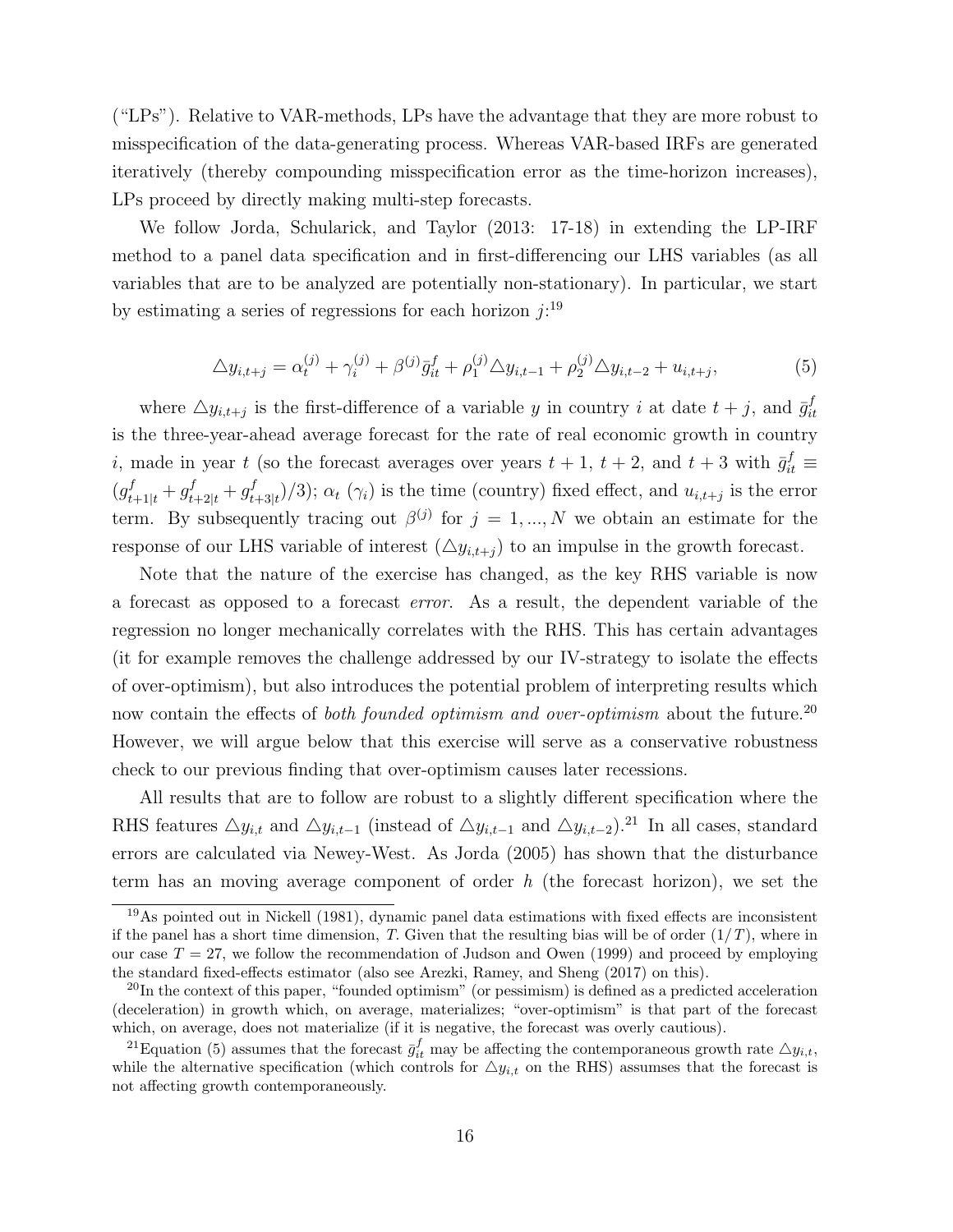truncation lag for the Newey-West estimator equal to h in each regression.

Let us start by taking y to be the logarithm of real GDP, so that  $\Delta y_{i,t+j}$  represents real GDP growth during year  $t + j$ . As Figure 3 shows, a forecast shock leads to a shortrun boost in economic growth. In this paper, however, we are particularly interested in the response at longer horizons. There, we see that the stimulating effect of a forecast shock reverses as time goes by: the boost lasts for only two years, while the forecast shock actually tends to *reduce* growth from four years after the shock onwards. This result holds for both our full sample of countries, as well as for the restricted sample consisting of emerging and developing countries only. This pattern is consistent with our earlier findings in Sections 3 and 4, which indicated that past over-optimism tends to bring later recessions (and even crises of various sorts). Those sections were however aimed at isolating the effect of over -optimism, while Figure 3 shows that the negative effect at longer horizons continues to emerge even if one does not remove the founded optimism component. As retaining founded optimism (which could for example consist of knowledge that future oil production will rise due to the activation of a new field) stacks the cards against finding a negative impact on growth, this exercise can be interpreted as a robustness check of our earlier results. The observation that Figure 3 nevertheless continues to display a negative effect on growth at longer horizons, can thus be seen as a corroborating result.

## $[Insert \, Figure \, 3]$

Next, we consider what happens to the government debt-to-GDP ratio when growth forecasts become rosier.<sup>22</sup> In particular, let y represent the debt-to-GDP ratio (and  $\Delta y_{i,t+j}$ its change in percentage points during year  $t + j$ . Here, we fail to find a significant effect on impact, but from the second year onwards we see that a forecast shock tends to lead to faster accumulation of public debt. Again, this result emerges in both samples (see Figure 4). It provides support for a popular narrative where optimism about future growth induces countries to borrow against a prospective income stream – creating debt vulnerabilities and potentially endangering the country's future growth potential (given the evidence that public debt may hamper long-run growth; cf. Reinhart and Rogoff (2010) and Eberhardt and Presbitero (2015)).

<sup>&</sup>lt;sup>22</sup>Again, we follow a conservative approach by focusing on the combined response to founded optimism and over-optimism: since GDP at longer horizons would be lower following pure over-optimism (relative to the case where founded optimism is present as well; cf. the definitions in footnote 20), the depicted respones of the debt-to-GDP ratio are likely to be biased towards zero.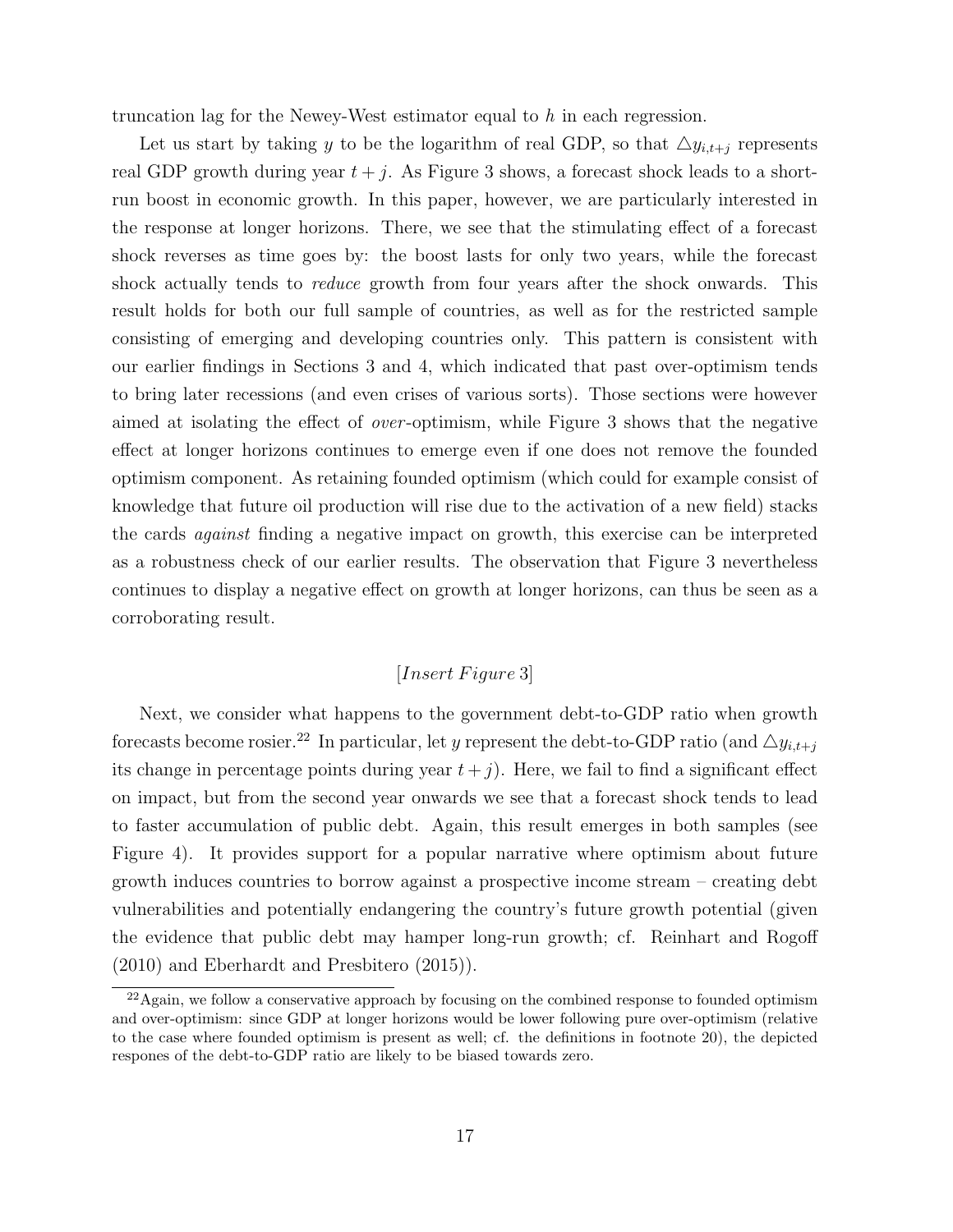#### $[Insert \, Figure \, 4]$

Similarly, private credit is found to accumulate in response to a forecast shock, as evidenced by Figure 5 (where y is the private-credit-to-GDP ratio, and  $\Delta y_{i,t+j}$  its change in percentage points during year  $t + j$ .<sup>23</sup> This response is notably quicker than that of government debt, which sits well with the notion that the public sector is relatively sluggish in responding to economic developments due to delays in the political process. Interestingly, the response of the private-credit-to-GDP ratio is much weaker in our restricted sample of emerging and developing countries. As private agents in less developed countries have weaker access to credit, this gives credence to the approach.

## $[Insert \, Figure \, 5]$

Finally, both the global and emerging/developing sample suggest that the investmentto-GDP ratio falls after a forecast shock (Figure 6). While this does not necessarily mean that the level of investment falls, it does suggest that investment falls relative to GDP (which tends to rise following a forecast shock, recall Figure 3). Agents seem to celebrate positive news about the future by mainly increasing consumption relative to GDP.

## $[Insert \, Figure \, 6]$

Together, these results point to a narrative that seems both plausible and familiar: in response to a rosier forecast about the future, both the public and private sector respond by accumulating more debt. At the same time, agents seem to favor consumption over investment. These developments lead to a build-up of fragilities in the system – setting the stage for recessions to occur and increasing the incidence of fiscal- and BoP-crises.

## 6 Conclusion

Using a broad sample of 189 countries, this paper has documented that recessions, fiscal problems, as well as Balance of Payments-difficulties are more likely to arise in economies

<sup>&</sup>lt;sup>23</sup>Here, proceeding by looking at private sector responses to a forecast shock (as opposed to a forecast error shock) assumes that the relevant agents are not able to distinguish between founded optimism and over-optimism. If the private sector were to have superior information relative to official sector forecasts, the response to over-optimism might be weaker than Figure 5 indicates. But given that private sector forecasts correlate highly with, and display similar biases to, forecasts produced by governments and the IMF (cf. Loungani (2001)), there is no strong evidence that this is the case. In addition, the downward bias described in footnote 22 remains present.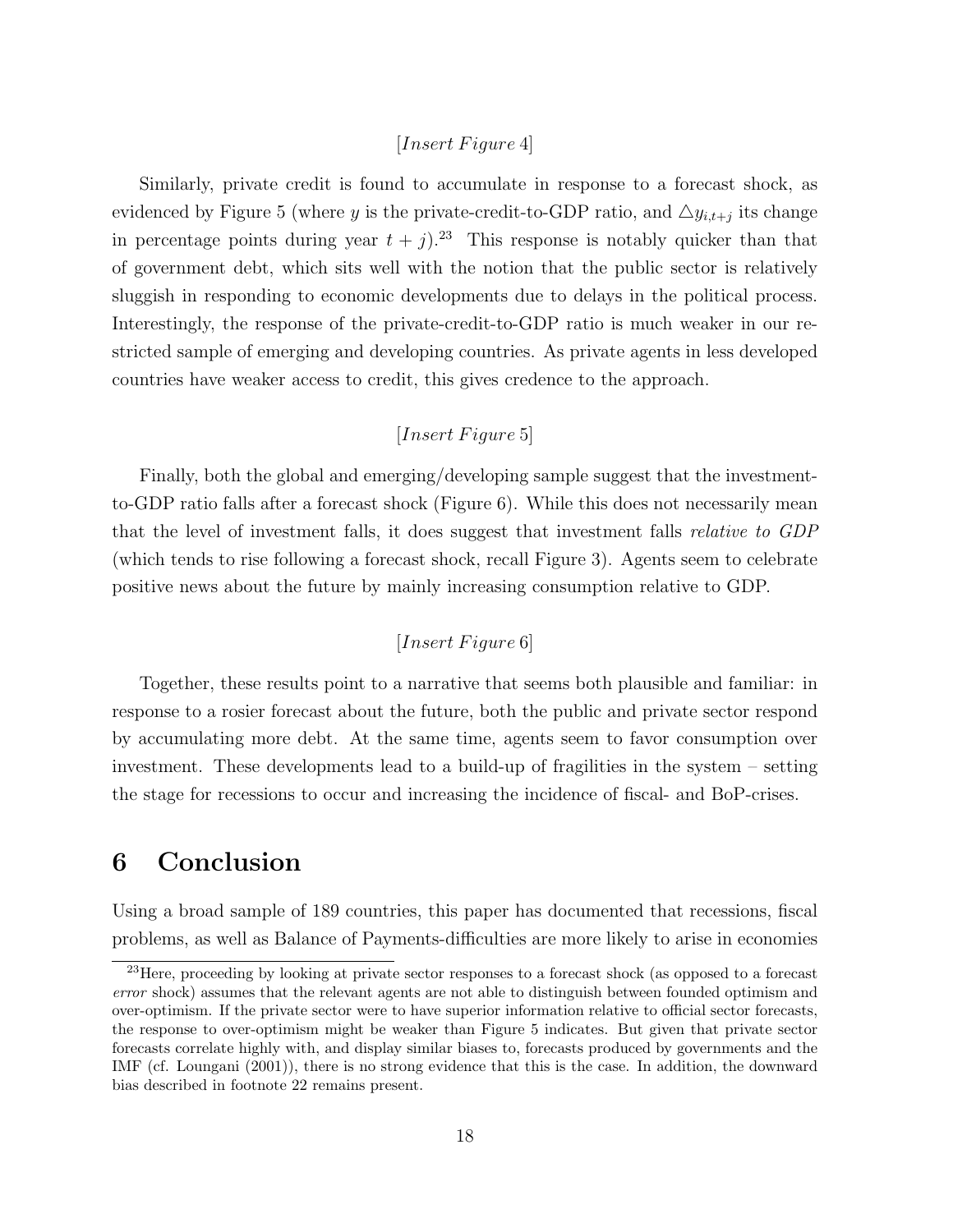for which past growth forecasts have been overly optimistic. We arrived at this conclusion by taking an instrumental variables approach, which exploited the observation that IMF Mission Chiefs appear to differ in their degree of forecast optimism/caution. The fact that Mission Chiefs are periodically re-assigned to different countries in a pseudorandom fashion, gives us quasi-experimental evidence on the effect of varying the degree of optimism/caution at the country level. Even though Mission Chief-induced variation in forecast optimism/pessimism is small (as are its consequences), we show that it can be used as an effective instrument to analyze the causal impact of actual forecast errors (not just the minor part related to IMF Mission Chiefs).

Our finding that over-optimism brings economic damage in later years is highly robust: to the addition of controls, to different estimation methods (IV, OLS, probit, logit, Local Projections), to different dependent variables (growth rates, recession dummies, crisis dummies), as well as subsamples (with our results continuing to hold for the subsample containing only emerging and developing economies, where IMF forecasts carry the largest weight).<sup>24</sup>

The mechanism which transforms over-optimism into future crises seems to run through higher debt accumulation: both the public and private sector seem to "celebrate" positive news about the future by borrowing more. If the expected rise in income subsequently fails to materialize, the amount of debt accumulated turns out to be excessive and negative dynamics set in.<sup>25</sup>

Our results illustrate the potency of (non-materializing) optimism shocks and underline the importance of basing policy upon realistic (or even cautious) medium-term macroeconomic forecasts. Specifically, our finding regarding the impact of over-optimism on the incidence of future recessions provides support for existing models in the news/noisetradition, but we are not aware of contributions which model the particular transmission channel that our results point at. Developing such a theoretical model could be an important avenue for future research.

 $24$ Of note, we fail to detect a causal impact from forecast errors to future recessions when the sample is restricted to advanced economies only. This comforts us, as it is hard to imagine that IMF forecasts matter enough to materially affect an advanced economy's course. Things are different for less developed countries, where the IMF is often a rare provider of external forecasts.

<sup>&</sup>lt;sup>25</sup>In line with this narrative, Zhou Xiaochuan (Governor of the People's Bank of China) stated around the 2017 Communist Party Congress that "if we are too optimistic when things go smoothly, tensions build up, which could lead to a sharp correction, what we call a 'Minsky Moment'. That's what we should particularly defend against."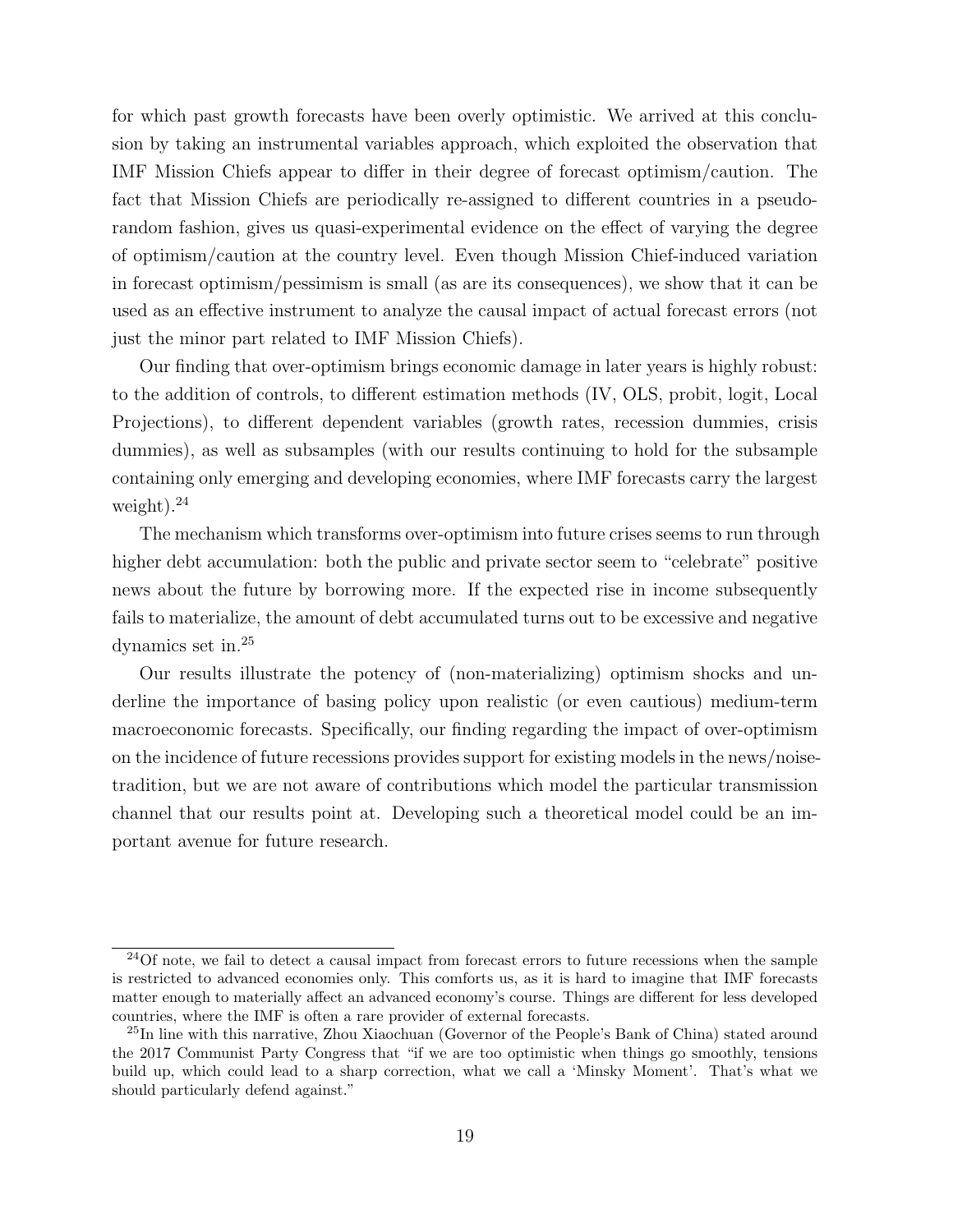# 7 Appendix A: origin of covariates

| Variable                       | Origin           | Remarks                                                |
|--------------------------------|------------------|--------------------------------------------------------|
| forecast error on growth       | IMF WEO          | Constructed as described in Section 3.2                |
| public debt/GDP                | <b>IMF FAD</b>   |                                                        |
| inflation                      | IMF WEO          | CPI-based                                              |
| govt spending/GDP              | IMF WEO          |                                                        |
| current account balance/GDP    | IMF WEO          |                                                        |
| FDI/GDP                        | IMF WEO          |                                                        |
| population growth              | Penn World Table |                                                        |
| ICRG civil war                 | <b>ICRG</b>      | Integer ranging from $0$ (high risk) to $4$ (low risk) |
|                                |                  | Residuals of panel regression of price level on        |
| exchange rate overvaluation    | <b>IMF WEO</b>   | real GDP per capita (at PPP) and time dummies          |
| investment/GDP                 | Penn World Table |                                                        |
| avg growth in trading partners | IMF WEO          | Trade-weighted real GDP growth of partners             |
| pct change in terms-of-trade   | IMF WEO          |                                                        |

Table A1: origin of covariates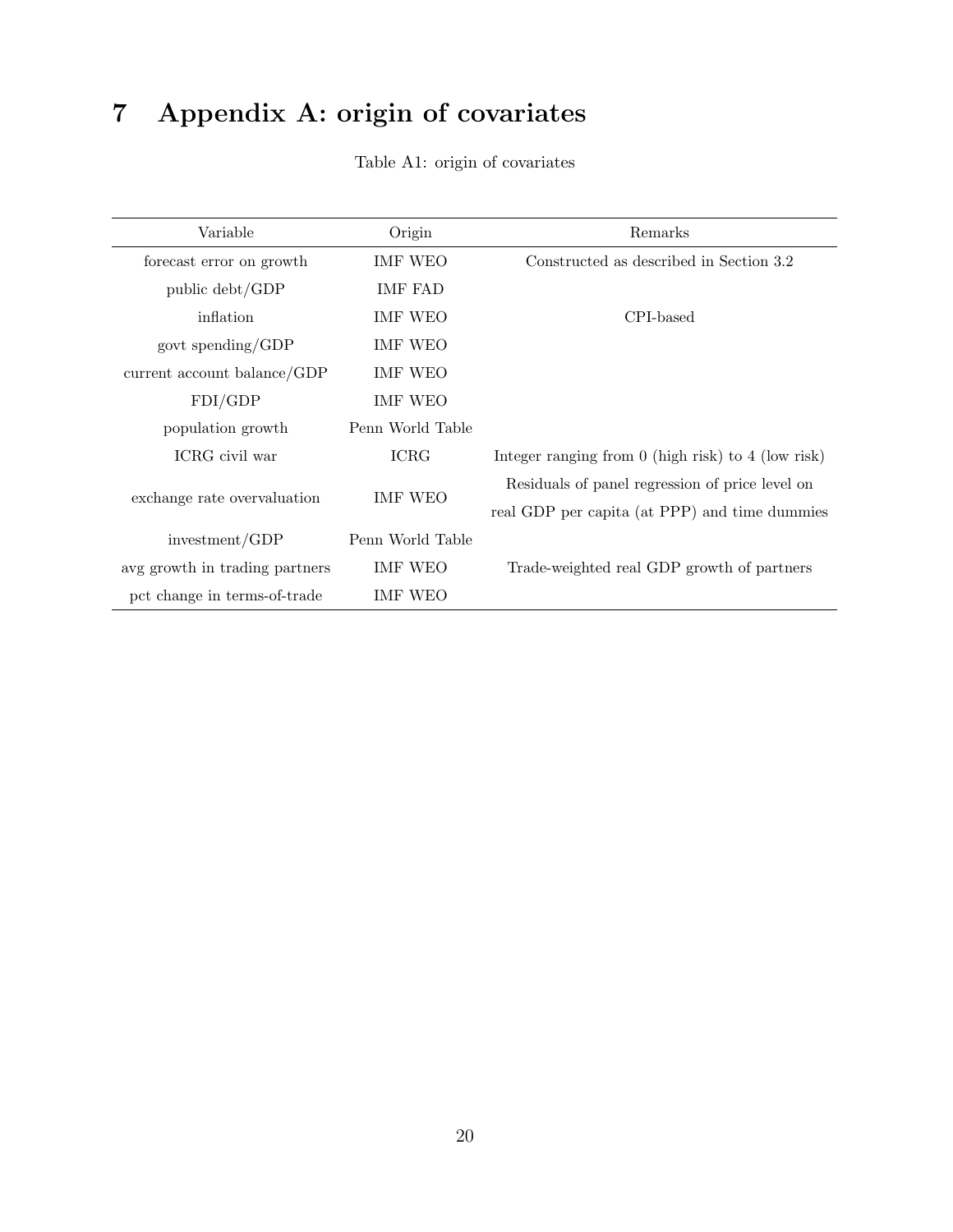# 8 Appendix B: identifying the effects of unfounded optimism (noise)

When can one identify the effect of a boost of optimism on the economy? To tackle this problem, it is useful to consider a framework similar to that used in the news-noise literature, where we interpret optimism as a positive, but false, signal about the economy's future fundamentals. To clarify ideas, consider the two following simple environments. They are chosen so that one setup has optimism being unambiguously good as it only creates a boom, while in the other optimism also carries costs as it generates a recession after a temporary boom. The relevant question is whether our econometric approach would correctly identify which is which.

Environment (1) is a situation in which the *level* of GDP (possibly around a trend) is stationary and determined by:

$$
y_t = \alpha E_t y_{t+1} + Z_t, \ 0 < \alpha < 1
$$

Environment  $(2)$  is a situation in which the *growth rate* of GDP is stationary:

$$
g_t = \alpha E_t g_t + Z_t, \ 0 < \alpha < 1
$$

Here,  $y_t$  represents a country's (log) GDP and  $g_t$  represents its growth rate ( $g_t \equiv$  $y_t - y_{t-1}$ ,  $E_t$  is the expectations operator based on information available at time t and  $Z_t$  is an exogenous driving force.

To consider an environment where agents are always unsure about the fundamentals and optimism can be well-defined, let us assume that  $Z_t$  is the sum of a persistent process  $\theta_t = \rho \theta_{t+1} + \nu_t$  (0 <  $\rho$  < 1), plus a white noise process  $\epsilon_t$  (where all stochastic elements are assumed to be Gaussian). Agents are assumed to observe  $Z_t$  but not its components. Moreover, let us assume that at time t agents get a noisy signal  $s_t$  regarding  $\nu_{t+1}$ , such that  $s_t = \nu_{t+1} + \omega_t$ . Given this setup, the expectation of  $\theta_{t+1}$  conditional on information at time t can be expressed as:

$$
E_t \theta_{t+1} = \rho \lambda E_{t-1} \theta_t + (1 - \lambda)(\theta_t + \epsilon_t) + \psi(\nu_{t+1} + \omega_t)
$$
  
=  $\rho(1 - \lambda) \sum_{i=0}^{\infty} (\rho \lambda)^i (\theta_{t-i} + \epsilon_{t-i}) + \psi \sum_{i=0}^{\infty} (\rho \lambda)^i (\nu_{t+1} + \omega_t),$ 

where  $\lambda$  and  $\psi$  reflect the signal extraction problems faced by the agents and where these two parameters can be shown to lie between 0 and 1 and depend on the variances of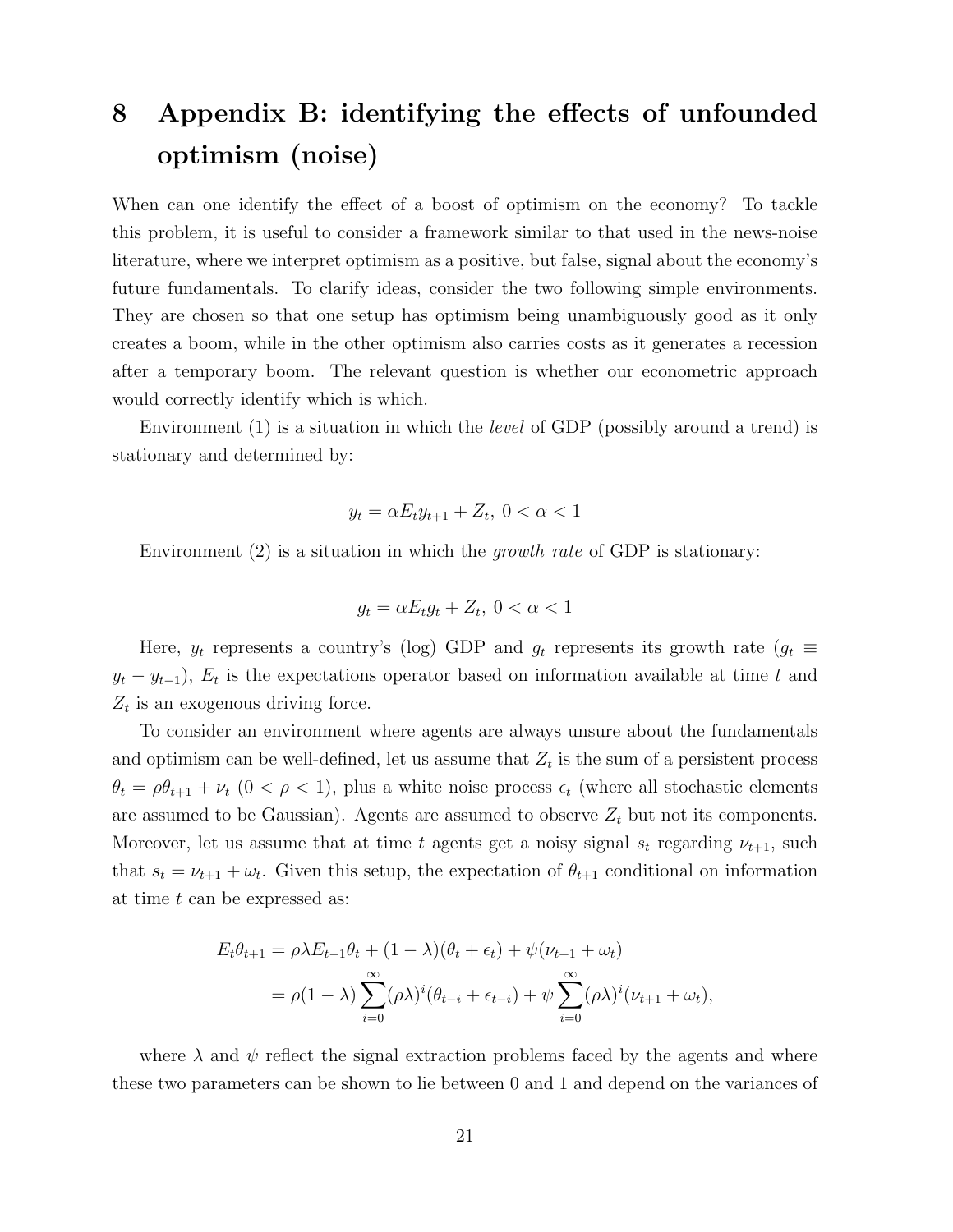the driving forces. For each of these two environments we can derive the impulse-response of the growth in GDP induced by a shock  $\omega_t$ , which will be referred to as a noise shock.

In environment (1), the impulse-response is given by an initial positive effect on growth of size  $\frac{\alpha\psi}{1-\alpha\rho}$ , followed by a contractionary phase where the effects on growth are negative and given by  $-\frac{\alpha\psi}{1-\alpha}$  $\frac{\alpha\psi}{1-\alpha\rho}(\rho\lambda)^i$  for i periods after the receipt of the signal  $(i \geq 1)$ . Hence, in environment (1), noise (unfounded optimism) causes a boom followed by a recessionary period.

In environment (2), the impulse-response of GDP growth is given by a declining series of positive effect of size  $\frac{\alpha\psi}{1-\alpha\rho}(\rho\lambda)^i$  for periods  $i\geq 0$ , hence in this case there is no induced recession.

While in both environments a noise shock leads to an initial period of positive growth, the first environment leads to a subsequent recession while the second environment simply exhibits a petering out boom. How could we tell these two environments apart? Obviously, if we could observe  $\omega_t$  this would be rather easy. However, this is generally not the case. Instead, let us suppose that we can observe agents' forecasts of next period's growth rate, as denoted by  $E_t g_{t+1}$  and we have an instrument  $I_t$  that is positively correlated with  $\omega_t$  and uncorrelated with  $\nu_{t-i}$  and  $\epsilon_{t-i}$  (for all i). Our Mission Chief fixed effects are a good candidate for such an instrument as Mission Chiefs get re-allocated across countries in a pseudo-random fashion, while econometric estimates indicate that a higher fixed effect is associated with unfounded forecast optimism (i.e.: a positive noise shock  $\omega_t$ ). However, because Mission Chiefs typically serve on each country for several years, it is more than plausible that this positive correlation persists over time. Such positive correlation is also likely to be present for our second instrument (one-year ahead forecast errors determined by a "bullish" or "bearish" atmosphere in the IMF country team). The remaining question therefore becomes: can we still use such instruments to differentiate between these two environments when  $I_t$  is correlated with future noise shocks  $\omega_{t+1}$  (with a particular interest in the most plausible case of positive correlation)?

We claim that our instrument can still do so, provided that its correlation with future noise shocks is not negative. To see this, consider an IV regression for the growth rate at time  $t + 1$  (or a recession dummy) on the forecast error for growth at  $t + 1$  based on information given at time t (i.e.:  $E_t g_{t+1} - g_{t+1}$ ), where we instrument the forecast error using the instrument  $I_t$ . If the result is a negative coefficient, we claim that we are in the first environment where the noise-driven forecast error is creating a recession, while if we get a positive coefficient on the instrumented forecast error we are likely in the second environment (but can't rule out the first environment).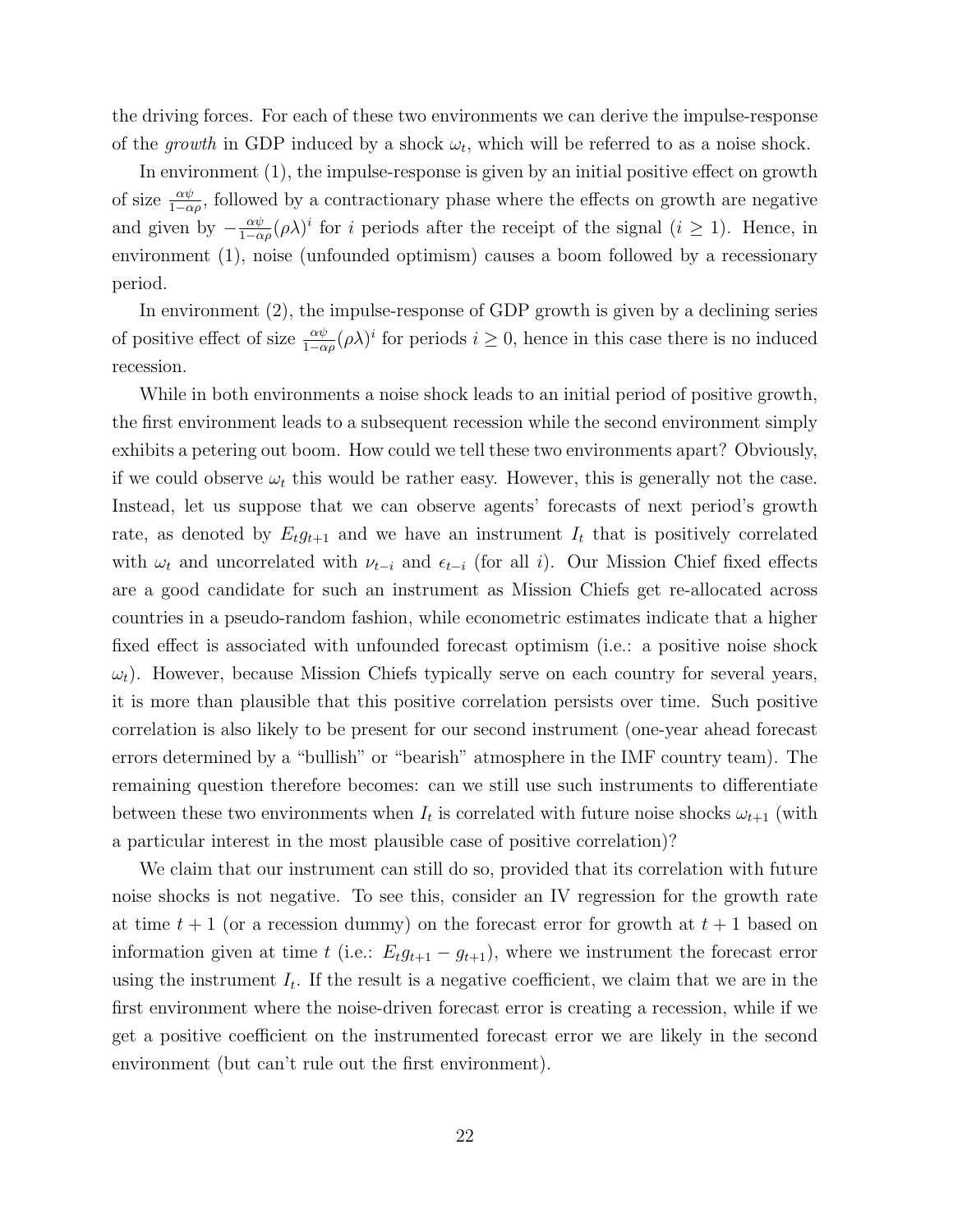To verify the above claim, one can write the growth rate at  $t + 1$  as follows: in environment (1) we obtain:

$$
g_{t+1} = -\frac{\alpha(1 - \lambda \rho)}{1 - \alpha \rho \lambda} (E_t g_{t+1} - g_{t+1}) + \frac{\alpha \psi(1 - \alpha)}{(1 - \alpha \rho)(1 - \alpha \rho \lambda)} \omega_{t+1} + \xi_{t+1},
$$
(6)

where  $\xi_{t+1}$  is a complicated sum of  $\nu$ s and  $\epsilon$ s that does not include any terms  $\omega_{t-i}$ for any i. So if we estimate (6) by instrumental variables using  $I_t$  to instrument the forecast error  $(E_t g_{t+1} - g_{t+1})$ , then we should get a consistent estimate of  $-\frac{\alpha(1-\lambda \rho)}{1-\alpha \rho \lambda}$  if  $I_t$  is uncorrelated with  $\omega_{t+1}$  and  $\xi_{t+1}$ . If  $I_t$  is positively correlated with  $\omega_{t+1}$ , then the IV estimate will be biasing this coefficient towards a positive number. If we nonetheless obtain a negative estimate for the effect of the forecast error on growth, then we can conclude that we are in case (1) and that optimism causes a delayed recession. A positive estimate, on the other hand, would be less conclusive as that could simply stem from a positive correlation between the instrument and  $\omega_{t+1}$ .

Things are very similar in environment (2). There we obtain:

$$
g_{t+1} = \frac{\alpha \lambda \rho}{1 - \alpha \rho \lambda} (E_t g_{t+1} - g_{t+1}) + \frac{\alpha \psi}{(1 - \alpha \rho)(1 - \alpha \rho \lambda)} \omega_{t+1} + \xi_{t+1},\tag{7}
$$

where  $\xi_{t+1}$  again does not include  $\omega_{t-i}$  for any i. So if we estimate (7) by instrumental variables using  $I_t$  to instrument the forecast error  $(E_t g_{t+1} - g_{t+1})$ , then we get a consistent estimate of  $\frac{\alpha\rho}{1-\alpha\rho\lambda}$  if  $I_t$  is also uncorrelated with  $\omega_{t+1}$ . If  $I_t$  is positively correlated with  $\omega_{t+1}$ , then the IV estimate will be biasing the coefficient upwards (more positive). Again, obtaining a negative estimate for the effect of the forecast error on growth is a strong finding given the likely presence of positive correlation between  $I_t$  and  $\omega_{t+1}$ .

If, on the other hand, our instrument were negatively correlated with  $\omega_{t+1}$ , a symmetric argument to the above implies that negative estimates could arise purely due to the associated negative bias. However, this case seems implausible as a negative correlation between  $I_t$  and  $\omega_{t+1}$  requires a "flipping" allocation of IMF Mission Chiefs, with overly optimistic types consistently being replaced by overly cautious ones at the annual frequency. Apart from the fact that this requires IMF decision makers to know the exact type of each Mission Chief, such an alternating allocation policy is not in line with IMF practices. Similarly, with respect to our second instrument (one-year ahead forecast errors), this would require the team's perspective on a country's economic future to systematically alternate between overly-positive and overly-negative from one year to the next, which seems rather unlikely.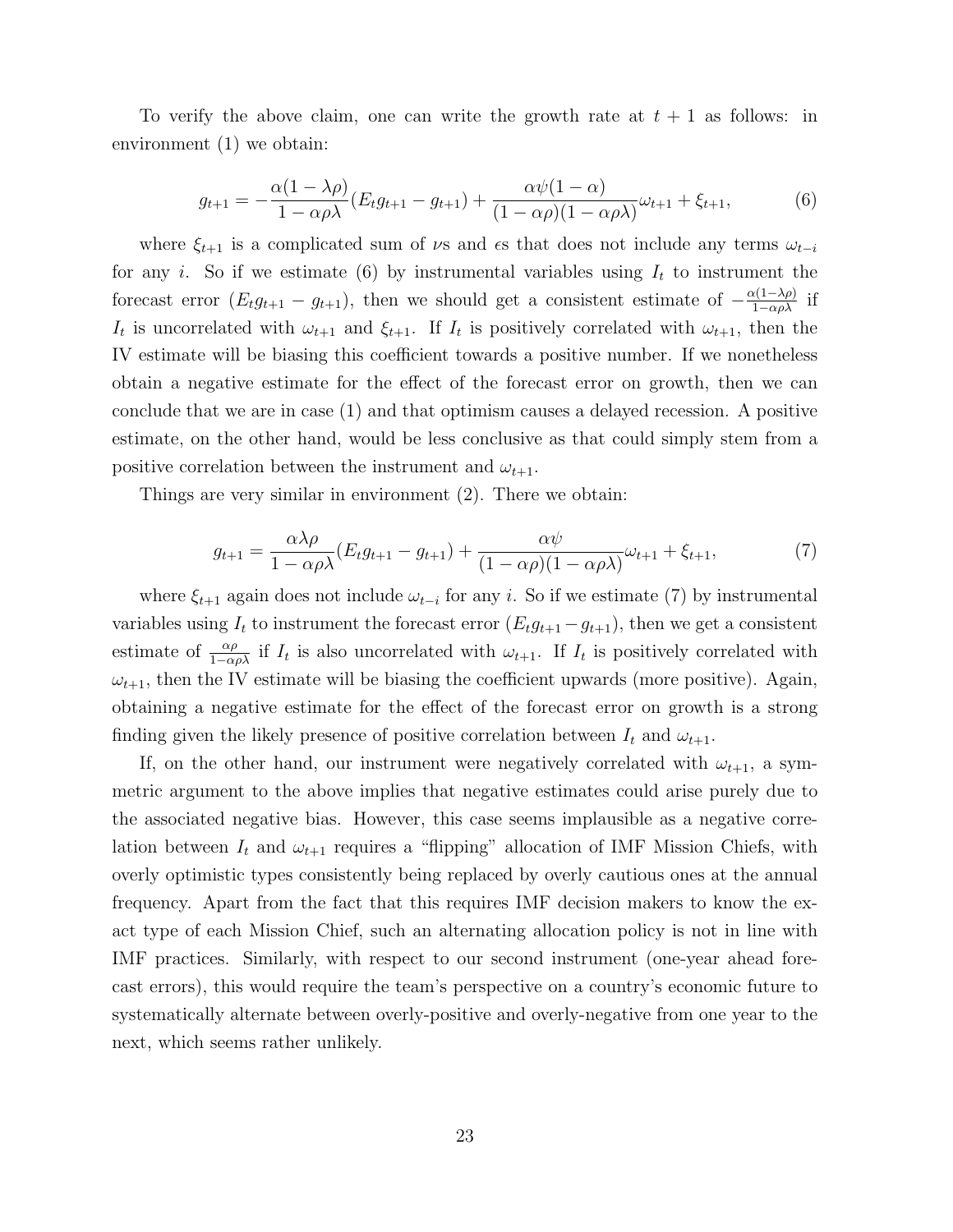# 9 Appendix C: results when the dependent variable is real GDP growth

Here, we display the equivalents of our key tables for the global sample when the dependent variable is the growth rate of real GDP (instead of a recession dummy). Table numbers corresponding to tables in the main text are in parentheses.

| Dependent variable: real GDP growth rate |                             |                             |                            |                            |
|------------------------------------------|-----------------------------|-----------------------------|----------------------------|----------------------------|
|                                          | (1: full)                   | (2: full)                   | (3:eme/dev)                | (4:eme/dev)                |
| forecast error on growth " $F_{3,t-3}$ " | $-1.388208***$<br>$(-3.18)$ | $-1.146396***$<br>$(-2.70)$ | $-1.402359**$<br>$(-2.30)$ | $-1.079749**$<br>$(-1.99)$ |
| public $\text{debt}/\text{GDP (t-1)}$    |                             | $-0.0022497$<br>$(-0.95)$   |                            | $-0.0017742$<br>$(-0.65)$  |
| inflation $(t-1)$                        |                             | $0.134745**$<br>(2.52)      |                            | $0.0135519**$<br>(2.43)    |
| avg growth in trading partners           |                             | 0.0125092<br>(0.12)         |                            | $-0.0270904$<br>$(-0.26)$  |
| pct change in terms-of-trade             |                             | $0.0125762*$<br>(1.90)      |                            | $0.0144283**$<br>(2.11)    |
| time and country fixed effects           | yes                         | yes                         | yes                        | yes                        |
| countries                                | 183                         | 149                         | 166                        | 132                        |
| obs                                      | 2,704                       | 2,282                       | 2,243                      | 1,710                      |

Table C1 (∼2b): instrumental variable regressions

Note: z-statistics in parentheses, calculated using robust standard errors. \* denotes significance at the 10% level, \*\* implies significance at the 5% level, \*\*\* indicates significance at the 1% level.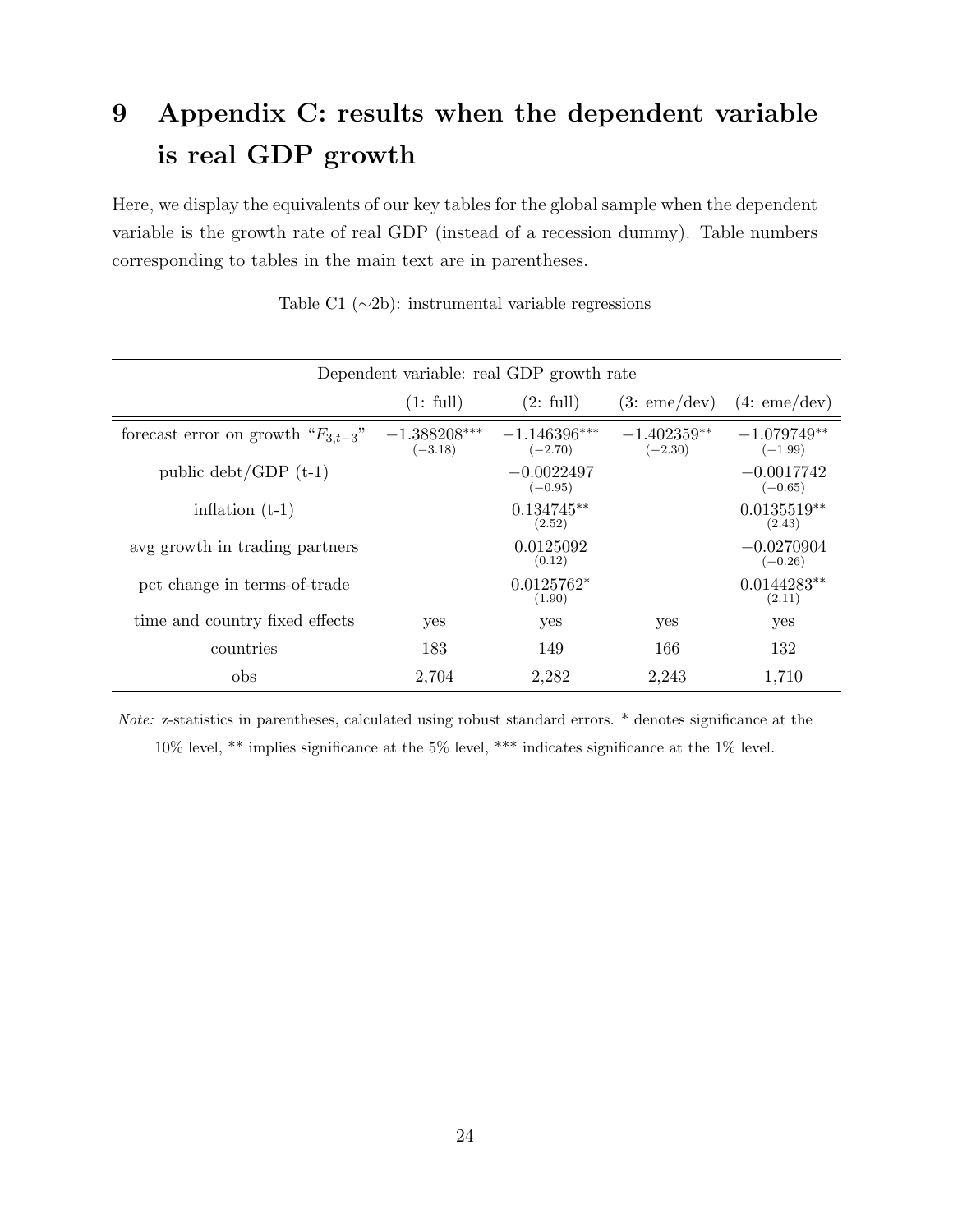| Dependent variable: real GDP growth rate             |                             |                             |                             |                            |  |  |
|------------------------------------------------------|-----------------------------|-----------------------------|-----------------------------|----------------------------|--|--|
| (1: full)<br>(2: full)<br>(4:eme/dev)<br>(3:eme/dev) |                             |                             |                             |                            |  |  |
| forecast error on growth " $F(2)_{3,t-3}$ "          | $-1.397817***$<br>$(-4.82)$ | $-1.551172***$<br>$(-4.96)$ | $-1.496284***$<br>$(-4.07)$ | $-1.69447***$<br>$(-4.29)$ |  |  |
| public $\text{debt}/\text{GDP}$ (t-1)                |                             | $-0.0027589$<br>$(-1.15)$   |                             | $-0.0023162$<br>$(-0.83)$  |  |  |
| inflation $(t-1)$                                    |                             | 0.0285066<br>(1.63)         |                             | 0.028489<br>(1.62)         |  |  |
| avg growth in trading partners                       |                             | $-0.1311117$<br>$(-1.60)$   |                             | $-0.163496**$<br>$(-1.97)$ |  |  |
| pct change in terms-of-trade                         |                             | 0.001386<br>(0.16)          |                             | 0.0016217<br>(0.17)        |  |  |
| time and country fixed effects                       | yes                         | yes                         | yes                         | yes                        |  |  |
| Hansen J-statistic (p-value)                         | 0.243(0.6222)               | 0.086(0.7688)               | 0.110(0.7397)               | 0.112(0.7374)              |  |  |
| countries                                            | 182                         | 166                         | 147                         | 132                        |  |  |
| obs                                                  | 2,563                       | 2,136                       | 1,986                       | 1,621                      |  |  |

Table C2 (∼3b): instrumental variable regressions

Note: z-statistics in parentheses, calculated using robust standard errors. \* denotes significance at the 10% level, \*\* implies significance at the 5% level, \*\*\* indicates significance at the 1% level. The instrument set includes both MC fixed effects and one-year ahead forecast errors.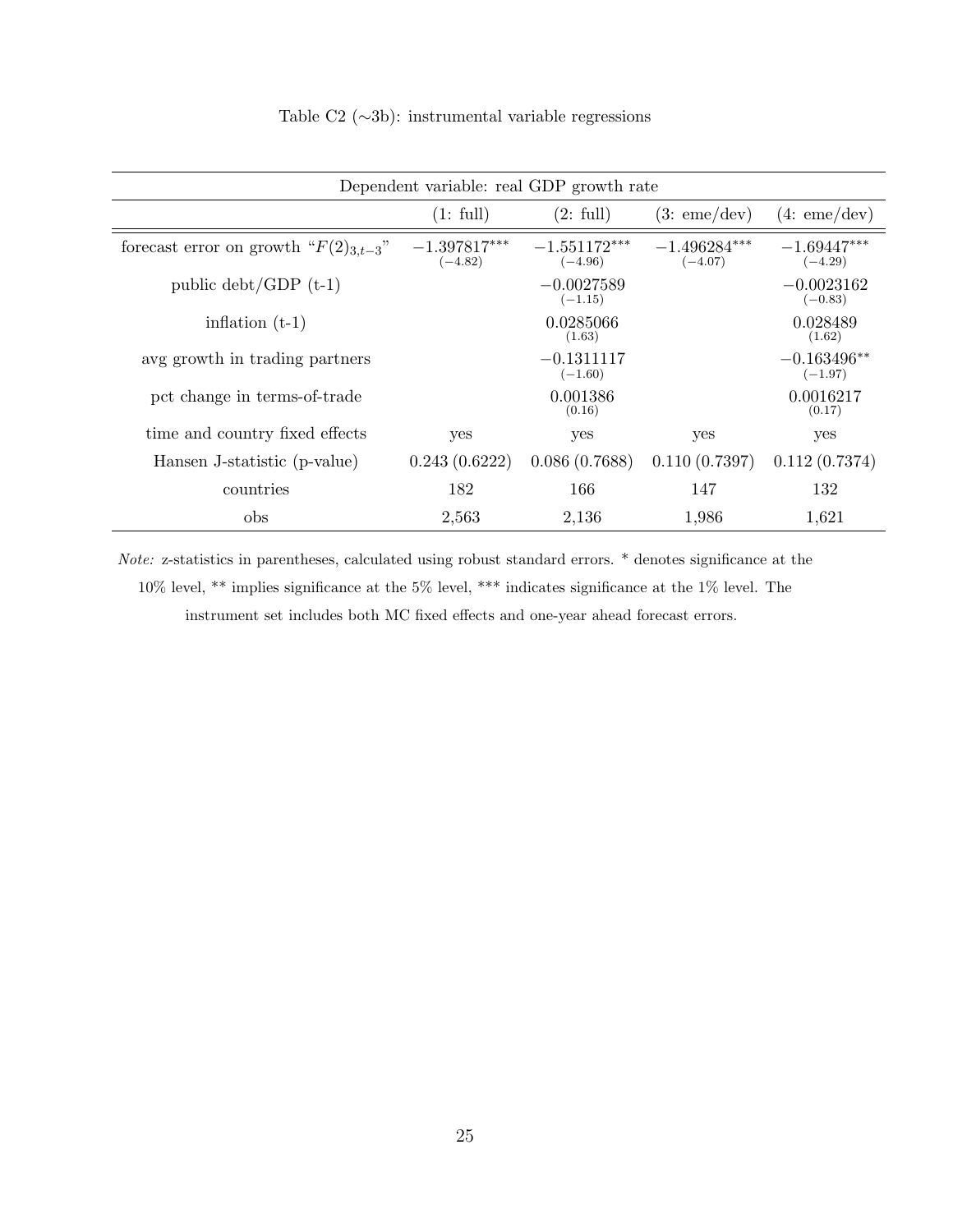## 10 Appendix D: logit and OLS estimation results

Results from the main text indicate that past over-estimations of growth increase the odds with which a country ends up in recession. These results were established by addressing the endogeneity problem through an IV approach. However, as already emphasized in the seminal IV-contribution of Sargan (1958) and reiterated in a recent paper by Young (2017), IV estimates are inefficient if the endogeneity problem is not severe and better information can sometimes be obtained by analyzing OLS, logit, or probit results.<sup>26</sup> This is potentially true in the present setup, where the endogeneity problem can be mitigated by lagging the forecast error variable instead of using an IV approach. While some lagging was already present in the IV-regressions for economic reasons (many of the relevant decisions are based upon multi-year horizons), introducing further lags may allow us to proceed without IV.

Let's indicate these further lags by  $k > 0$ . In that case, we can analyze the impact of year T forecast errors (for years  $T + 1, T + 2, ..., T + h$ ) on the prevalence of recessions in year  $T + h + k$ . We then thus ask whether a recession in, say, the year 2001 (for  $k = 1$ ), 2002  $(k = 2)$ , or 2003  $(k = 3)$  was more likely to arise if growth expectations in 1997 for the years 1998, 1999, and 2000 were overly optimistic. Having  $k > 0$  cuts the mechanical relationship between the growth outcome (which now lies in the year 2001 or beyond) and previous forecast errors (constructed by only using data from before the year 2001). This opens the door to an analysis which does not rely on IV. However, such a strategy can still be subject to endogeneity issues if economies systematically started losing momentum in years prior to a recession (as that would mechanically generate positive forecast errors in years before a downturn). To look at this possibility, we examined the growth behavior of all IMF member states over the period 1990-2016 prior to recessions. As can be seen in Table D1, the average per capita growth rate remains fairly stable in the run-up to a recession, suggesting that recessions arrive rather suddenly (a feature also described in the literature on business cycle asymmetries, see e.g. Acemoglu and Scott (1997)). While this does not guarantee that there isn't some third factor – distinct from optimism – systematically affecting past forecast errors as well as current recessions, it does suggest that such a problem may be somewhat minor.

 $^{26}$ Probit or logit specifications are often applied in the "early warning" literature on crisis-determinants (see e.g. Eichengreen, Rose, and Wyplosz (1995) and Gourinchas and Obstfeld (2012)).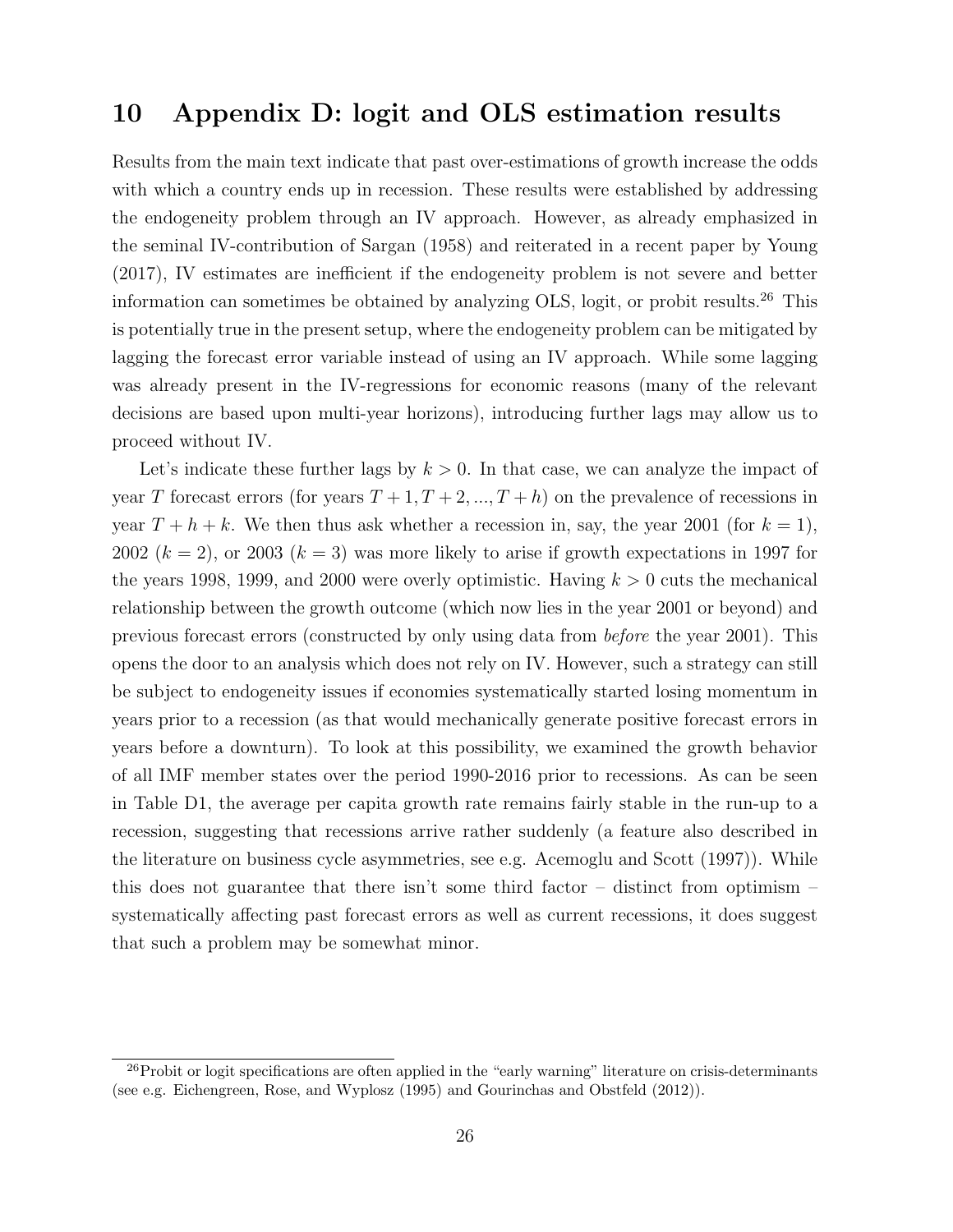Table D1: average annual growth rate of real per capita GDP in years prior to recessions

| avg in non-recession years avg $(T-4)$ , $(T-3)$ , $(T-2)$ avg $(T-3)$ , $(T-2)$ , $(T-1)$ |         |
|--------------------------------------------------------------------------------------------|---------|
| 3.6%                                                                                       | $3.9\%$ |

*Note:* in these calculations, year T always denotes the first year of a recession. All years  $(T-4)$ ,..., $(T-1)$ are recession-free.

Proceeding with logit gives rise to the following estimation results for the global sample (results are fully robust to using probit or focusing on the restricted sample of emerging and developing countries only). As Table D2 illustrates, our main result survives when considering k up to 2 lags (in which case we are analyzing the impact of 1995 forecast errors for the years {1996, 1997, 1998}, on the probability of a recession occurring in the year 2000 – a temporal distance that seems long enough to mitigate endogeneity-concerns).

Table D2: logit regressions when forecast error is lagged  $(k+3)$  periods, global sample

| Dependent variable: recession dummy $(1 =$ presence of recession) |                     |                          |                          |  |  |  |
|-------------------------------------------------------------------|---------------------|--------------------------|--------------------------|--|--|--|
| $(1: k = 3)$ $(2: k = 2)$<br>$(3: k = 1)$                         |                     |                          |                          |  |  |  |
| forecast error on growth " $F_{3,t-3-k}$ "                        | 0.0180404<br>(0.93) | $0.0508912***$<br>(2.68) | $0.1014209***$<br>(5.48) |  |  |  |
| time and country fixed effects                                    | yes                 | yes                      | yes                      |  |  |  |
| countries                                                         | 167                 | 168                      | 171                      |  |  |  |
| obs                                                               | 3.214               | 3,396                    | 3.601                    |  |  |  |

Note: t-statistics in parentheses. \* denotes significance at the 10% level, \*\* implies significance at the 5% level, \*\*\* indicates significance at the 1% level.

Table D3 shows that the significant coefficient on the forecast error variable survives the inclusion of our standard set of covariates that are commonly believed to affect the probability of a recession occurring.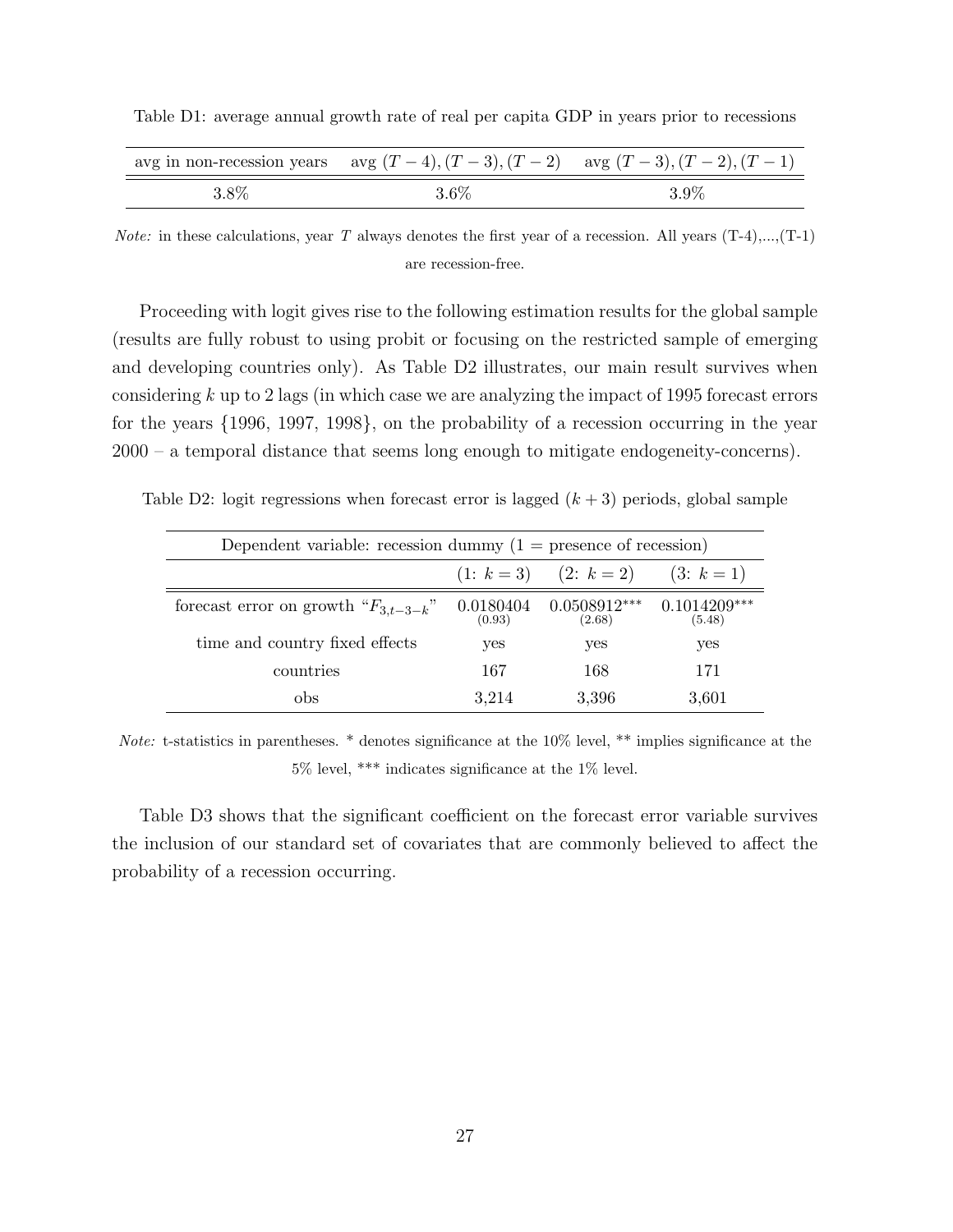| Dependent variable: recession dummy $(1 =$ presence of recession) |                              |                              |                              |
|-------------------------------------------------------------------|------------------------------|------------------------------|------------------------------|
|                                                                   | $(1: k = 3)$                 | $(2: k = 2)$                 | $(3: k = 1)$                 |
| forecast error on growth " $F_{3,t-3-k}$ "                        | 0.0161239<br>(0.73)          | $0.0470071**$<br>(2.20)      | $0.1081991***$<br>(5.11)     |
| public $\text{debt}/\text{GDP (t-1)}$                             | $0.0038168***$<br>(2.74)     | $0.0040461**$<br>(3.06)      | $0.0041014***$<br>(3.30)     |
| inflation $(t-1)$                                                 | 0.0011684<br>(0.72)          | $-0.0000383$<br>$(-0.04)$    | $-0.000004$<br>$(-0.00)$     |
| avg growth in trading partners                                    | $-0.1963731***$<br>$(-4.03)$ | $-0.1621607***$<br>$(-3.44)$ | $-0.1523854***$<br>$(-3.38)$ |
| pct change in terms-of-trade                                      | $-0.0055524$<br>$(-1.47)$    | $-0.004661$<br>$(-1.28)$     | $-0.0043153$<br>$(-1.23)$    |
| time and country fixed effects                                    | yes                          | yes                          | yes                          |
| countries                                                         | 150                          | 151                          | 154                          |
| obs                                                               | 2,657                        | 2,797                        | 2,969                        |

Table D3: logit regressions with covariates when forecast error is lagged  $(k+3)$  periods, global sample

Note: t-statistics in parentheses. \* denotes significance at the 10% level, \*\* implies significance at the 5% level, \*\*\* indicates significance at the 1% level. Endogenous variables are lagged by one period.

It is also interesting to analyze logit-results for the regressions in Section 4, where crisis dummies act as the dependent variable. In that case, the LHS is no longer mechanically related to the growth-forecast error variable on the RHS (reducing the need to rely on IV or introduce additional lags). In particular, by including a dummy variable which controls for recessions, one can analyze whether past over-optimism makes the arrival of certain crises more likely whilst controlling for the state of the economy.

Along these lines, Table D4 confirms our IV-results by showing that past over-optimism<sup>27</sup> makes the arrival of fiscal- and BoP crises more likely.

<sup>&</sup>lt;sup>27</sup>As measured by  $F_{3,t-4}$ , but results typically survive up to  $F_{3,t-6}$  (or beyond).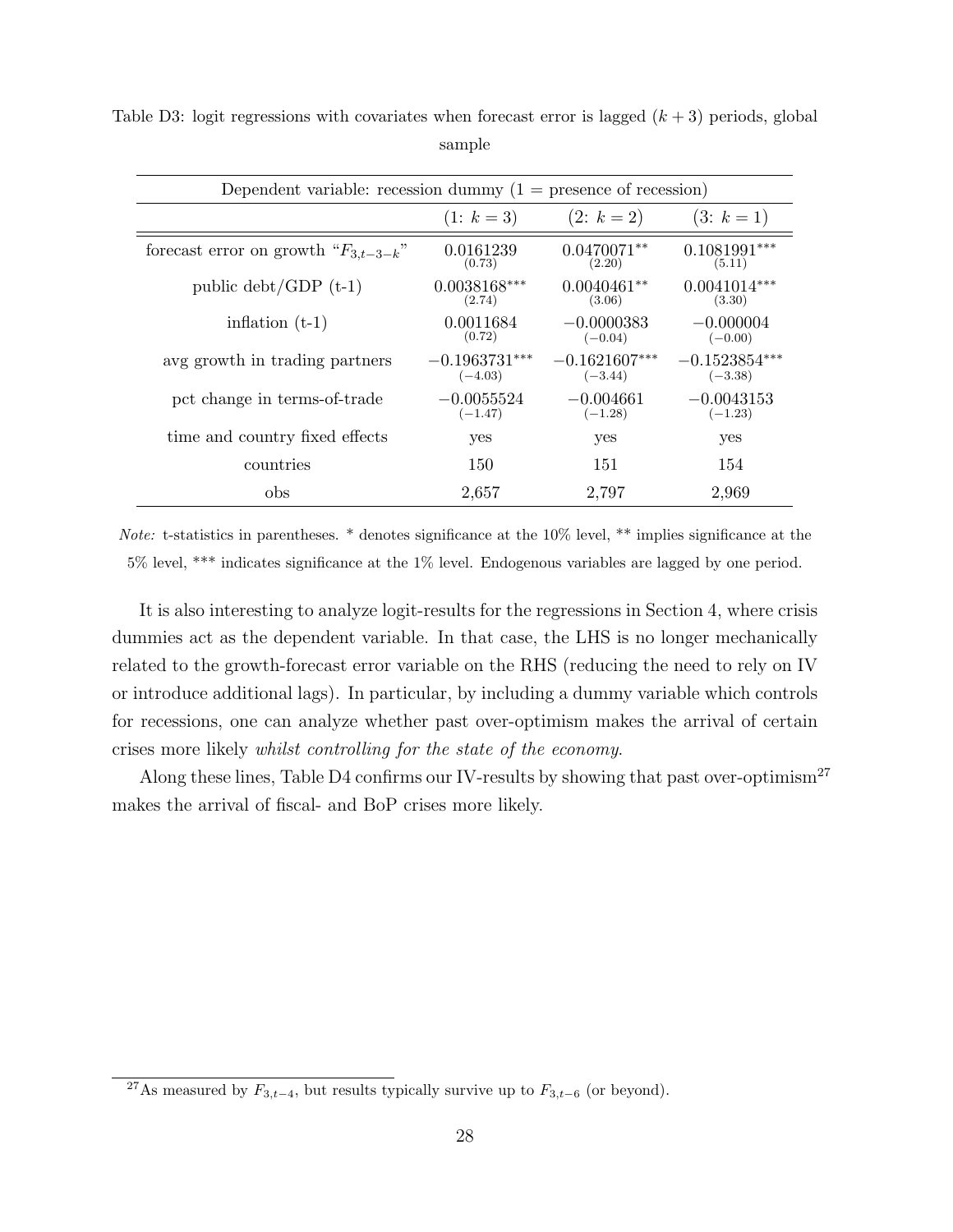| Dependent variable: crisis dummy $(1 =$ presence of crisis) |                            |                           |                          |                            |
|-------------------------------------------------------------|----------------------------|---------------------------|--------------------------|----------------------------|
|                                                             | $(1:\text{fiscal crisis})$ | $(2:$ fiscal crisis)      | (3:IMF program)          | (4: IMF program)           |
| forecast error on growth " $F_{3,t-4}$ "                    | $0.1266774***$<br>(6.60)   | $0.1409052***$<br>(6.14)  | $0.0865626***$<br>(4.29) | $0.1275916***$<br>(5.28)   |
| public $\text{debt}/\text{GDP}$ (t-1)                       |                            | $0.0130631***$<br>(6.75)  |                          | $0.0040253***$<br>(2.75)   |
| inflation $(t-1)$                                           |                            | $0.0091687**$<br>(2.47)   |                          | $-0.0027348*$<br>$(-1.79)$ |
| avg growth in trading partners                              |                            | $-0.0229725$<br>$(-0.62)$ |                          | $-0.0222658$<br>$(-0.45)$  |
| pct change in terms-of-trade                                |                            | 0.0033591<br>(0.97)       |                          | 0.0017901<br>(0.50)        |
| recession dummy                                             |                            | $0.8597959***$<br>(6.25)  |                          | 0.1980642<br>(1.34)        |
| time and country fixed effects                              | yes                        | yes                       | yes                      | yes                        |
| countries                                                   | 132                        | 119                       | 112                      | 103                        |
| obs                                                         | 2,679                      | 2,280                     | 2,384                    | 2,003                      |

Table D4: logit regressions

Note: t-statistics in parentheses. \* denotes significance at the 10% level, \*\* implies significance at the 5% level, \*\*\* indicates significance at the 1% level.

Tables D5, D6, and D7 show that an OLS-approach yields similar results.

Table D5: OLS regressions when forecast error is lagged  $(k+3)$  periods, global sample

| Dependent variable: recession dummy $(1 =$ presence of recession) |                     |                           |                          |
|-------------------------------------------------------------------|---------------------|---------------------------|--------------------------|
|                                                                   |                     | $(1: k = 3)$ $(2: k = 2)$ | $(3: k = 1)$             |
| forecast error on growth " $F_{3,t-3-k}$ "                        | 0.0016635<br>(0.44) | $0.0070361*$<br>(1.93)    | $0.0156576***$<br>(4.13) |
| time and country fixed effects                                    | yes                 | yes                       | yes                      |
| countries                                                         | 184                 | 185                       | 186                      |
| obs                                                               | 3,527               | 3,704                     | 3.878                    |

Note: t-statistics in parentheses, calculated using robust standard errors. \* denotes significance at the 10% level, \*\* implies significance at the 5% level, \*\*\* indicates significance at the 1% level.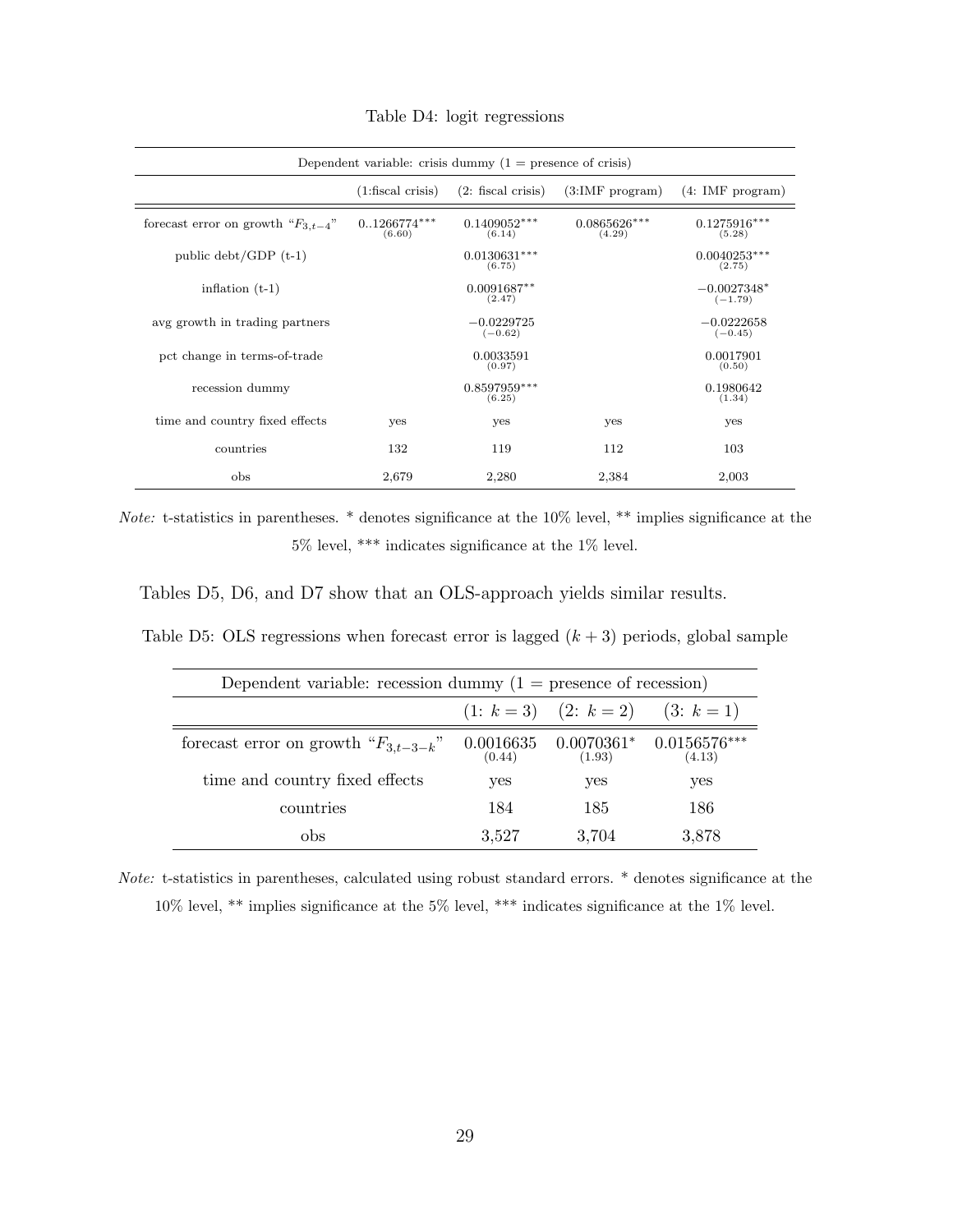| Dependent variable: recession dummy $(1 =$ presence of recession) |                           |                           |                           |
|-------------------------------------------------------------------|---------------------------|---------------------------|---------------------------|
|                                                                   | $(1: k = 3)$              | $(2: k = 2)$              | $(3: k = 1)$              |
| forecast error on growth " $F_{3,t-3-k}$ "                        | 0.0011849<br>(0.29)       | 0.0060964<br>(1.54)       | $0.0161568***$<br>(3.86)  |
| public $\text{debt}/\text{GDP}$ (t-1)                             | $0.000627**$<br>(2.18)    | $0.0006551**$<br>(2.55)   | $0.0006602***$<br>(2.83)  |
| inflation $(t-1)$                                                 | 0.0001653<br>(0.46)       | $-0.0000224$<br>$(-0.14)$ | $-0.0000119$<br>$(-0.07)$ |
| avg growth in trading partners                                    | $-0.0171324$<br>$(-1.04)$ | $-0.0143511$<br>$(-0.97)$ | $-0.0136017$<br>$(-0.96)$ |
| pct change in terms-of-trade                                      | $-0.0007727$<br>$(-1.44)$ | $-0.0006899$<br>$(-1.31)$ | $-0.0006162$<br>$(-1.25)$ |
| time and country fixed effects                                    | yes                       | yes                       | yes                       |
| countries                                                         | 167                       | 167                       | 167                       |
| obs                                                               | 2,917                     | 3,053                     | 3,190                     |

Table D6: OLS regressions with covariates when forecast error is lagged  $(k+3)$  periods, global sample

Note: t-statistics in parentheses, calculated using robust standard errors. \* denotes significance at the 10% level, \*\* implies significance at the 5% level, \*\*\* indicates significance at the 1% level. Endogenous variables are lagged by one period.

Table D7: OLS regressions

| Dependent variable: crisis dummy $(1 =$ presence of crisis) |                            |                           |                         |                           |
|-------------------------------------------------------------|----------------------------|---------------------------|-------------------------|---------------------------|
|                                                             | $(1:\text{fiscal crisis})$ | $(2:$ fiscal crisis)      | (3:IMF program)         | (4: IMF program)          |
| forecast error on growth " $F_{3,t-4}$ "                    | $0.0222807***$<br>(4.95)   | $0.0242053***$<br>(5.46)  | $0.012702***$<br>(2.96) | $0.0184258***$<br>(3.55)  |
| public $\text{debt}/\text{GDP}$ (t-1)                       |                            | $0.0019895***$<br>(5.39)  |                         | 0.0007892<br>(1.42)       |
| inflation $(t-1)$                                           |                            | $0.0004139***$<br>(3.75)  |                         | $-0.0002349$<br>$(-1.62)$ |
| avg growth in trading partners                              |                            | $-0.0046344$<br>$(-1.08)$ |                         | $-0.0011767$<br>$(-0.31)$ |
| pct change in terms-of-trade                                |                            | 0.0003677<br>(0.74)       |                         | 0.0003258<br>(0.77)       |
| recession dummy                                             |                            | $0.1221439***$<br>(6.72)  |                         | 0.0355325<br>(1.62)       |
| time and country fixed effects                              | yes                        | yes                       | yes                     | yes                       |
| countries                                                   | 184                        | 165                       | 187                     | 167                       |
| obs                                                         | 3,690                      | 3,166                     | 3,913                   | 3,190                     |

Note: t-statistics in parentheses, calculated using robust standard errors. \* denotes significance at the  $10\%$  level, \*\* implies significance at the 5% level, \*\*\* indicates significance at the 1% level.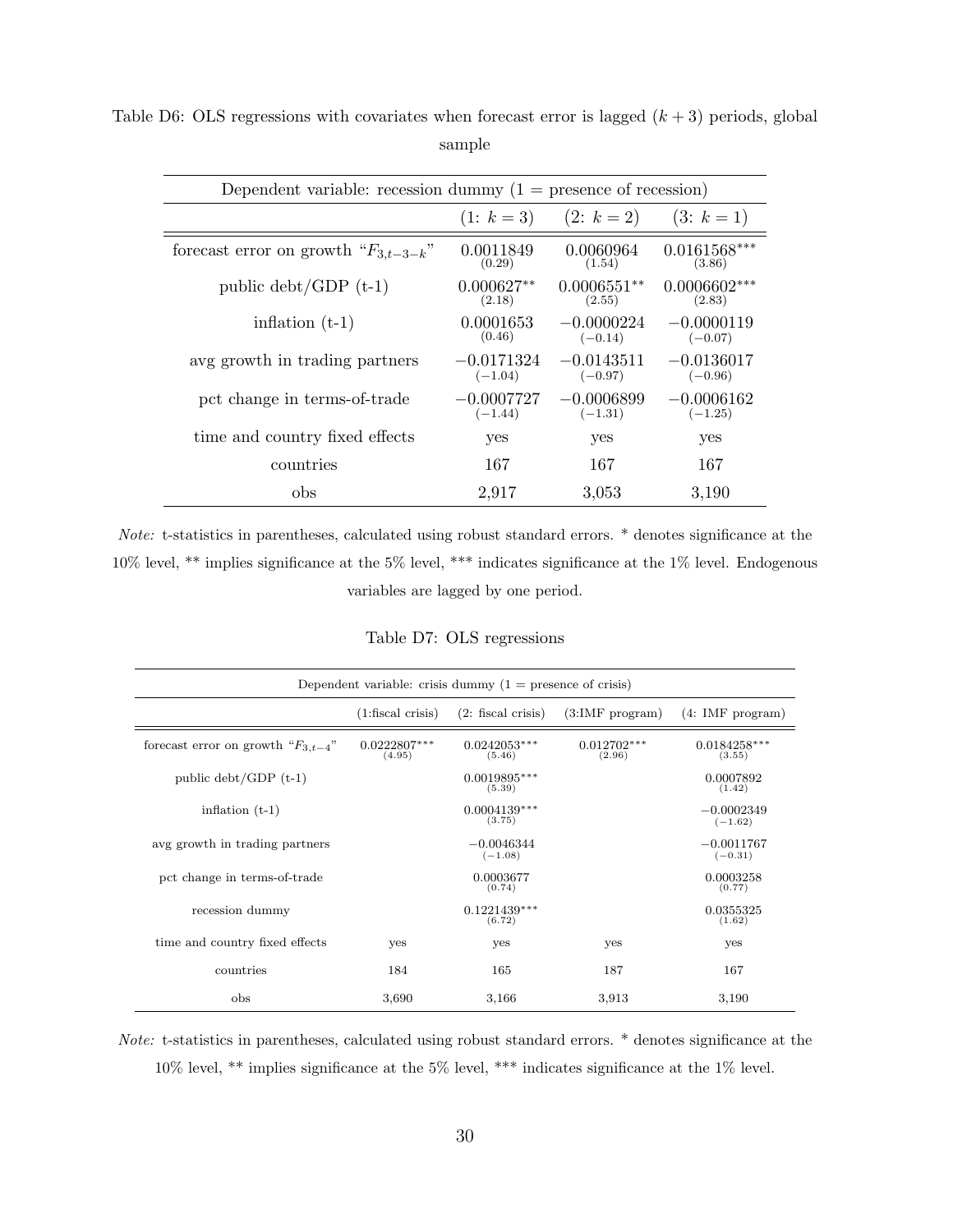Given that there is uncertainty over which exact covariates to include in the regression, Table D8 shows that the estimate for the coefficient on the forecast error variable continues to be significantly positive in a Bayesian Model Averaging (BMA) exercise ( $\hat{\beta} = 0.018$ , t-statistic  $> 3$ , using the estimator developed in Magnus, Powell, and Prüfer (2010). It estimates models featuring all possible combinations for a large number of explanatory variables, given the presence of our main focus variable of interest (the average forecast error on growth). So every time one of the non-focus, "auxiliary" variables is dropped, a different model arises. A priori, all of these models are assigned equal prior probability, while the averaged parameter estimates (presented in Table D8) come about by weighing according to posterior model probabilities. As Column 2 of Table D8 shows, the coefficient on the average forecast error on growth remains significant if we do not force its presence and treat it as an auxiliary variable instead. It is striking to note from Table D8 that there are not many variables on which estimated coefficients are robustly significant. In fact, the forecast error variable is the only one to do so  $-$  suggesting that it is a relevant determinant of future recessions.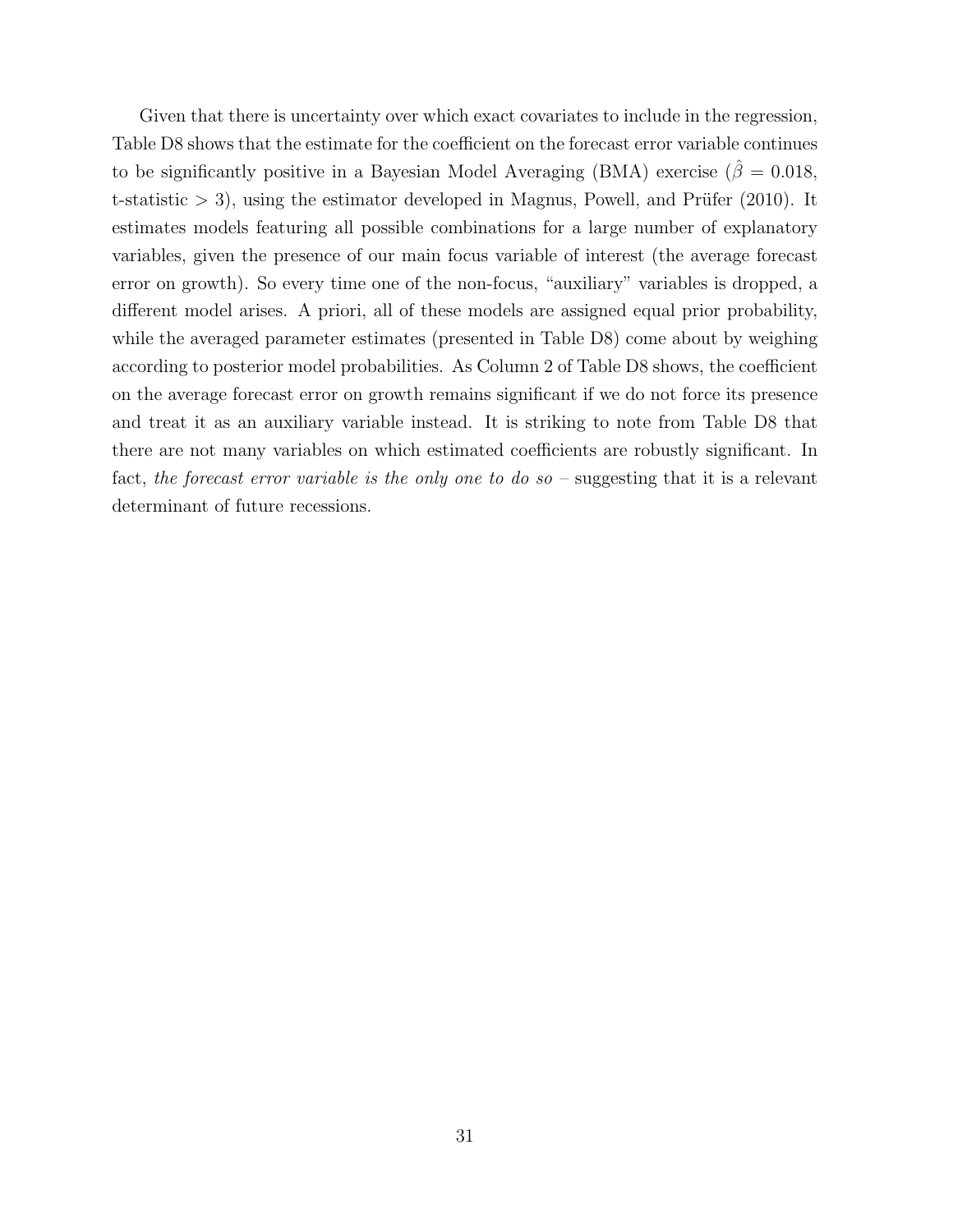| Dependent variable: recession dummy $(1 = yes)$ |                                 |                                        |  |  |
|-------------------------------------------------|---------------------------------|----------------------------------------|--|--|
|                                                 | $(1: F_{3,t-4}$ always present) | $(2: F_{3,t-4}$ as auxiliary variable) |  |  |
| forecast error on growth " $F_{3,t-4}$ "        | $0.0183287***$<br>(3.84)        | $0.0177432***$<br>(3.13)               |  |  |
| public $\text{debt}/\text{GDP}$ (t-1)           | 0.0000749<br>(0.32)             | 0.0000743<br>(0.32)                    |  |  |
| inflation $(t-1)$                               | $-0.0000106$<br>$(-0.07)$       | $-0.0000104$<br>$(-0.07)$              |  |  |
| govt spending/GDP $(t-1)$                       | $-0.0000967$<br>$(-0.13)$       | $-0.0000949$<br>$(-0.13)$              |  |  |
| current account balance/GDP $(t-1)$             | $-0.0017875$<br>$(-0.61)$       | $-0.0019068$<br>$(-0.63)$              |  |  |
| $FDI/GDP$ (t-1)                                 | 0.0005146<br>(0.56)             | 0.0005219<br>(0.57)                    |  |  |
| population growth $(t-1)$                       | 0.0187978<br>(0.79)             | 0.0189366<br>(0.80)                    |  |  |
| ICRG civil war $(t-1)$                          | 0.0004478<br>(0.09)             | 0.0004467<br>(0.09)                    |  |  |
| exchange rate overvaluation $(t-1)$             | 0.0000556<br>(0.20)             | 0.0000573<br>(0.20)                    |  |  |
| investment/GDP $(t-1)$                          | $-0.0022391$<br>$(-0.61)$       | $-0.0024415$<br>$(-0.64)$              |  |  |
| avg growth in trading partners                  | $-0.0001758$<br>$(-0.13)$       | $-0.0001784$<br>$(-0.13)$              |  |  |
| pct change in terms-of-trade                    | $-0.0000268$<br>$(-0.13)$       | $-0.000027$<br>$(-0.13)$               |  |  |
| time and country fixed effects                  | yes                             | yes                                    |  |  |
| obs                                             | 1,602                           | 1,602                                  |  |  |

Table D8: BMA regressions explaining the occurrence of recessions, global sample

Note: t (z)-statistics in parentheses, calculated using robust standard errors. \* denotes significance at the 10% level, \*\* implies significance at the 5% level, \*\*\* indicates significance at the 1% level.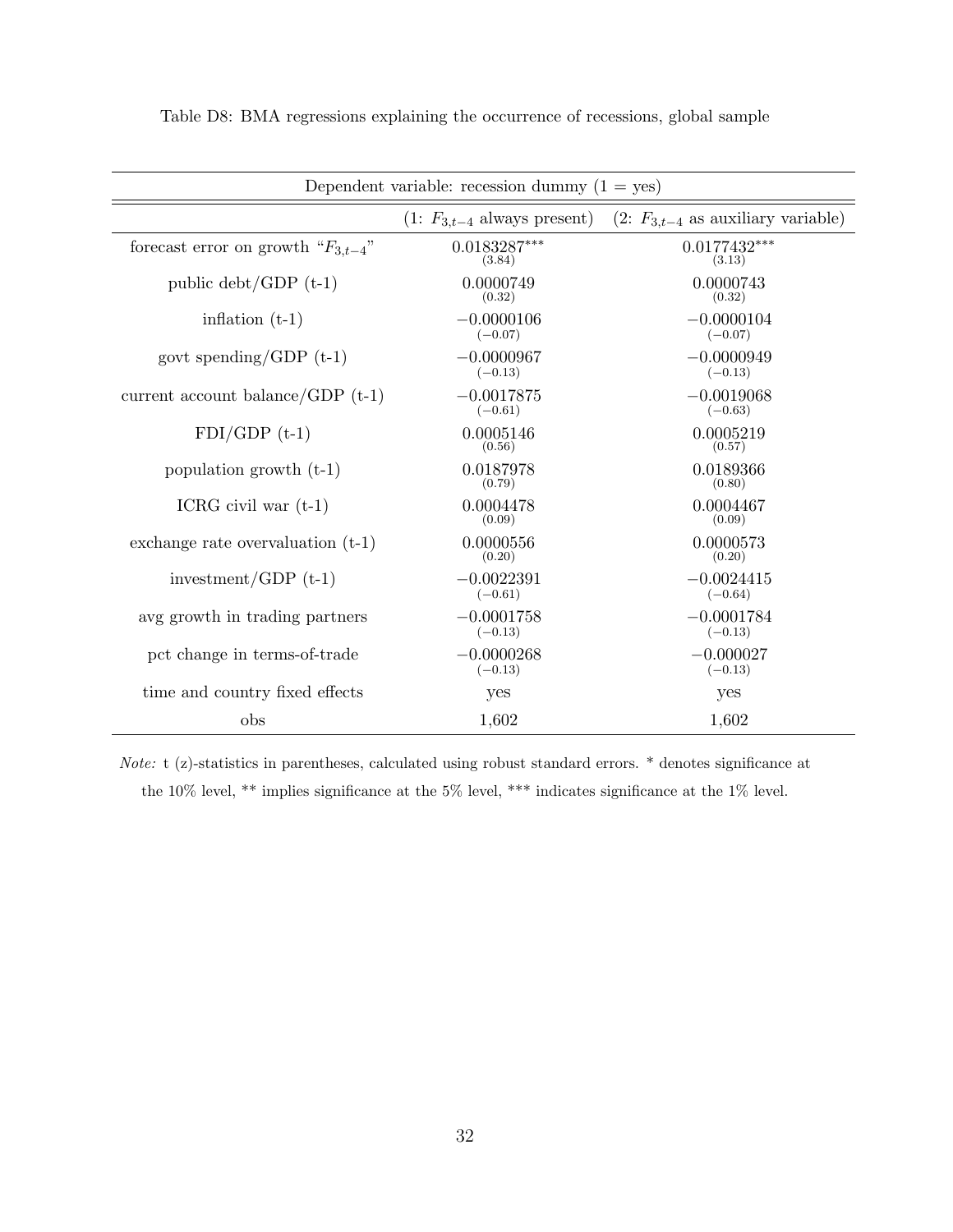## 11 References

Acemoglu, Daron and Andrew Scott (1997), "Asymmetric Business Cycles: Theory and Time-series Evidence", Journal of Monetary Economics, 40 (3), pp. 501-533.

Angrist, Joshua, Guido W. Imbens, and Alan Krueger (1999), "Jackknife Instrumental Variables Estimation", Journal of Applied Econometrics, 14 (1), pp. 57-67.

Arezki, Rabah, Valerie A. Ramey, and Liugang Sheng (2017), "News Shocks in Open Economies: Evidence from Giant Oil Discoveries", Quarterly Journal of Economics, 132 (1), pp. 103-155.

Bachmann, Rüdiger and Steffen Elstner (2015), "Firm Optimism and Pessimism", European Economic Review, 79, pp. 297-325.

Baqir, Reza, Rodney Ramcharan, and Ratna Sahay (2005), "IMF Programs and Growth: Is Optimism Defensible?", IMF Staff Papers, 52 (2), pp. 260-286.

Bertrand, Marianne and Antoinette Schoar (2003), "Managing with Style: The Effect of Managers on Firm Policies", Quarterly Journal of Economics, 118 (4), pp. 1169-1206.

Beaudry, Paul, and Franck Portier (2004), "An exploration into Pigou's theory of cycles", Journal of Monetary Economics, 51 (6), pp. 1183-1216.

Blanchard, Olivier J., Jean-Paul L'Huillier, and Guido Lorenzoni (2013), "News, Noise, and Fluctuations: An Empirical Exploration", American Economic Review, 103 (7), pp. 3045-3070.

Blanchard, Olivier J., Guido Lorenzoni, and Jean-Paul L'Huillier (2017), "Short-Run Effects of Lower Productivity Growth. A Twist on the Secular Stagnation Hypothesis", Journal of Policy Modeling, 39 (4), pp. 639-649.

Cooper, Russell and Andrew John (1988), "Coordinating Coordination Failures in Keynesian Models", Quarterly Journal of Economics, 103 (3), pp. 441-463.

Di Bella, Gabriel and Francesco Grigoli (2018), "Optimism, Pessimism, and Short-Term Fluctuations", IMF Working Paper No 18/1.

Eberhardt, Markus and Andrea F. Presbitero (2015), "Public Debt and Growth: Heterogeneity and Non-Linearity", *Journal of International Economics*, 97 (1), pp. 45-58.

Eichengreen, Barry, Andrew Rose, and Charles Wyplosz (1995), "Exchange Market Mayhem: The Antecedents and Aftermath of Speculative Attacks", *Economic Policy*, 0 (21), pp. 249–96.

Enders, Zeno, Michael Kleemann, and Gernot Müller (2017), "Growth Expectations, Undue Optimism, and Short-Run Fluctuations", Deutsche BundesBank Discussion paper No 11/2017.

IEO (2006), "An Evaluation of the IMF's Multilateral Surveillance – Background Doc-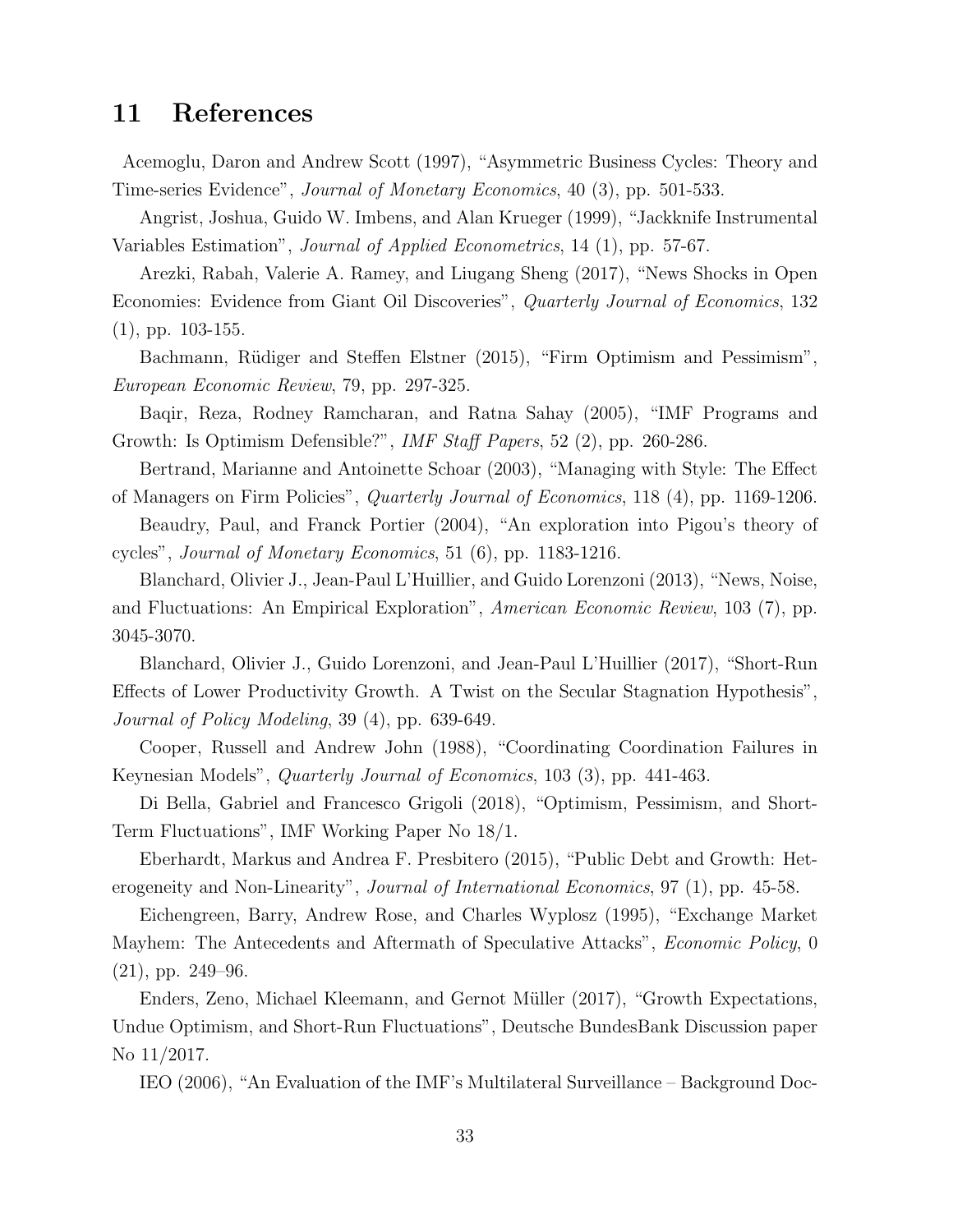uments", Washington, D.C.: Independent Evaluation Office of the International Monetary Fund.

IEO (2014), "IMF Forecasts: Process, Quality, and Country Perspectives", Washington, D.C.: Independent Evaluation Office of the International Monetary Fund.

Frankel, Jeffrey (2011), "Over-optimism in Forecasts by Official Budget Agencies and Its Implications", Oxford Review of Economic Policy, 27 (4), pp. 536-562.

GAO (2003), "International Financial Crises: Challenges Remain in IMF's Ability to Prevent and Resolve Financial Crises", GAO-03-734, Washington, D.C.: U.S. Government Accountability Office.

Genberg, Hans and Andrew Martinez (2014a), "On the Accuracy and Efficiency of IMF Forecasts: A Survey and Some Extensions", IEO Background Document No. BD/14/04, Washington, D.C.: Independent Evaluation Office of the International Monetary Fund.

Genberg, Hans and Andrew Martinez (2014b), "User Perspectives on IMF Forecasts: Survey Methodology and Results", IEO Background Document No. BD/14/01, Washington, D.C.: Independent Evaluation Office of the International Monetary Fund.

Genberg, Hans, Andrew Martinez, and Michael Salemi (2014), "The IMF/WEO Forecast Process", IEO Background Document No. BD/14/03, Washington, D.C.: Independent Evaluation Office of the International Monetary Fund.

Gerling, Kerstin, Paulo A. Medas, Tigran Poghosyan, Juan Pablo Farah Yacoub, and Yizhi Xu (2017), "Fiscal Crises", IMF Working Paper No. 17/86, Washington, D.C.: International Monetary Fund.

Gourinchas, Pierre-Olivier and Maurice Obstfeld (2012), "Stories of the Twentieth Century for the Twenty-First", American Economic Journal: Macroeconomics, 4 (1), pp. 226-265.

Jorda, Oscar (2005), "Estimation and Inference of Impulse Responses by Local Projections", American Economic Review, 95 (1), pp. 161-182.

Jorda, Oscar, Moritz H.P. Schularick, and Alan M. Taylor (2013), "When Credit Bites Back", Journal of Money, Credit, and Banking, 45 (2), pp. 3-28.

Judson, Ruth A. and Ann L. Owen (1999), "Estimating Dynamic Panel Data Models: A Guide for Macroeconomists", Economics Letters, 65 (1), pp. 9-15.

Loungani, Prakash (2001), "How Accurate Are Private Sector Forecasts? Cross-Country Evidence from Consensus Forecasts of Output Growth", International Journal of Forecasting, 17 (3), pp. 419-432.

Luna, Francesco (2014), "IMF Forecasts in the Context of Program Countries", IEO Background Document No. BD/14/05, Washington, D.C.: Independent Evaluation Office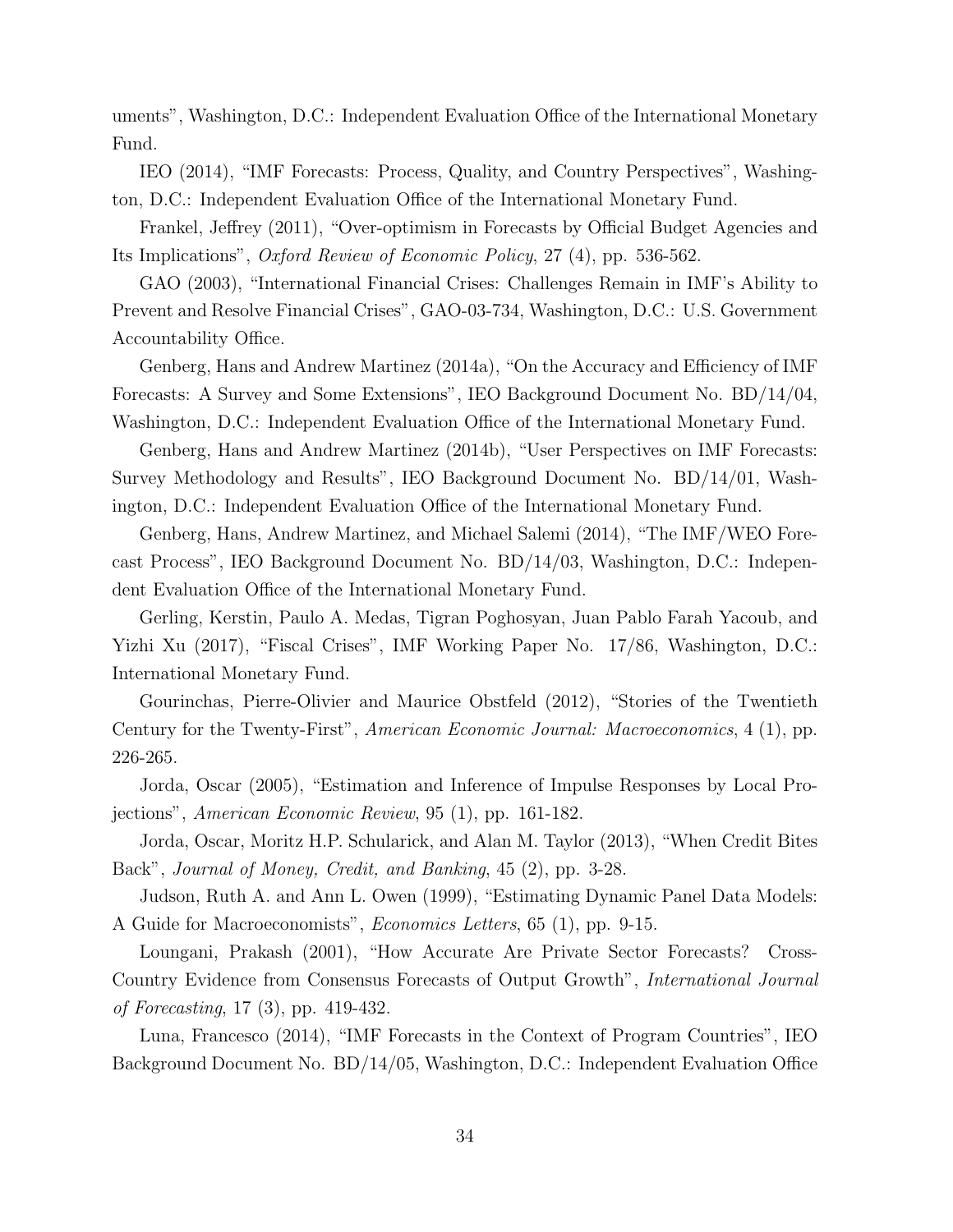of the International Monetary Fund.

Magnus, Jan R., Owen Powell, and Patricia Prüfer (2010), "A Comparison of Two Model Averaging Techniques with an Application to Growth Empirics", Journal of Econometrics, 154 (2), pp. 139-153.

Nickell, Stephen J. (1981), "Biases in Dynamic Models with Fixed Effects", Econometrica, 49 (6), pp. 1417-1426.

Nunn, Nathan and Leonard Wantchekon (2011), "The Slave Trade and the Origins of Mistrust in Africa", American Economic Review, 101 (7), pp. 3221-3252.

Oh, Seonghwan and Michael Waldman (1990), "The Macroeconomic Effects of False Announcements", Quarterly Journal of Economics, 105 (4), pp. 1017-1034.

Pigou, Arthur C. (1927), Industrial Fluctuations, London: MacMillan.

Rodríguez Mora, José V. and Paul Schulstad (2007), "The Effect of GNP Announcements on Fluctuations of GNP Growth", European Economic Review, 51 (8), pp. 1922- 1940.

Reinhart, Carmen M. and Kenneth S. Rogoff (2010), "Growth in a Time of Debt", Amercian Economic Review Papers and Proceedings, 100 (2), pp. 573-578.

Sargan, J. Denis (1958), "The Estimation of Economic Relationships Using Instrumental Variables", Econometrica, 26 (3), pp. 393-415.

Stock, James H. and Motohiro Yogo (2005), "Testing for Weak Instruments in Linear IV Regression," in: Donald W.K. Andrews and James H. Stock (eds), Identification and Inference for Econometric Models: Essays in Honor of Thomas Rothenberg, Cambridge, UK: Cambridge University Press.

Young, Alwyn (2017), "Consistency without Inference: Instrumental Variables in Practical Application", mimeo, London School of Economics.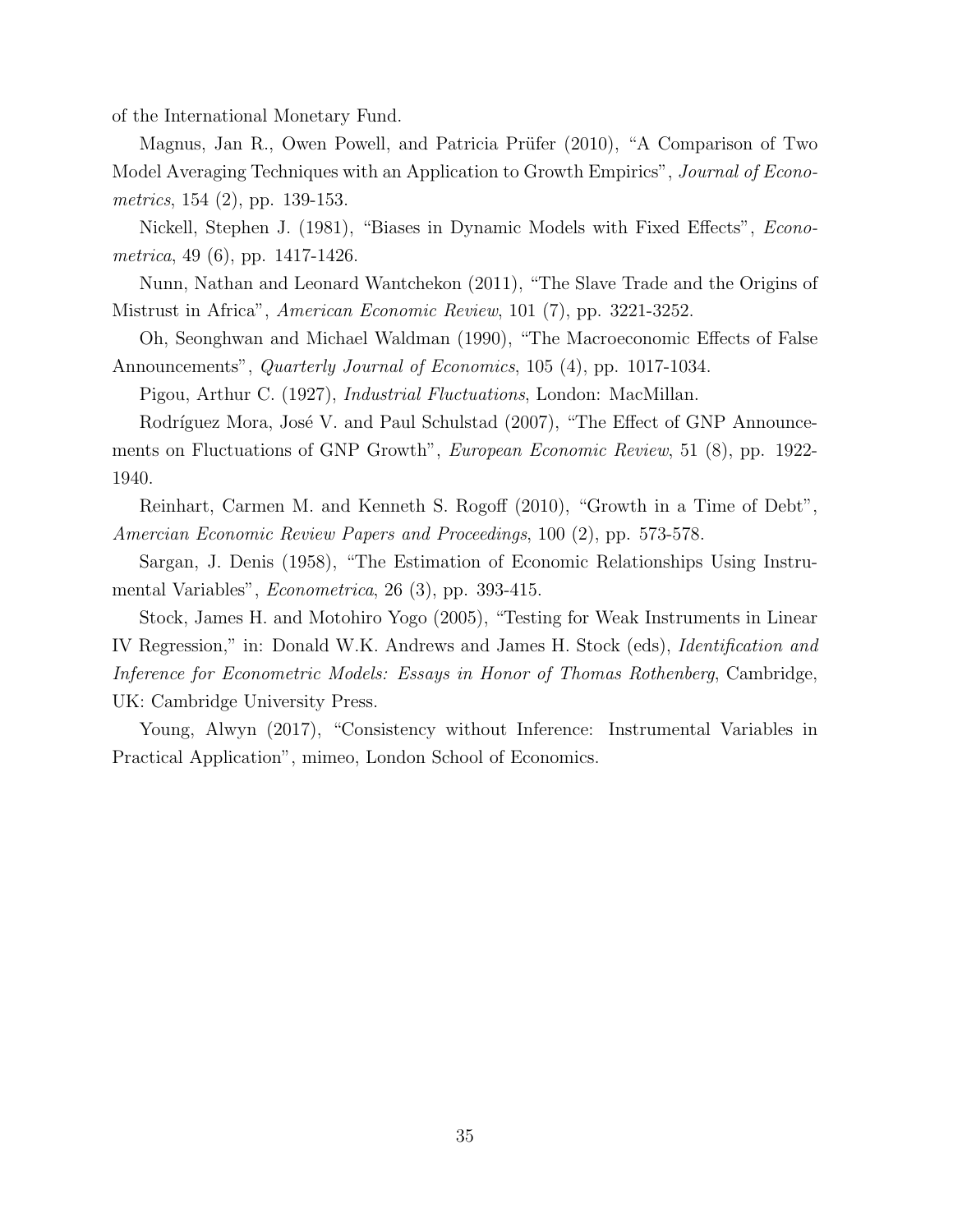# 12 Figures



Figure 1: Kernel density plot for forecast error variable  $F_3.$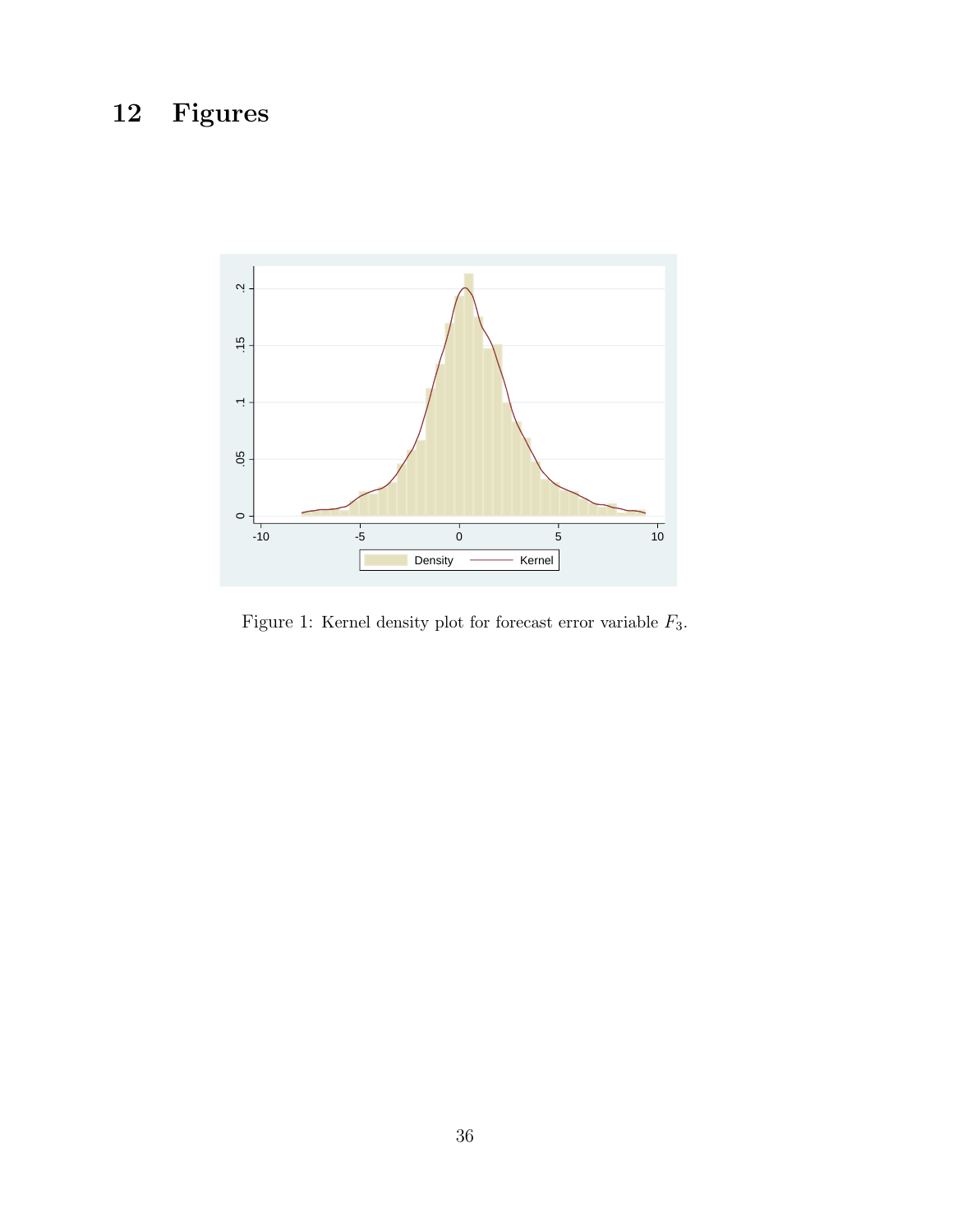

Figure 2: Kernel density plot for Mission Chief fixed effects  $\mu.$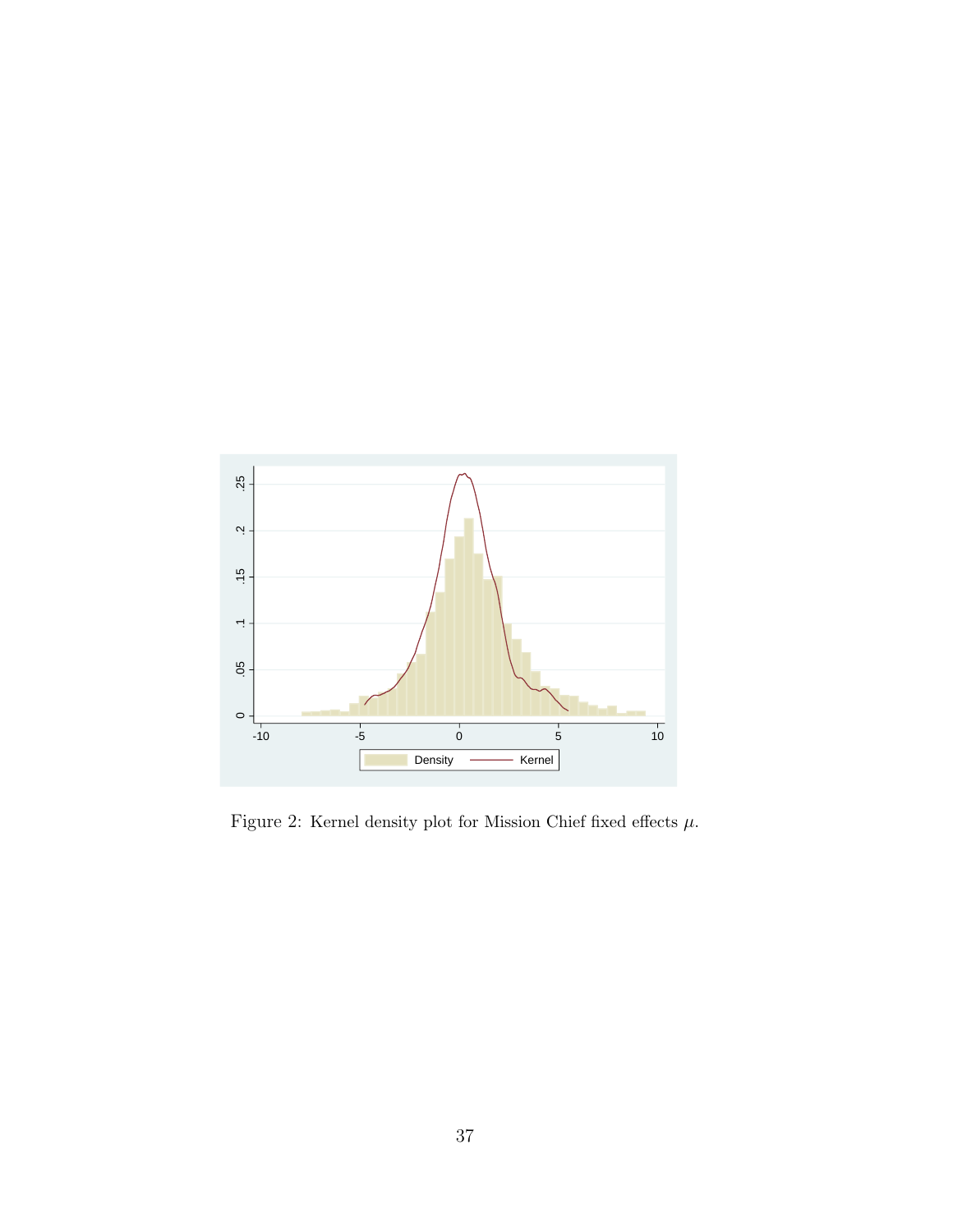

Figure 3: Response of real GDP growth to a forecast shock. Dashed lines indicate the 95% confidence interval.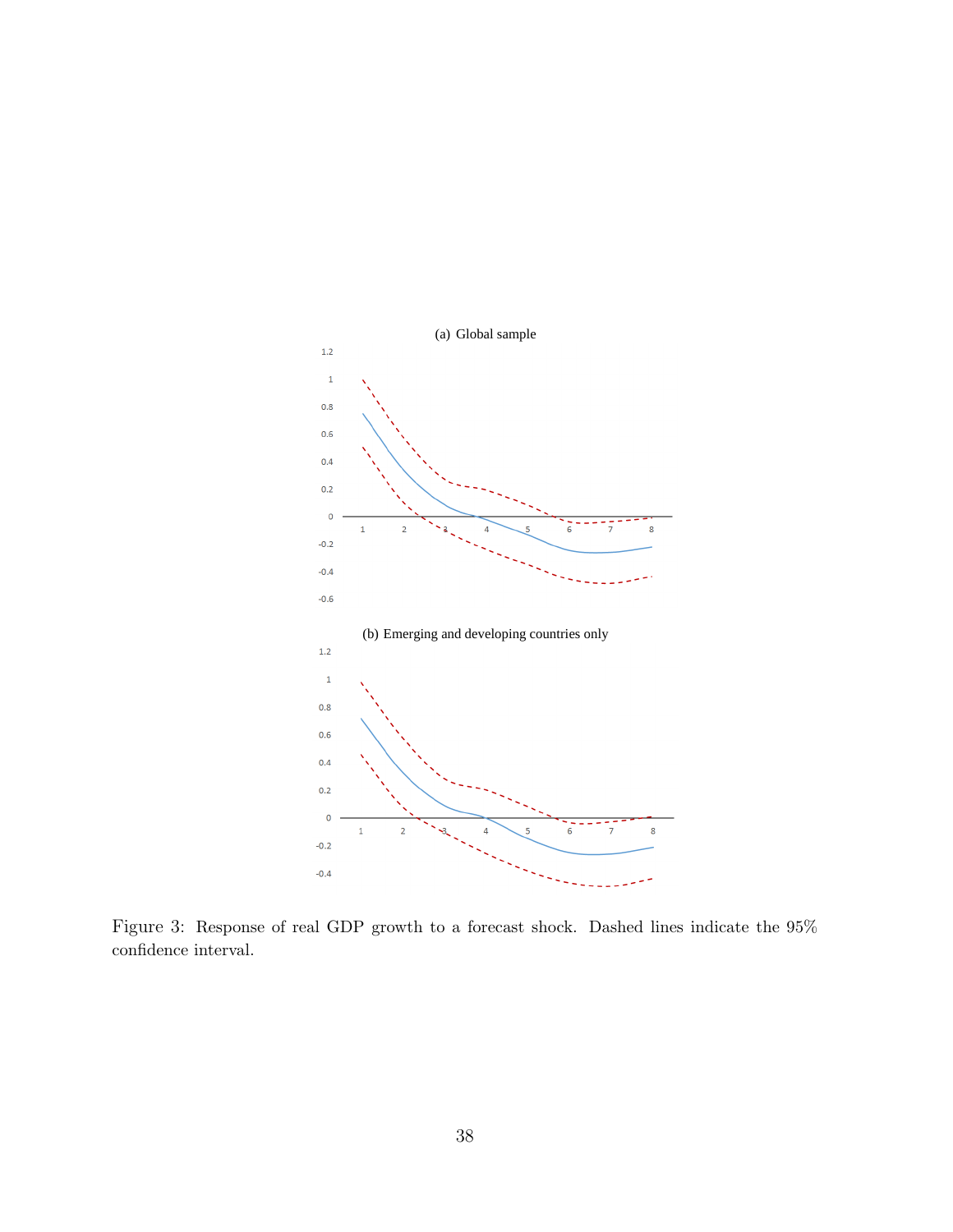

Figure 4: Response of the change in the debt-to-GDP ratio to a forecast shock. Dashed lines indicate the 95% confidence interval.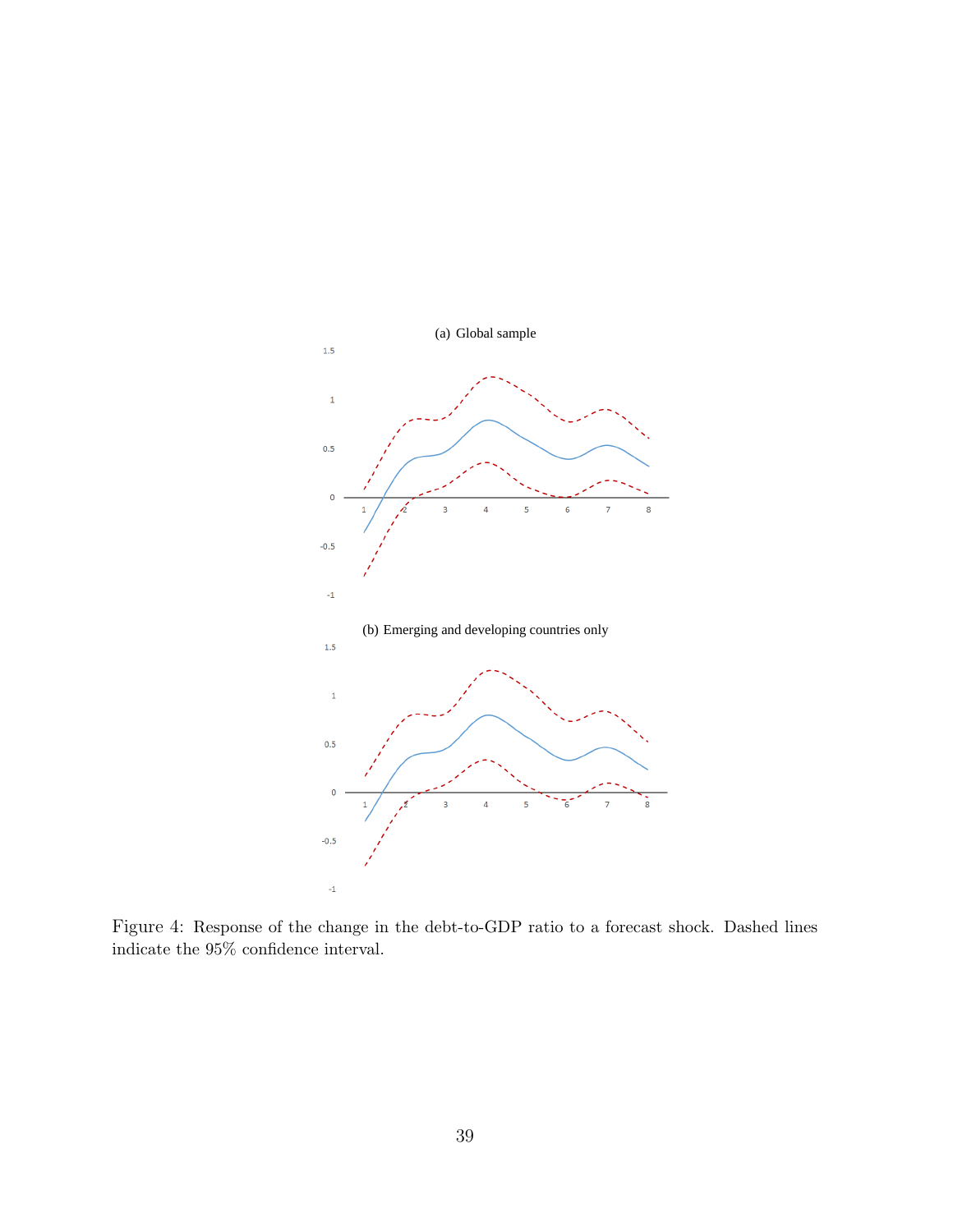

Figure 5: Response of the change in the private credit-to-GDP ratio to a forecast shock. Dashed lines indicate the 95% confidence interval.